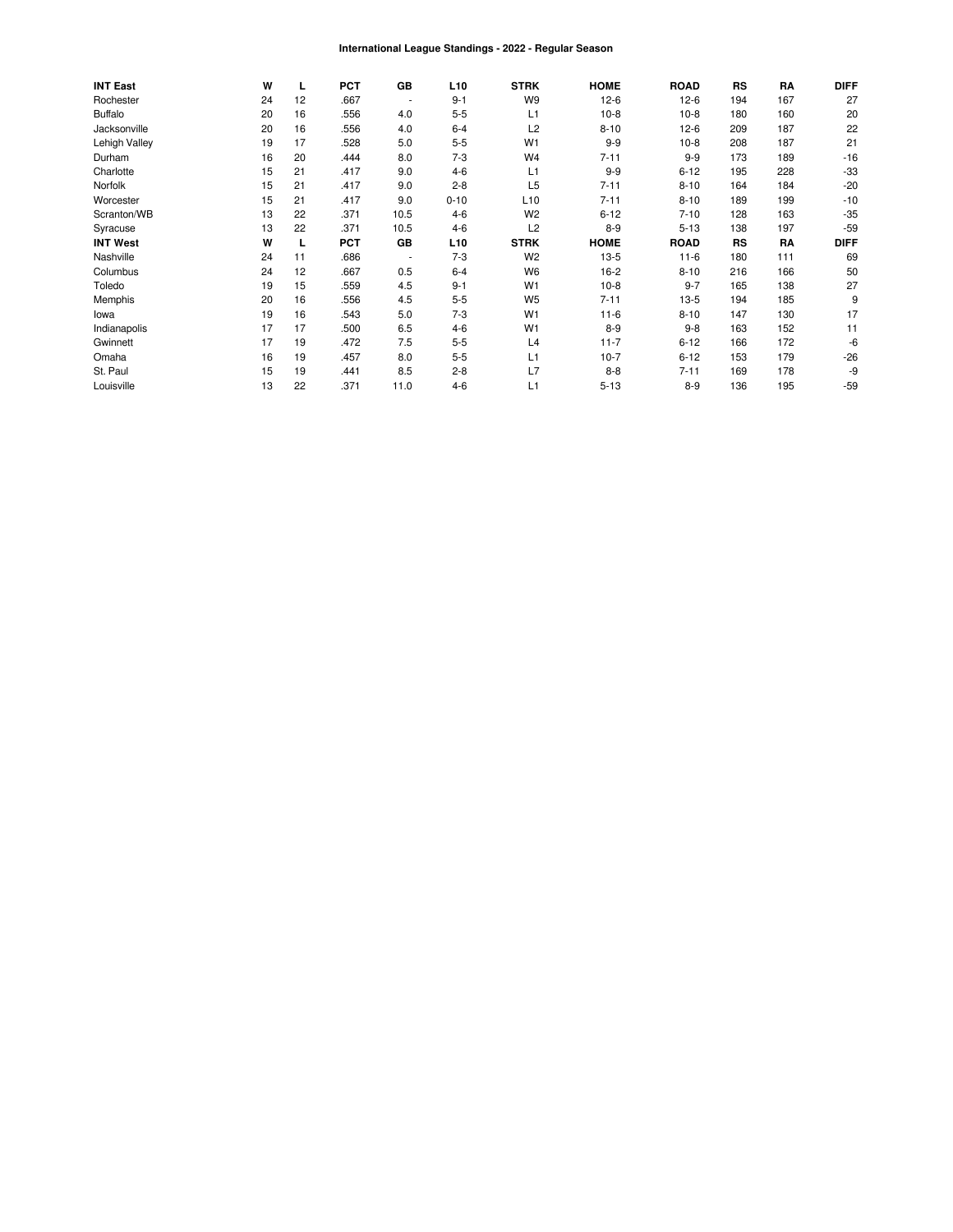## **International Hitting Leaders - 2022 - Regular Season - Qualified Players**

|                | <b>AVG</b>            |                    |                    |                | HR                      |                    |                 |                |                   | RBI         |                  |                         | <b>OBP</b>         |             |                    |
|----------------|-----------------------|--------------------|--------------------|----------------|-------------------------|--------------------|-----------------|----------------|-------------------|-------------|------------------|-------------------------|--------------------|-------------|--------------------|
| #<br>1         | Player<br>González, E | Team<br><b>JAX</b> | <b>AVG</b><br>.392 |                | # Player<br>1 Gorman, N | Team<br><b>MEM</b> | <b>HR</b><br>14 | #<br>1         | Player<br>Hall, D | Team<br>LHV | <b>RBI</b><br>38 | #<br>$\mathbf{1}$       | Player<br>Sands, D | Team<br>LHV | <b>OBP</b><br>.476 |
| 2              | García, L             | <b>ROC</b>         | .354               | 2              | Hall, D                 | LHV                | 12              | $\overline{c}$ | Gonzalez, O       | COL         | 33               | $\overline{c}$          | Tolman, M          | COL         | .452               |
| 3              | Leblanc, C            | <b>JAX</b>         | .352               | 3              | García, R               | <b>IOW</b>         | 9               | 3              | Díaz, L           | <b>JAX</b>  | 30               | 3                       | Lavarnway, R       | <b>TOL</b>  | .438               |
| 4              | Aranda, J             | <b>DUR</b>         | .341               | 3              | Gonzalez, O             | COL                | 9               | 4              | Fitzgerald, R     | <b>WOR</b>  | 28               | $\overline{\mathbf{4}}$ | Refsnyder, R       | <b>WOR</b>  | .436               |
| 5              | Lavarnway, R          | TOL                | .338               | 3              | Palka, D                | <b>SYR</b>         | 9               | 5              | García, L         | <b>ROC</b>  | 27               | 5                       | Warmoth, L         | <b>BUF</b>  | .431               |
| 6              | Sands, D              | LHV                | .333               | 3              | Yepez, J                | <b>MEM</b>         | 9               | 5              | Leblanc, C        | <b>JAX</b>  | 27               | 6                       | Lewis, R           | <b>STP</b>  | .430               |
| 7              | Santana, C            | LOU                | .330               | 3              | Young, J                | <b>IOW</b>         | 9               | 5              | Pasquantino, V    | OMA         | 27               | $\overline{7}$          | Sánchez, Y         | <b>WOR</b>  | .421               |
| 8              | Duran, J              | <b>WOR</b>         | .330               | 8              | 5 tied                  |                    | 8               | 8              | Valaika, P        | <b>GWN</b>  | 26               | 8                       | Leblanc, C         | <b>JAX</b>  | .420               |
| 9              | Lukes, N              | <b>BUF</b>         | .325               |                |                         |                    |                 | 8              | Yepez, J          | <b>MEM</b>  | 26               | 9                       | González, E        | JAX         | .417               |
|                | 10 Tolman, M          | COL                | .323               |                |                         |                    |                 | 10             | Pérez, C          | CLT         | 25               | 10                      | García, L          | <b>ROC</b>  | .411               |
|                | <b>SLG</b>            |                    |                    |                | <b>OPS</b>              |                    |                 |                | Н                 |             |                  |                         | 2B                 |             |                    |
| #              | Player                | Team               | <b>SLG</b>         | #              | Player                  | Team               | <b>OPS</b>      | #              | Player            | Team        | н                | #                       | Player             | Team        | 2B                 |
| 1              | García, R             | <b>IOW</b>         | .686               | 1              | García, R               | <b>IOW</b>         | 1.096           | 1              | Aranda, J         | <b>DUR</b>  | 46               | 1                       | Hall, D            | LHV         | 11                 |
| $\overline{c}$ | Gorman, N             | <b>MEM</b>         | .645               | 2              | García, L               | <b>ROC</b>         | 1.049           | $\mathbf{1}$   | García, L         | <b>ROC</b>  | 46               | $\mathbf{1}$            | Lewis, R           | <b>STP</b>  | 11                 |
| 3              | García, L             | <b>ROC</b>         | .638               | 3              | Leblanc, C              | <b>JAX</b>         | 1.010           | 1              | Gonzalez, O       | COL         | 46               | 1                       | Noll, J            | <b>ROC</b>  | 11                 |
| 4              | Hall, D               | LHV                | .613               | 4              | Gorman, N               | <b>MEM</b>         | .993            | 4              | Leblanc, C        | <b>JAX</b>  | 43               | $\mathbf{1}$            | Short, Z           | <b>TOL</b>  | 11                 |
| 5              | Fitzgerald, R         | <b>WOR</b>         | .610               | 4              | Lewis, R                | <b>STP</b>         | .993            | 5              | Cedrola, L        | LOU         | 42               | $\mathbf{1}$            | Warmoth, L         | <b>BUF</b>  | 11                 |
| 6              | Leblanc, C            | <b>JAX</b>         | .590               | 6              | Fitzgerald, R           | <b>WOR</b>         | .978            | 5              | Meneses, J        | <b>ROC</b>  | 42               | 6                       | 7 tied             |             | 10                 |
| $\overline{7}$ | Quintana, L           | JAX                | .585               | 7              | Tolman, M               | COL                | .977            | 7              | Clemens, K        | TOL         | 41               |                         |                    |             |                    |
| 8              | Pérez, C              | <b>CLT</b>         | .580               | 8              | Hall, D                 | LHV                | .967            | 8              | Hall, D           | LHV         | 40               |                         |                    |             |                    |
| 9              | Gonzalez, O           | COL                | .575               | 9              | Quintana, L             | <b>JAX</b>         | .953            | 8              | Lukes, N          | <b>BUF</b>  | 40               |                         |                    |             |                    |
|                | 10 Lewis, R           | <b>STP</b>         | .563               | 10             | 2 tied                  |                    | .943            | 10             | 2 tied            |             | 38               |                         |                    |             |                    |
|                |                       |                    |                    |                |                         |                    |                 |                |                   |             |                  |                         |                    |             |                    |
|                | 3B                    |                    |                    |                | BB                      |                    |                 |                |                   | XBH         |                  |                         | TB                 |             |                    |
|                | # Player              | Team               | 3B                 | #              | Player                  | Team               | BB              |                | # Player          | Team        | XBH              | #                       | Player             | Team        | TВ                 |
|                | 1 Clemens, K          | <b>TOL</b>         | 4                  | $\mathbf{1}$   | Short, Z                | <b>TOL</b>         | 26              |                | 1 Hall, D         | LHV         | 23               | $\mathbf{1}$            | Hall, D            | LHV         | 87                 |
|                | 1 García, L           | <b>ROC</b>         | 4                  | 2              | Andreoli, J             | LHV                | 25              |                | 2 Martin, M       | <b>IND</b>  | 19               | $\overline{c}$          | Gonzalez, O        | COL         | 84                 |
|                | 1 Martin, M           | <b>IND</b>         | $\overline{4}$     | 2              | Sánchez, Y              | <b>WOR</b>         | 25              |                | 3 Clemens, K      | <b>TOL</b>  | 18               | 3                       | García, L          | <b>ROC</b>  | 83                 |
|                | 1 Vargas, I           | <b>IOW</b>         | $\overline{4}$     | 4              | Bleday, J               | <b>JAX</b>         | 24              |                | 3 Fitzgerald, R   | <b>WOR</b>  | 18               | $\overline{4}$          | Gorman, N          | <b>MEM</b>  | 80                 |
|                | 5 Fitzgerald, R       | <b>WOR</b>         | 3                  | 5              | Sands, D                | LHV                | 23              |                | 3 Gonzalez, O     | COL         | 18               | 5                       | Clemens, K         | TOL         | 77                 |
|                | 5 Martin, R           | <b>NOR</b>         | 3                  | 5              | Singleton, J            | <b>NAS</b>         | 23              |                | 6 García, L       | ROC         | 17               | 6                       | Fitzgerald, R      | <b>WOR</b>  | 72                 |
| 5              | Toffey, W             | LHV                | 3                  | 7              | Casas, T                | <b>WOR</b>         | 22              |                | 6 Gorman, N       | <b>MEM</b>  | 17               | 6                       | Leblanc, C         | JAX         | 72                 |
| 8              | 11 tied               |                    | $\overline{c}$     | $\overline{7}$ | Pasquantino, V          | <b>OMA</b>         | 22              |                | 6 Short, Z        | TOL         | 17               | 8                       | Meneses, J         | <b>ROC</b>  | 70                 |
|                |                       |                    |                    | 7              | Tolman, M               | COL                | 22              | 9              | 4 tied            |             | 16               | 9                       | Aranda, J          | <b>DUR</b>  | 69                 |
|                |                       |                    |                    | 10             | 3 tied                  |                    | 21              |                |                   |             |                  | 10                      | Pérez, C           | <b>CLT</b>  | 65                 |
|                | R                     |                    |                    |                | SB                      |                    |                 |                |                   | CS          |                  |                         |                    |             |                    |
| #              | Player                | Team               | R                  | #              | <b>Player</b>           | Team               | SB              |                | # Player          | Team        | CS               |                         |                    |             |                    |
|                | 1 García, L           | <b>ROC</b>         | 32                 | 1              | Taylor, S               | <b>BUF</b>         | 15              |                | 1 Bruján, V       | <b>DUR</b>  | 5                |                         |                    |             |                    |
| 2              | Gorman, N             | MEM                | 28                 |                | 2 Blanco, D             | <b>OMA</b>         | 13              |                | 2 DeShields, D    | <b>GWN</b>  | 4                |                         |                    |             |                    |
| 3              | Burdick, P            | <b>JAX</b>         | 27                 | 3              | Stevenson, A            | <b>ROC</b>         | 12              |                | 3 Bae, J          | <b>IND</b>  | 3                |                         |                    |             |                    |
|                | 3 Hall, D             | LHV                | 27                 |                | 4 Smith, M              | <b>BUF</b>         | 11              |                | 3 Cruz, O         | <b>IND</b>  | 3                |                         |                    |             |                    |
| 5              | Downs, J              | <b>WOR</b>         | 26                 | 5              | Bae, J                  | <b>IND</b>         | 10              |                | 3 Miller, B       | <b>JAX</b>  | 3                |                         |                    |             |                    |
| 5              | Remillard, Z          | <b>CLT</b>         | 26                 | 5              | Duran, J                | <b>WOR</b>         | 10              |                | 3 Palacios, J     | 2 Teams     | 3                |                         |                    |             |                    |
| 5              | Short, Z              | <b>TOL</b>         | 26                 | 5              | Florial, E              | <b>SWB</b>         | 10              |                | 3 Robson, J       | TOL         | 3                |                         |                    |             |                    |
| 8              | Taylor, S             | <b>BUF</b>         | 25                 | 8              | Córdoba, A              | LOU                | 9               | 8              | 22 tied           |             | $\overline{c}$   |                         |                    |             |                    |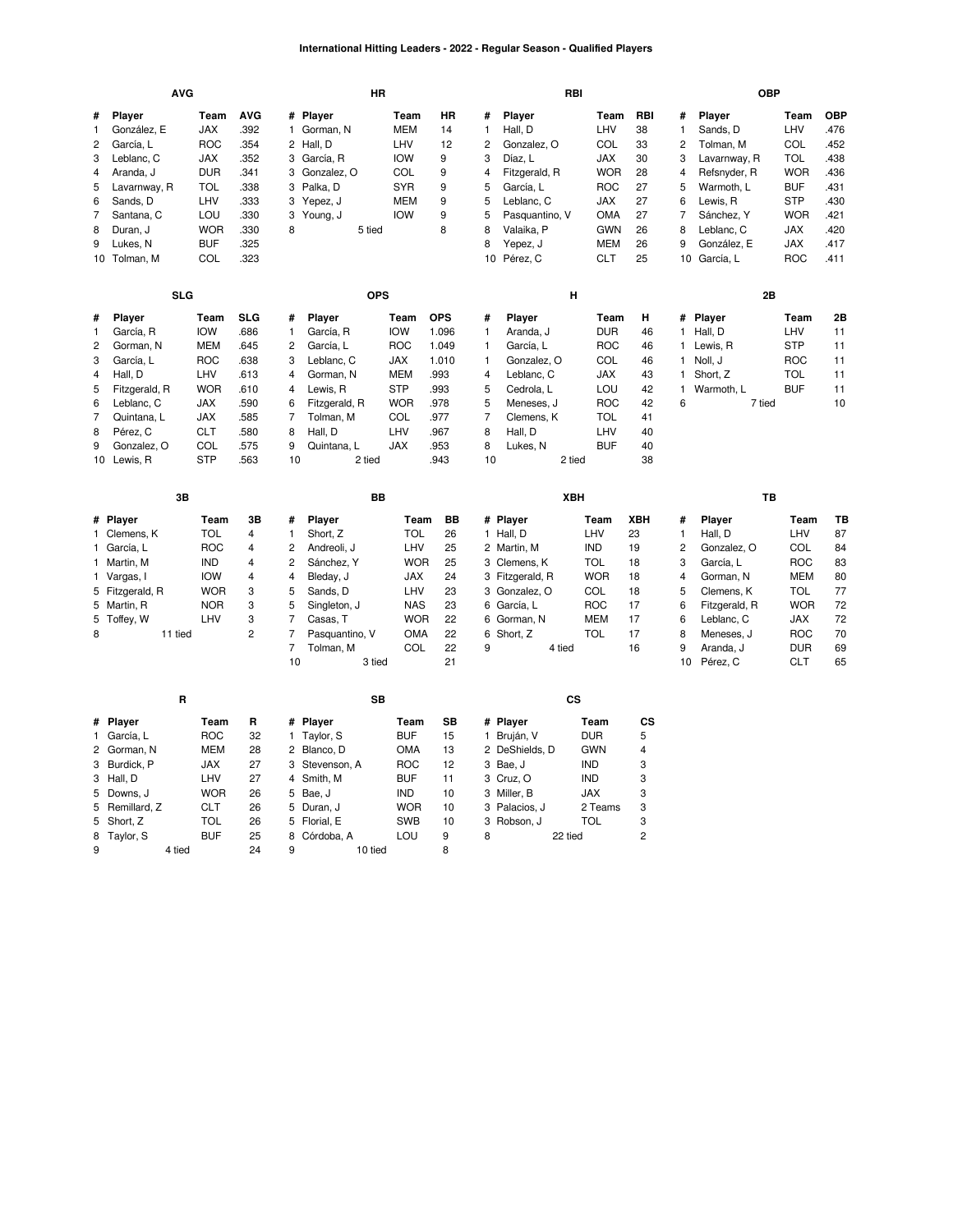## **International Pitching Leaders - 2022 - Regular Season - Qualified Players**

|                | ERA            |                    |              | W              |                    |            |                    |            |                |                | <b>SO</b>          |             |                |              | GS                 |                         |
|----------------|----------------|--------------------|--------------|----------------|--------------------|------------|--------------------|------------|----------------|----------------|--------------------|-------------|----------------|--------------|--------------------|-------------------------|
| #              | Player         | Team               | <b>ERA</b>   | #              | Player             | Team       |                    | W          | #              | Player         | Team               | SO          |                | # Player     | Team               | GS                      |
| 1              | Kilian, C      | <b>IOW</b>         | 1.57         |                | Alexander, J       |            | <b>NAS</b>         | 5          | 1              | Liberatore, M  | <b>MEM</b>         | 46          | $\mathbf{1}$   | Tetreault, J | <b>ROC</b>         | 8                       |
| 2              | Ashcraft, G    | LOU                | 1.65         | 2              | Appel, M           |            | LHV                | 4          | 1              | Rodriguez, G   | <b>NOR</b>         | 46          | 2              | 27 tied      |                    | $\overline{7}$          |
| 3              | Swarmer, M     | <b>IOW</b>         | 1.85         | $\overline{c}$ | Hart, K            |            | <b>WOR</b>         | 4          | 1              | Small, E       | <b>NAS</b>         | 46          |                |              |                    |                         |
| 4              | Small, E       | <b>NAS</b>         | 1.95         | 4              |                    | 21 tied    |                    | 3          | 4              | Muller, K      | <b>GWN</b>         | 44          |                |              |                    |                         |
| 5              | Wesneski, H    | <b>SWB</b>         | 2.31         |                |                    |            |                    |            | 5              | Meyer, M       | <b>JAX</b>         | 43          |                |              |                    |                         |
| 6              | Seabold, C     | <b>WOR</b>         | 2.45         |                |                    |            |                    |            | 6              | Thompson, Z    | <b>MEM</b>         | 42          |                |              |                    |                         |
| $\overline{7}$ | Battenfield, P | COL                | 2.54         |                |                    |            |                    |            | 7              | Krook, M       | <b>SWB</b>         | 41          |                |              |                    |                         |
| 8              | Lindblom, J    | <b>NAS</b>         | 2.58         |                |                    |            |                    |            | $\overline{7}$ | Toussaint, T   | <b>GWN</b>         | 41          |                |              |                    |                         |
| 9              | Meyer, M       | <b>JAX</b>         | 2.97         |                |                    |            |                    |            | 9              | Swarmer, M     | <b>IOW</b>         | 39          |                |              |                    |                         |
| 10             | Alexander, J   | <b>NAS</b>         | 3.03         |                |                    |            |                    |            | 10             | 3 tied         |                    | 37          |                |              |                    |                         |
|                | CG             |                    |              |                |                    | <b>SHO</b> |                    |            |                | G              |                    |             |                |              | SV                 |                         |
|                | # Player       | Team               | CG           |                | # Player           | Team       |                    | <b>SHO</b> | #              | Player         | Team               | G           | #              | Player       | Team               | SV                      |
|                | 1 Lawrence, C  | <b>BUF</b>         | $\mathbf{1}$ |                |                    |            |                    |            | 1              | Clippard, T    | <b>ROC</b>         | 16          | $\mathbf{1}$   | Cruz, F      | LOU                | 6                       |
|                | 1 Sulser, B    | <b>IND</b>         | 1            |                |                    |            |                    |            | 2              | Baldonado, A   | <b>ROC</b>         | 15          | $\mathbf{1}$   | Walsh, J     | <b>MEM</b>         | 6                       |
|                |                |                    |              |                |                    |            |                    |            | 2              | Cuas, J        | <b>OMA</b>         | 15          | 3              | Knight, D    | <b>DUR</b>         | 5                       |
|                |                |                    |              |                |                    |            |                    |            | 2              | Perez, A       | <b>CLT</b>         | 15          | 3              | Law, D       | <b>TOL</b>         | 5                       |
|                |                |                    |              |                |                    |            |                    |            | 2              | Weems, J       | <b>ROC</b>         | 15          | 3              | Vizcaíno, A  | <b>OMA</b>         | 5                       |
|                |                |                    |              |                |                    |            |                    |            | 6              | Del Pozo, M    | <b>TOL</b>         | 14          | 6              | Gage, M      | <b>BUF</b>         | $\overline{\mathbf{4}}$ |
|                |                |                    |              |                |                    |            |                    |            | 6              | Duron, N       | LHV                | 14          | 6              | Uvila, C     | <b>NOR</b>         | 4                       |
|                |                |                    |              |                |                    |            |                    |            | 6              | Fernández, J   | <b>MEM</b>         | 14          | 6              | Vespi, N     | <b>NOR</b>         | 4                       |
|                |                |                    |              |                |                    |            |                    |            | 6              | Naile, J       | <b>MEM</b>         | 14          | 6              | Weems, J     | <b>ROC</b>         | 4                       |
|                |                |                    |              |                |                    |            |                    |            | 10             |                | 16 tied            | 13          | 10             |              | 10 tied            | 3                       |
|                | IP             |                    |              |                |                    | <b>AVG</b> |                    |            |                | <b>WHIP</b>    |                    |             |                |              | <b>WPCT</b>        |                         |
|                |                |                    | IP           |                |                    |            |                    | <b>AVG</b> |                |                |                    | <b>WHIP</b> |                |              |                    |                         |
| #              | Player         | Team<br><b>MEM</b> | 40.0         | #              | Player<br>Small, E |            | Team<br><b>NAS</b> | .149       | #              | Player         | Team<br><b>SWB</b> | 0.77        | #<br>1         | Player       | Team<br><b>CLT</b> | <b>WPCT</b><br>1.000    |
| 1              | Liberatore, M  | COL                |              | 1              |                    |            |                    | .167       | 1<br>2         | Wesneski, H    | <b>WOR</b>         |             | 1              | Benjamin, W  |                    |                         |
| $\overline{c}$ | Battenfield, P |                    | 39.0         | 2              | Swarmer, M         |            | <b>IOW</b>         |            |                | Seabold, C     |                    | 0.93        |                | Kilian, C    | <b>IOW</b>         | 1.000                   |
| 3              | Lindblom, J    | <b>NAS</b>         | 38.1         | 3              | Wesneski, H        |            | <b>SWB</b>         | .171       | 3              | Swarmer, M     | <b>IOW</b>         | 0.94        | 1              | Mariot, M    | LHV                | 1.000                   |
| 4              | Kent, M        | <b>JAX</b>         | 37.2         | 4              | Seabold, C         |            | <b>WOR</b>         | .179       | 4              | Meyer, M       | <b>JAX</b>         | 0.96        | 1              | Swarmer, M   | <b>IOW</b>         | 1.000                   |
| 5              | Tetreault, J   | <b>ROC</b>         | 37.1         | 5              | Meyer, M           |            | <b>JAX</b>         | .187       | 5              | Thompson, Z    | <b>MEM</b>         | 0.98        | 1              | Thompson, Z  | <b>MEM</b>         | 1.000                   |
| 6              | Seabold, C     | <b>WOR</b>         | 36.2         | 6              | Rodriguez, G       |            | <b>NOR</b>         | .196       | 6              | Lindblom, J    | <b>NAS</b>         | 0.99        | 1              | Tully, T     | COL                | 1.000                   |
| 7              | Meyer, M       | <b>JAX</b>         | 36.1         | 7              | Lindblom, J        |            | <b>NAS</b>         | .199       | 7              | Rodriguez, G   | <b>NOR</b>         | 1.00        | 7              | Ashcraft, G  | LOU                | .750                    |
| 8              | Wynne, R       | LOU                | 36.0         | 8              | Thompson, Z        |            | <b>MEM</b>         | .203       | 8              | Battenfield, P | COL                | 1.13        | 7              | Seabold, C   | <b>WOR</b>         | .750                    |
| 9              | Alexander, J   | <b>NAS</b>         | 35.2         | 9              | Battenfield, P     |            | COL                | .214       | 9              | Small, E       | <b>NAS</b>         | 1.18        | $\overline{7}$ | Small, E     | <b>NAS</b>         | .750                    |

## **Triple-A Team Hitting - 2022 - Regular Season**

[Tully,](https://research.mlb.com/players/668684/stats#orgId=117) T [COL](https://research.mlb.com/teams/445/stats#timeframe=2022) 1.18

[Alexander,](https://research.mlb.com/players/669920/stats#orgId=117) J [NAS](https://research.mlb.com/teams/556/stats#timeframe=2022) .714

[Kilian,](https://research.mlb.com/players/668873/stats#orgId=117) C [IOW](https://research.mlb.com/teams/451/stats#timeframe=2022) .215

2 tied 35.0

| Team                             | League     | AVG G                                    | AВ                     | R | н |     |                |      |            |     |    | TB 2B 3B HR RBI BB IBB SO SB CS |     |    | <b>OBP</b> |      | SLG OPS SAC SF |                |     | HBP | GIDP | LOB |
|----------------------------------|------------|------------------------------------------|------------------------|---|---|-----|----------------|------|------------|-----|----|---------------------------------|-----|----|------------|------|----------------|----------------|-----|-----|------|-----|
| Oklahoma City Dodgers            | <b>PCL</b> | .286 36                                  | 1236 254 354 592 62 19 |   |   |     |                | 46   | 239        | 184 | 1. | 308                             | 21  | 11 | .384       | .479 | .863           | 2              | 14  | 20  | 25   | 278 |
| Round Rock Express               | <b>PCL</b> | 36<br>.281                               | 1260 223 354 587 63 13 |   |   |     |                | 48   | 205 121    |     |    | 0.331                           | 39  | 10 | .351       | .466 | .817           | 1              | 5   | 17  | 30   | 242 |
| Albuquerque Isotopes             | <b>PCL</b> | .278 36                                  | 1237 221 344 580 64 14 |   |   |     |                | 48   | 205 140    |     |    | 0.302                           | -23 | 4  | .358       | .469 | .827           |                | 16  | 22  | 25   | 265 |
| Salt Lake Bees                   | <b>PCL</b> | .275 36 1209 226 332 533 63              |                        |   |   |     | 9              |      | 40 207 144 |     |    | 1 268                           | 38  | 13 | .359       | .441 | .800           | 2              | 16  | 24  | 31   | 247 |
| <b>Rochester Red Wings</b>       | INT        | .270 36                                  | 1243 194 336 530 70 11 |   |   |     |                | 34   | 178 122    |     |    | 8 319                           | 43  | 5  | .341       | .426 | .767           | 3              | 10  | 17  | 17   | 282 |
| Jacksonville Jumbo Shrimp        | INT        | .269 36                                  | 1245 209 335 569 69    |   |   |     | 6              | 51   | 198 135    |     |    | 0.324                           | 22  | 8  | .348       | .457 | .805           | 1              | -12 | 23  | 30   | 258 |
| Reno Aces                        | <b>PCL</b> | .267 36 1240 204 331 557 65 10           |                        |   |   |     |                |      | 47 195 155 |     |    | 1 291                           | 51  | 15 | .353       | .449 | .802           | $\overline{c}$ | 11  | 16  | 25   | 276 |
| Sacramento River Cats            | PCL        | .263 36 1257 212 331 563 61              |                        |   |   |     | 9              | 51   | 206        | 163 |    | 2 362                           | 32  | 10 | .354       | .448 | .802           | 2              | 7   | 18  | 21   | 280 |
| El Paso Chihuahuas               | <b>PCL</b> | .261 36                                  | 1230 219 321 556 61    |   |   |     | 6              |      | 54 203 167 |     |    | 1 329                           | 19  | 10 | .353       | .452 | .805           | 3              | 14  | 15  | 21   | 262 |
| <b>Charlotte Knights</b>         | INT        | .259 36                                  | 1241 195 322 530 61    |   |   |     | 3              | 47   | 183 134    |     |    | 2 3 2 0                         | 21  | 11 | .337       | .427 | .764           | 3              | 9   | 15  | 28   | 251 |
| <b>Gwinnett Stripers</b>         | INT        | .259 36 1206 166 312 500 66              |                        |   |   |     |                | 4 38 | 152 117    |     |    | 1 286                           | 29  | 10 | .327       | .415 | .742           |                | 17  | 13  | 29   | 241 |
| <b>Buffalo Bisons</b>            | INT        | .256 36 1152 180 295 415 57              |                        |   |   |     | 3              | 19   | 167 145    |     | 1. | 289                             | 56  | 9  | .350       | .360 | .710           | 1              | 9   | 26  | 18   | 274 |
| Nashville Sounds                 | INT        | 255 35 1154 180 294 464 62               |                        |   |   |     | 6              | 32   | 167 155    |     |    | 0.316                           | -37 | 6  | .348       | .402 | .750           | 0              | 11  | 16  | 22   | 259 |
| <b>Tacoma Rainiers</b>           | <b>PCL</b> | .253 36 1233 188 312 541 59              |                        |   |   |     | $\overline{7}$ |      | 52 182 147 |     |    | 1 353                           | 60  | 12 | .337       | .439 | .776           | 5              | 10  | 15  | 18   | 266 |
| Las Vegas Aviators               | <b>PCL</b> | .251 36                                  | 1200 183 301 473 60    |   |   |     | 5              | 34   | 167 151    |     |    | 0 344                           | 27  |    | .346       | .394 | .740           | 3              | 5   | 26  | 16   | 278 |
| <b>Columbus Clippers</b>         | INT        | .251 36 1212 216 304 533 66              |                        |   |   |     | 5              | 51   | 200 163    |     |    | 4 290                           | 28  | 6  | .351       | .440 | .791           | 6              | 9   | 30  | 23   | 279 |
| Lehigh Valley IronPigs           | INT        | .248 36 1141 208 283 460 66              |                        |   |   |     | 6              | 33   | 183 183    |     |    | 2 2 9 8                         | 34  | 7  | .360       | .403 | .763           | 5              | 8   | 21  | 23   | 252 |
| Durham Bulls                     | INT        | 247 36 1198 173 296 491 63               |                        |   |   |     | 9              | 38   | 162 144    |     |    | 0 384                           | 38  | 15 | .332       | .410 | .742           |                | 9   | 12  | 19   | 251 |
| <b>Memphis Redbirds</b>          | INT        | .245 36 1203 194 295 528 47              |                        |   |   |     | 6              | 58   | 179 127    |     |    | 0 327                           | 34  | 5  | .325       | .439 | .764           | $\Omega$       | 9   | 19  | 25   | 220 |
| Iowa Cubs                        | INT        | .244 35 1156 147 282 448 56              |                        |   |   |     | 7              | 32   | 137        | 126 |    | 3 3 2 4                         | 35  | 9  | .321       | .388 | .709           | 2              | 13  | 12  | 13   | 252 |
| <b>Worcester Red Sox</b>         | INT        | 242 36 1160 189 281 496 59               |                        |   |   |     | 6              | 48   | 179 156    |     |    | 2 348                           | 28  | 9  | .338       | .428 | .766           | 0              | 11  | 17  | 15   | 246 |
| Louisville Bats                  | INT        | .241 35 1181 136 285 433 49              |                        |   |   |     | 0              | 33   | 122 126    |     |    | 0.293                           | 23  | 10 | .322       | .367 | .689           | 1              | 5   | 16  | 28   | 260 |
| <b>Toledo Mud Hens</b>           | INT        | 239 34 1116 165 267 465 60               |                        |   |   |     | 9              |      | 40 157 128 |     |    | 1 356                           | 32  | 13 | .322       | .417 | .739           | 3              | 13  | 14  | 12   | 232 |
| St. Paul Saints                  | INT        | .237 34 1119 169 265 432 68              |                        |   |   |     | 6              | 29   | 153 156    |     |    | 3 291                           | 28  | 5  | .333       | .386 | .719           |                |     | 9   | 26   | 249 |
| <b>Sugar Land Space Cowboys</b>  | <b>PCL</b> | .237 36                                  | 1225 170 290 503 65 11 |   |   |     |                | 42   | 155 148    |     |    | 2 3 6 2                         | 42  | 13 | .328       | .411 | .739           |                |     | 21  | 29   | 257 |
| Indianapolis Indians             | INT        | 237 34 1103 163 261 423 57 12 27 147 171 |                        |   |   |     |                |      |            |     |    | 1 313                           | 51  | 11 | .345       | .383 | .728           | 5              |     | 15  | 24   | 258 |
| Norfolk Tides                    | INT        | .236 36 1196 164 282 470 59              |                        |   |   |     | 6              | 39   | 151 154    |     |    | 1 332                           | 37  | 6  | .335       | .393 | .728           | 5              |     | 27  | 23   | 281 |
| Omaha Storm Chasers              | INT        | .227 35                                  | 1128 153 256 421       |   |   | -56 | 5              | 33   | 141 141    |     |    | 0 309                           | 42  | 6  | .321       | .373 | .694           | 4              | 11  | 20  | 24   | 245 |
| Scranton/Wilkes-Barre RailRiders | INT        | .216 35 1080 128 233 374 53              |                        |   |   |     | 2              | 28   | 114 129    |     |    | 1 281                           | 38  | 6  | .307       | .346 | .653           |                | 6   | 16  | 34   | 222 |
| <b>Syracuse Mets</b>             | INT        | 210 35 1080 138 227 385 37               |                        |   |   |     | $\overline{2}$ | 39   | 126 124    |     |    | 0.322                           | 29  | 12 | .299       | .356 | .655           | 3              | ĥ   | 16  | 32   | 197 |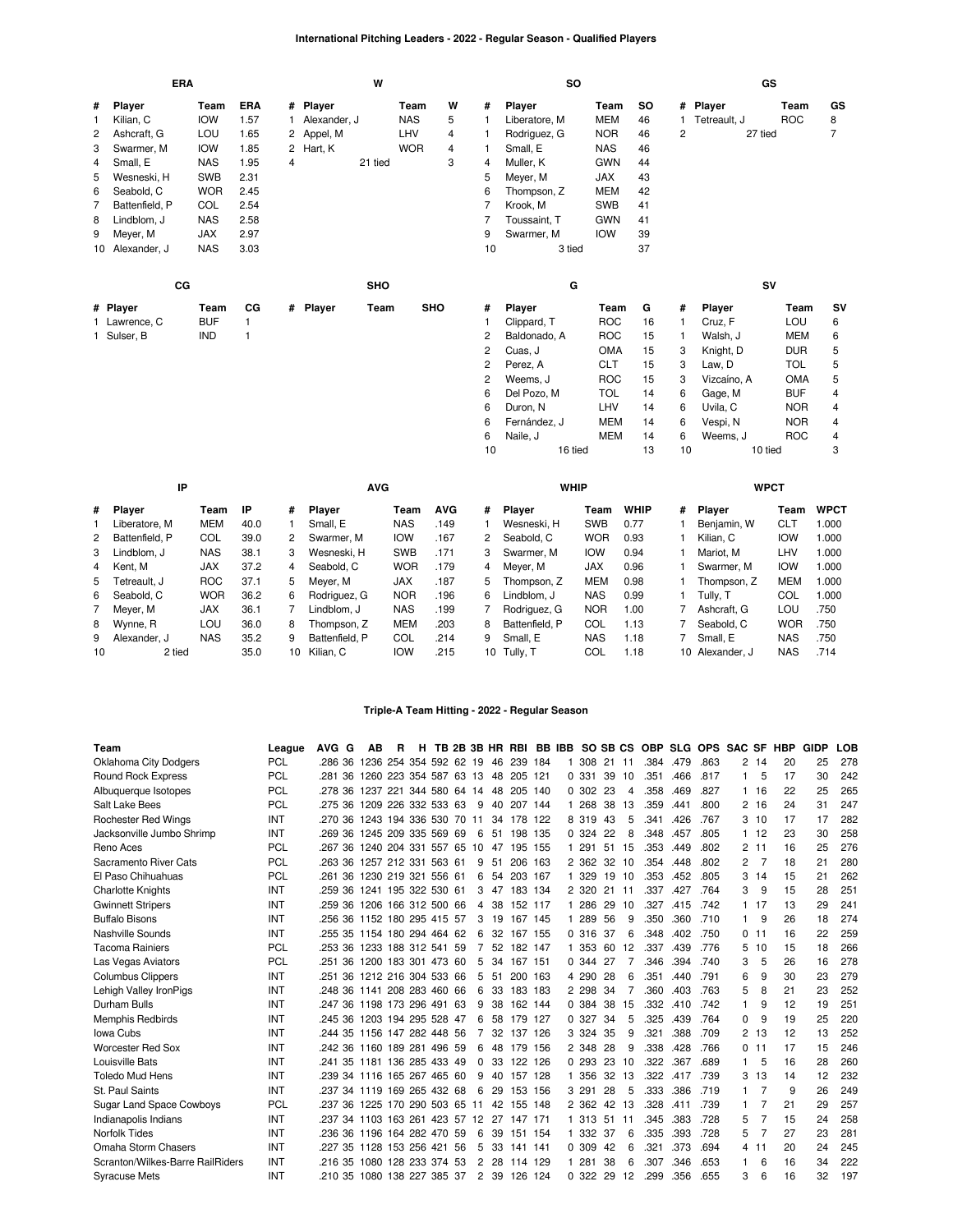| Team                                 | League W L ERA G GS CG SHO GF HLD SV SVO |                  |     |                |       |          |   | IP                             | H |  |        |         |    |                |           |      | R ER HR HB BB IBB SO WP BK WHIP AVG GO/AO GIDP TBF |                | AB |
|--------------------------------------|------------------------------------------|------------------|-----|----------------|-------|----------|---|--------------------------------|---|--|--------|---------|----|----------------|-----------|------|----------------------------------------------------|----------------|----|
| Nashville Sounds                     | INT                                      | 24 11 2.99 35 35 |     | $\Omega$       | 5 3 5 | 22 11    |   | 14 307.0 237 111 102 23 16 135 |   |  |        | 0 3 1 4 | 16 | 3              | 1.21 .211 |      | 0.93                                               | 17 1284 1122   |    |
| Iowa Cubs                            | INT                                      | 19 16 3.37 35    | -35 | $\Omega$       | 2 3 5 | 10       | 8 | 17 304 1 248 130 114 29 21 149 |   |  |        | 1 3 4 2 | 23 | 2              | 1.30 .219 |      | 1.08                                               | 26 1310 1134   |    |
| <b>Toledo Mud Hens</b>               | INT                                      | 19 15 3.71 34 34 |     | $\Omega$       | 3 3 4 | 20       | 9 | 15 298 0 250 138 123 31 11 133 |   |  |        | 2 2 9 7 | 20 | 4              | 1.29 .225 |      | 0.92                                               | 20 1269 1111   |    |
| <b>Columbus Clippers</b>             | INT                                      | 24 12 3.84 36 36 |     | $\Omega$       | 3 3 6 | 19<br>10 |   | 19 316 2 284 166 135 27 17 135 |   |  |        | 4 2 8 6 | 24 | 3              | 1.32 .238 |      | 0.99                                               | 29 1352 1192   |    |
| Indianapolis Indians                 | INT                                      | 17 17 4.04 34 34 |     | -1             | 2 3 3 | 11       | 5 | 15 294.0 247 152 132 42 17 137 |   |  |        | 1 3 0 4 | 24 | 3              | 1.31      | .224 | 1.13                                               | 18 1264 1101   |    |
| Scranton/Wilkes-Barre RailRiders INT |                                          | 13 22 4.20 35 35 |     | $\Omega$       | 3 3 5 | 8        | 6 | 11 293.1 254 163 137 33 22 144 |   |  |        | 4 3 3 5 | 23 |                | 1.36 .230 |      | 1.09                                               | 20 1288 1103   |    |
| Sugar Land Space Cowboys             | <b>PCL</b>                               | 15 21 4.24 36 36 |     | $\Omega$       | 1 36  | 13       | 8 | 11 318 2 294 171 150 35 17 167 |   |  |        | 3 3 5 8 | 16 | 4              | 1.45 242  |      | 0.94                                               | 14 14 13 12 15 |    |
| <b>Rochester Red Wings</b>           | INT                                      | 24 12 4.31 36 36 |     | $\Omega$       | 4 3 6 | 16<br>11 |   | 13 315 0 279 167 151 26 12 155 |   |  |        | 1 3 2 4 | 19 |                | 1.38 .234 |      | 0.95                                               | 19 1370 1193   |    |
| Salt Lake Bees                       | <b>PCL</b>                               | 19 17 4.40 36 36 |     | $\overline{c}$ | 2 3 4 | 11       | 4 | 12 307.0 285 168 150 30 19 122 |   |  |        | 0292    | 24 | 3              | 1.33 .243 |      | 0.91                                               | 23 1326 1175   |    |
| <b>Buffalo Bisons</b>                | INT                                      | 20 16 4.40 36 36 |     | -1             | 3 3 5 | 10<br>10 |   | 13 296 2 264 160 145 40 20 134 |   |  |        | 2 2 9 2 | 13 | 1              | 1.34 .237 |      | 0.75                                               | 18 1277 1112   |    |
| <b>Gwinnett Stripers</b>             | INT                                      | 17 19 4.45 36 36 |     | $\Omega$       | 2 3 6 | 11       | 5 | 10 315.1 292 172 156 40 22 119 |   |  |        | 0 3 8 6 | 15 | $\overline{2}$ | 1.30 .244 |      | 1.33                                               | 23 1351 1198   |    |
| Oklahoma City Dodgers                | <b>PCL</b>                               | 22 14 4.69 36 36 |     |                | 2 3 5 | 19       | 8 | 14 312.2 310 186 163 38 16 160 |   |  |        | 0 3 4 0 | 22 | 3              | 1.50 .256 |      | 0.89                                               | 19 1401 1210   |    |
| <b>Norfolk Tides</b>                 | INT                                      | 15 21 4.74 36 36 |     | $\Omega$       | 1 36  | 13       | 9 | 12 313.1 301 184 165 21        |   |  | 20 172 | 0 3 2 4 | 27 | 5              | 1.51      | .252 | 0.85                                               | 27 1408 1194   |    |
| Louisville Bats                      | <b>INT</b>                               | 13 22 4.75 35 35 |     | $\Omega$       | 1 35  | 14       | 9 | 16 309 0 305 195 163 37 17 171 |   |  |        | 0315    | 19 | 5              | 1.54 .254 |      | 1.14                                               | 18 1407 1200   |    |
| St. Paul Saints                      | INT                                      | 15 19 4.78 34 34 |     | $\Omega$       | 0.34  | 9        | 8 | 13 292.0 288 178 155 34 19 145 |   |  |        | 4 3 0 6 | 29 | 2              | 1.48 .258 |      | 1.28                                               | 20 1291 1115   |    |
| <b>Memphis Redbirds</b>              | INT                                      | 20 16 4.84 36 36 |     | $\Omega$       | 2 3 6 | 15<br>12 |   | 13 318 0 324 185 171 55 17 128 |   |  |        | 0 3 4 6 | 17 | 4              | 1.42.264  |      | 1.14                                               | 28 1381 1226   |    |
| Omaha Storm Chasers                  | INT                                      | 16 19 4.85 35 35 |     | $\Omega$       | 2 3 5 | 12 10    |   | 15 300.2 305 179 162 47 21 114 |   |  |        | 1 2 8 4 | 24 | 3              | 1.39 .258 |      | 1.17                                               | 18 1327 1181   |    |
| Las Vegas Aviators                   | PCL                                      | 20 16 4.86 36 36 |     | $\Omega$       | 2 3 6 | 18       | 9 | 16 315 0 309 189 170 42 26 147 |   |  |        | 1 2 9 2 | 16 | 4              | 1.45 .258 |      | 0.99                                               | 31 1387 1198   |    |
| Jacksonville Jumbo Shrimp            | <b>INT</b>                               | 20 16 4.87 36 36 |     | $\Omega$       | 2 3 6 | 15       | 5 | 15 319 2 313 187 173 42 14 135 |   |  |        | 2 3 2 7 | 22 | 5              | 1.40 .256 |      | 1.14                                               | 26 1385 1224   |    |
| Durham Bulls                         | INT                                      | 16 20 4.89 36 36 |     | $\Omega$       | 1 36  | 16       | 6 | 13 311 1 318 189 169 56 19 139 |   |  |        | 1 2 9 2 | 22 | 6              | 1.47 .263 |      | 0.94                                               | 32 1383 1211   |    |
| <b>Round Rock Express</b>            | <b>PCL</b>                               | 21 15 4.97 36    | 36  | $\Omega$       | 0.36  | 17<br>11 |   | 13 318 2 309 203 176 39        |   |  | 6 183  | 1 3 3 7 | 24 | 6              | 1.54 .253 |      | 1.01                                               | 29 1428 1220   |    |
| <b>Worcester Red Sox</b>             | INT                                      | 15 21 5.17 36 36 |     | $\Omega$       | 0.36  | 12       | 5 | 13 301.1 286 199 173 28 17 131 |   |  |        | 3 3 4 7 | 23 | $\Omega$       | 1.38 .246 |      | 1.01                                               | 17 1325 1161   |    |
| <b>Syracuse Mets</b>                 | INT                                      | 13 22 5.25 35 35 |     | $\Omega$       | 3 3 5 | 9        | 8 | 12 293.0 283 197 171 46 14 135 |   |  |        | 0298    | 20 |                | 1.43 .249 |      | 1.03                                               | 30 1298 1138   |    |
| Lehigh Valley IronPigs               | INT                                      | 19 17 5.41 36    | -36 | $\Omega$       | 2 3 6 | 24       | 3 | 8 301.0 301 187 181 34 28 177  |   |  |        | 3 2 9 4 | 27 | 4              | 1.59 .261 |      | 1.01                                               | 31 1362 1152   |    |
| El Paso Chihuahuas                   | PCL                                      | 20 16 5.53 36 36 |     | $\Omega$       | 1 36  | 17       |   | 17 317 1 325 215 195 51 11 159 |   |  |        | 0 341   | 23 | 4              | 1.53 .262 |      | 1.06                                               | 28 1416 1239   |    |
| <b>Charlotte Knights</b>             | INT                                      | 15 21 5.75 36 36 |     | $\Omega$       | 0.36  | 10       | 4 | 12 318.0 332 228 203 58 10 148 |   |  |        | 1 3 0 9 | 20 | 5              | 1.51 .266 |      | 1.24                                               | 28 1415 1246   |    |
| Reno Aces                            | <b>PCL</b>                               | 18 18 5.85 36    | -36 | $\Omega$       | 1 36  | 16       | 9 | 13 316 2 340 216 206 59 13 152 |   |  |        | 0 3 2 5 | 10 | 2              | 1.55 .272 |      | 0.93                                               | 22 1425 1251   |    |
| Sacramento River Cats                | <b>PCL</b>                               | 18 18 5.92 36 36 |     | $\Omega$       | 2 3 6 | 7        | 8 | 14 319 1 344 233 210 56 37 162 |   |  |        | 3 3 5 2 | 24 | 2              | 1.58 .272 |      | 0.95                                               | 25 1479 1266   |    |
| <b>Tacoma Rainiers</b>               | <b>PCL</b>                               | 11 25 6.72 36 36 |     | $\Omega$       | 1 36  | 8        | 5 | 10 313.1 375 256 234 44 27 143 |   |  |        | 0289    | 21 | 2              | 1.65 .294 |      | 0.98                                               | 24 1460 1275   |    |
| Albuquerque Isotopes                 | PCL                                      | 16 20 6.96 36 36 |     | $\Omega$       | 0.36  | 22       |   | 11 309.0 379 263 239 68 22 125 |   |  |        | 1 3 2 4 | 15 | $\Omega$       | 1.63 .297 |      | 1.23                                               | 26 1439 1278   |    |
|                                      |                                          |                  |     |                |       |          |   |                                |   |  |        |         |    |                |           |      |                                                    |                |    |

# **Triple-A Team Fielding - 2022 - Regular Season**

| Team                             | League     | <b>PCT</b> | G  | GS | TC   | PO  | А   | Е  | <b>DP</b> | <b>TP</b> | PB             | <b>CWP</b> | <b>SB</b> | CS             |
|----------------------------------|------------|------------|----|----|------|-----|-----|----|-----------|-----------|----------------|------------|-----------|----------------|
| Lehigh Valley IronPigs           | INT        | .989       | 36 | 36 | 1231 | 903 | 314 | 14 | 38        | 0         | 3              | 27         | 45        | 9              |
| Nashville Sounds                 | <b>INT</b> | .988       | 35 | 35 | 1227 | 921 | 291 | 15 | 20        | 0         | 6              | 16         | 28        | 12             |
| Reno Aces                        | <b>PCL</b> | .987       | 36 | 36 | 1275 | 950 | 309 | 16 | 25        | 0         | 2              | 10         | 49        | 6              |
| <b>Buffalo Bisons</b>            | INT        | .985       | 36 | 36 | 1170 | 890 | 263 | 17 | 22        | 0         | 4              | 13         | 32        | 16             |
| <b>Gwinnett Stripers</b>         | INT        | .984       | 36 | 36 | 1289 | 948 | 320 | 21 | 29        | 0         | 5              | 15         | 44        | 5              |
| Memphis Redbirds                 | <b>INT</b> | .983       | 36 | 36 | 1310 | 955 | 333 | 22 | 34        | $\Omega$  | 5              | 17         | 33        | 11             |
| Salt Lake Bees                   | <b>PCL</b> | .983       | 36 | 36 | 1238 | 921 | 296 | 21 | 30        | 0         | 3              | 24         | 33        | $\overline{7}$ |
| <b>Toledo Mud Hens</b>           | INT        | .983       | 34 | 34 | 1204 | 894 | 289 | 21 | 25        | 0         | 2              | 20         | 23        | 4              |
| <b>Sugar Land Space Cowboys</b>  | PCL        | .982       | 36 | 36 | 1269 | 956 | 290 | 23 | 17        | 0         | 6              | 16         | 31        | 10             |
| Jacksonville Jumbo Shrimp        | INT        | .981       | 36 | 36 | 1341 | 959 | 357 | 25 | 35        | 0         | 2              | 22         | 32        | 8              |
| St. Paul Saints                  | INT        | .980       | 34 | 34 | 1213 | 876 | 313 | 24 | 27        | 0         | 6              | 29         | 34        | 13             |
| Omaha Storm Chasers              | <b>INT</b> | .978       | 35 | 35 | 1261 | 903 | 330 | 28 | 21        | $\Omega$  | 3              | 24         | 18        | $\overline{4}$ |
| <b>Tacoma Rainiers</b>           | <b>PCL</b> | .977       | 36 | 36 | 1296 | 940 | 326 | 30 | 29        | 0         | $\overline{2}$ | 21         | 42        | 10             |
| <b>Worcester Red Sox</b>         | <b>INT</b> | .976       | 36 | 36 | 1218 | 904 | 285 | 29 | 22        | 0         | 10             | 23         | 31        | 8              |
| <b>Charlotte Knights</b>         | INT        | .976       | 36 | 36 | 1342 | 954 | 356 | 32 | 31        | 0         | $\overline{2}$ | 20         | 19        | 5              |
| <b>Rochester Red Wings</b>       | INT        | .976       | 36 | 36 | 1291 | 945 | 315 | 31 | 23        | $\Omega$  | 3              | 19         | 30        | 10             |
| Durham Bulls                     | <b>INT</b> | .976       | 36 | 36 | 1280 | 934 | 315 | 31 | 36        | 0         | 6              | 22         | 42        | 8              |
| El Paso Chihuahuas               | PCL        | .976       | 36 | 36 | 1309 | 952 | 325 | 32 | 30        | $\Omega$  | 4              | 23         | 35        | 15             |
| Las Vegas Aviators               | <b>PCL</b> | .974       | 36 | 36 | 1312 | 945 | 333 | 34 | 34        | 0         | 3              | 16         | 31        | 13             |
| Indianapolis Indians             | <b>INT</b> | .974       | 34 | 34 | 1221 | 882 | 307 | 32 | 23        | $\Omega$  | 3              | 24         | 29        | $\overline{7}$ |
| <b>Columbus Clippers</b>         | INT        | .973       | 36 | 36 | 1318 | 950 | 333 | 35 | 34        | 0         | 5              | 24         | 33        | 10             |
| Iowa Cubs                        | <b>INT</b> | .973       | 35 | 35 | 1239 | 913 | 293 | 33 | 31        | $\Omega$  | 5              | 23         | 47        | 8              |
| Scranton/Wilkes-Barre RailRiders | <b>INT</b> | .972       | 35 | 35 | 1188 | 880 | 275 | 33 | 22        | 0         | 8              | 23         | 58        | 8              |
| Albuquerque Isotopes             | PCL        | .972       | 36 | 36 | 1286 | 927 | 323 | 36 | 31        | $\Omega$  | 2              | 15         | 23        | 12             |
| Sacramento River Cats            | PCL        | .972       | 36 | 36 | 1299 | 958 | 304 | 37 | 29        | 0         | 8              | 24         | 27        | 12             |
| <b>Oklahoma City Dodgers</b>     | PCL        | .971       | 36 | 36 | 1259 | 938 | 285 | 36 | 24        | $\Omega$  | 6              | 22         | 34        | 11             |
| <b>Norfolk Tides</b>             | <b>INT</b> | .969       | 36 | 36 | 1261 | 940 | 282 | 39 | 28        | $\Omega$  | 4              | 27         | 30        | $\overline{7}$ |
| Louisville Bats                  | <b>INT</b> | .968       | 35 | 35 | 1279 | 927 | 311 | 41 | 23        | $\Omega$  | 3              | 19         | 45        | 11             |
| <b>Round Rock Express</b>        | <b>PCL</b> | .967       | 36 | 36 | 1313 | 957 | 313 | 43 | 33        | 0         | 5              | 24         | 47        | 9              |
| <b>Syracuse Mets</b>             | <b>INT</b> | .965       | 35 | 35 | 1215 | 879 | 293 | 43 | 32        | $\Omega$  | 5              | 20         | 32        | 5              |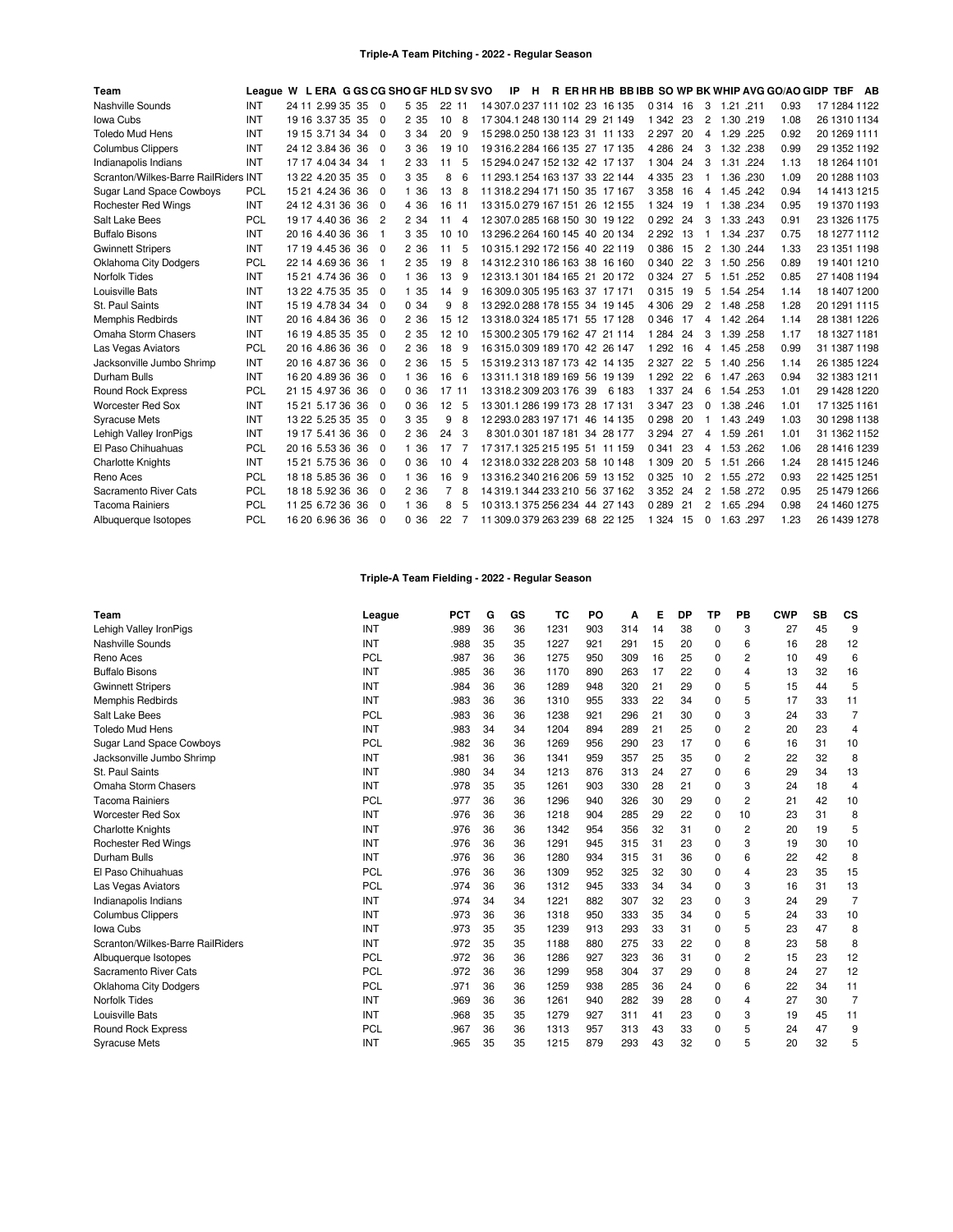| # Player           | Team B     |     | <b>AVG</b> | G   | AВ   | R   | н   | ΤВ  | 2B 3B |              | HR | RBI | <b>BBIBB</b> |          | <b>SO</b> | SB CS        |                         | <b>OBP</b> | <b>SLG</b> | <b>OPS</b> |      |              |              | <b>PA SAC SF HBP GIDP</b> |                      | E   |
|--------------------|------------|-----|------------|-----|------|-----|-----|-----|-------|--------------|----|-----|--------------|----------|-----------|--------------|-------------------------|------------|------------|------------|------|--------------|--------------|---------------------------|----------------------|-----|
| 45 Astudillo, W    | JAX        | R   | .290       | 17  | 69   | 12  | 20  | 35  | 3     | 0            | 4  | 14  | 2            | $\Omega$ | 3         |              | $\Omega$                | .338       | .507       | .845       | 74   | $\Omega$     |              | 3                         |                      | 2   |
| 10 Bleday, J       | <b>JAX</b> |     | .222       | 33  | 117  | 24  | 26  | 52  | 5     | $\Omega$     |    | 17  | 24           | 0        | 37        | O.           |                         | .368       | .444       | .812       | 144  | <sup>0</sup> | <sup>0</sup> |                           |                      |     |
| 6 Brigman, B       | JAX        | R   | .143       | 24  | 91   | 10  | 13  | 21  |       | - 0          | 2  | 12  | 6            | 0        | 27        |              | $\Omega$                | 194        | .231       | .425       | 98   |              |              |                           |                      |     |
| 8 Burdick, P       | <b>JAX</b> | R   | .228       | 31  | 114  | 27  | 26  | 54  | 6     | 2            | 6  | 15  | 20           | $\Omega$ | 38        | 5.           | 2                       | .358       | .474       | .832       | 137  | 0            | 0            | 3                         | $\mathbf{2}$         |     |
| Díaz, L            | <b>JAX</b> |     | .266       | 32  | 124  | 21  | 33  | 60  | 9     | $\Omega$     | 6  | 30  | 16           | 0        | 37        | 0            | $\Omega$                | .349       | .484       | .833       | 146  | $\Omega$     | 4            | 2                         | 4                    |     |
| 3 Dunand, J        | <b>JAX</b> | R   | .250       | 17  | 56   | 14  | 14  | 23  | 6     | <sup>0</sup> |    | 8   | 10           | $\Omega$ | 20        | 2            | $\Omega$                | .377       | .411       | .788       | 69   | <sup>0</sup> |              | 2                         | $\mathbf{2}^{\circ}$ |     |
| 4 Fortes, N        | <b>JAX</b> | - R | .267       | 23  | 90   | 11  | 24  | 36  |       | $\Omega$     |    | 12  | 6            | 0        | 16        |              |                         | .323       | .400       | .723       | 99   |              |              |                           |                      |     |
| 34 Gonzalez, N JAX |            |     | .258       | 26  | 93   | 10  | 24  | 47  | 6     |              | 5  | 20  |              | 0        | 24        | 0            |                         | .327       | .505       | .832       | 104  | $\Omega$     |              |                           | 3                    |     |
| 2 Hairston, D JAX  |            | -R  | .368       | 6   | 19   | 4   |     | 12  |       | $\Omega$     |    | 3   | 2            | $\Omega$ | 6         | 0            |                         | .409       | .632       | 1.041      | 22   | $\Omega$     |              | O.                        |                      | 2   |
| 12 Leblanc, C      | JAX        | R   | .352       | 32  | 122  | 19  | 43  | 72  | 8     | <sup>0</sup> |    | 27  | 15           | $\Omega$ | 36        |              | $\Omega$                | .420       | .590       | 1.010      | 138  | <sup>n</sup> |              | n                         | 3                    | 2   |
| 9 Orr. J           | <b>JAX</b> |     | .545       | 3   | 11   | 3   | 6   |     |       | $\Omega$     |    |     | 0            | 0        |           |              |                         | .545       | .636       | 1.181      | 11   | <sup>0</sup> | ŋ            | 0                         | <sup>0</sup>         |     |
| 32 Quintana, L     | <b>JAX</b> | R   | .311       | 26  | 106  | 21  | 33  | 62  | 8     | $\Omega$     |    | 23  | 6.           | 0        | 16        | O.           | 0                       | .368       | .585       | .953       | 117  | <sup>0</sup> |              |                           | 3                    | 4   |
| 23 Sims, D         | <b>JAX</b> | R   | .243       | -11 | 37   | 6   | 9   | 14  |       |              |    | 2   | $\mathbf{2}$ | $\Omega$ | 18        | $\mathbf{2}$ | $\overline{\mathbf{0}}$ | .300       | .378       | .678       | 41   |              |              |                           | <sup>0</sup>         |     |
|                    | <b>JAX</b> |     | .269       | 36  | 1245 | 209 | 335 | 569 | 69    | 6            | 51 | 198 | 135          | 0        | 324       | 22           | 8                       | .348       | .457       | .805       | 1416 |              | 12           | 23                        | 30                   | -25 |
|                    | <b>OPP</b> |     | .256       | 36  | 1224 | 187 | 313 | 506 | 59    | 4            | 42 | 175 | 135          | 2        | 327       | 32           | 8                       | .334       | .413       | .747       | 1385 | 0            | 12           | 14                        | 26                   |     |

**Jacksonville Jumbo Shrimp Pitching - 2022 - Regular Season - Active Roster**

| # Player            | Team T     |   | W  |                | ERA  | G   |          |              | <b>GS CG SHO</b> | <b>GF HLD SV SVO</b> |                |          |          | IP    | н   | R   | ER  | HR. | HB           | <b>BB IBB</b> |                | SO. | <b>AVG</b> | WP BK GIDP   |          |                | TBF  |
|---------------------|------------|---|----|----------------|------|-----|----------|--------------|------------------|----------------------|----------------|----------|----------|-------|-----|-----|-----|-----|--------------|---------------|----------------|-----|------------|--------------|----------|----------------|------|
| 27 Brazoban, H      | <b>JAX</b> | R |    | 0              | 5.50 | 13  | 0        | $\Omega$     |                  |                      |                | $\Omega$ | 2        | 18.0  | 18  | 11  |     | 3   | $\Omega$     | 10            | $\Omega$       | 20  | .273       | 5.           |          |                | 78   |
| 26 Brigham, J       | <b>JAX</b> | R | 2  | 0              | 3.44 | 11  |          | 0            | 0                |                      |                |          |          | 18.1  | 17  |     |     | 3   |              |               |                | 26  | .250       |              |          | 2              | 76   |
| 29 Bugg, P          | <b>JAX</b> | R | 0  | $\Omega$       | 3.38 | 3   | $\Omega$ | $\Omega$     | 0                | $\Omega$             | 0              | 0        | 0        | 5.1   | 4   | 2   | 2   |     | 0            | 4             | $\Omega$       |     | .211       |              |          | $\Omega$       | 23   |
| 25 Cabrera, E       | <b>JAX</b> | R |    |                | 5.27 | 3   | 3        | $\Omega$     | 0                | $\Omega$             | $\Omega$       | 0        | $\Omega$ | 13.2  | 11  | 8   | 8   | 0   | $\Omega$     | 8             | $\Omega$       | 16  | .216       | 0            |          | $\Omega$       | 59   |
| 20 Dayton, G        | <b>JAX</b> |   | 0  |                | 2.35 | 12  | 0        | $\Omega$     | 0                | 6                    |                |          | 2        | 15.1  | 10  | 6   | 4   |     | <sup>0</sup> | 5             |                | 24  | .179       |              | $\Omega$ | 0              | 62   |
| 17 Fishman, J       | <b>JAX</b> |   | 3  |                | 3.12 | 10  | O.       | $\Omega$     | <sup>0</sup>     | 3                    |                |          | 2        | 17.1  | 12  | 6   | 6   |     | 3            | 6             |                | 17  | .197       |              | $\Omega$ | 3              | 70   |
| 39 Garcia, R        | <b>JAX</b> |   |    |                | 2.45 | 9   | $\Omega$ | $\Omega$     | 0                |                      |                |          | з        | 11.0  | 8   | 4   | 3   | 0   | <sup>0</sup> |               |                | 10  | .211       | O.           |          |                | 46   |
| 19 Hoeing, B        | <b>JAX</b> | R | 2  | $\Omega$       | 4.15 | 2   | 2        | $\Omega$     | 0                | $\Omega$             | 0              | - 0      | $\Omega$ | 13.0  | 9   | 6   | 6   | 4   | $\Omega$     | 6             | $\Omega$       | 10  | .205       | $\Omega$     |          | $\overline{c}$ | 50   |
| 31 Kent, M          | <b>JAX</b> |   |    | 3              | 5.50 | 8   | 6.       | $\Omega$     | 0                | $\Omega$             | $\Omega$       | $\Omega$ | $\Omega$ | 37.2  | 49  | 25  | 23  |     | 2            | 6             | $\Omega$       | 18  | .314       | $\Omega$     | $\Omega$ | 6              | 166  |
| 1 Meyer, M          | <b>JAX</b> | R | 2  |                | 2.97 |     |          | $\Omega$     | <sup>0</sup>     | $\Omega$             | 0              | $\Omega$ | $\Omega$ | 36.1  | 25  | 13  | 12  | 3   | 2            | 10            | $\Omega$       | 43  | .187       | 3            | $\Omega$ | 2              | 146  |
| 7 Mitchell, B       | <b>JAX</b> | R |    |                | 9.82 | 8   | 3        | $\Omega$     | <sup>0</sup>     | $\Omega$             | O.             |          | 0        | 18.1  | 34  | 21  | 20  | 4   |              | 10            |                | 15  | .391       | 3            |          |                | 99   |
| 38 Pop, Z           | <b>JAX</b> | R | 0  |                | .98  | -11 | $\Omega$ | $\Omega$     | 0                | $\Omega$             | 3              | $\Omega$ | 2        | 13.2  | 16  | 5   | 3   | 0   |              | 5             | $\Omega$       | 13  | .302       | $\mathbf{2}$ |          | 2              | 59   |
| 28 Yacabonis, J JAX |            | R | 2  | $\overline{2}$ | 3.68 | 12  | $\Omega$ | 0            | 0                | 8                    | $\overline{2}$ |          | 2        | 14.2  | 11  |     | 6   |     | $\Omega$     | 6             | $\Omega$       | 19  | .208       | 0            | $\Omega$ | 0              | 59   |
|                     | <b>JAX</b> |   | 20 | 16             | 4.87 | 36  | 36       | $\mathbf{0}$ | $\mathbf{2}$     | 36                   | 15             | 5        | 15       | 319.2 | 313 | 187 | 173 | 42  | 14           | 135           | $\overline{2}$ | 327 | .256       | 22           | 5        | 26             | 1385 |
|                     | <b>OPP</b> |   | 16 | 20             | 5.32 | 36  | 36       | 0            | 0                | 36                   | 8              | 5        |          | 318.0 | 335 | 209 | 188 | 51  | 23           | 135           | 0              | 324 | .269       | 24           | 5        | 30             | 1416 |

## **Jacksonville Jumbo Shrimp Hitting - 2022 - Regular Season - Active Roster - Vs Left**

| # Player        | Team       | в | <b>AVG</b> | G  | AB R | н.  | TB. |                | 2B 3B    | HR.           | RBI | BB | <b>IBB</b> | SO SB CS | <b>OBP</b> | <b>SLG</b> | <b>OPS</b> | PA. |          |          | SAC SF HBP   | <b>GIDP</b> |
|-----------------|------------|---|------------|----|------|-----|-----|----------------|----------|---------------|-----|----|------------|----------|------------|------------|------------|-----|----------|----------|--------------|-------------|
| 45 Astudillo, W | JAX        | R | .368       | 9  | 19   |     | 13  | $\Omega$       | $\Omega$ |               | 8   | 0  | $\Omega$   |          | .368       | .684       | .052       | 19  | 0        | 0        |              | 0           |
| 10 Bleday, J    | <b>JAX</b> |   | .282       | 20 | 39   | 11  | 19  | 2              | $\Omega$ | 2             | 9   | 6  | $\Omega$   | 8        | .391       | .487       | .878       | 46  | 0        | $\Omega$ |              |             |
| 6 Brigman, B    | <b>JAX</b> | R | .179       | 13 | 28   | 5   |     | 2              | $\Omega$ | $\Omega$      | 2   | 2  | $\Omega$   | 8        | .233       | .250       | .483       | 30  | $\Omega$ | $\Omega$ | <sup>0</sup> |             |
| 8 Burdick, P    | <b>JAX</b> | R | .293       | 19 | 41   | 12  | 24  | 4              |          | 2             | 8   | 5  | 0          | 14       | .383       | .585       | .968       | 47  | 0        | 0        |              | 0           |
| Díaz, L         | <b>JAX</b> |   | .278       | 19 | 36   | 10  | 13  | 3              | $\Omega$ | $\Omega$      | 9   | 3  | $\Omega$   | 15       | .357       | .361       | .718       | 42  | 0        |          | 2            |             |
| 3 Dunand, J     | <b>JAX</b> | R | .200       | 9  | 15   | 3   | 4   |                | $\Omega$ | $\Omega$      | 2   | 3  | 0          | 6        | .316       | .267       | .583       | 19  | 0        |          |              |             |
| 4 Fortes, N     | <b>JAX</b> | R | .267       | 15 | 30   | 8   | 8   | 0              | $\Omega$ | $\Omega$      | 2   | 4  | $\Omega$   | 6        | .343       | .267       | .610       | 35  | 0        |          | $\Omega$     |             |
| 34 Gonzalez, N  | <b>JAX</b> |   | .214       | 12 | 28   | 6   | 13  |                | $\Omega$ | $\mathcal{P}$ | 4   | 0  | $\Omega$   | 9        | .241       | .464       | .705       | 29  | 0        | $\Omega$ |              |             |
| 2 Hairston, D   | <b>JAX</b> | R | .429       | 3  |      | 3   | 3   | $\Omega$       | $\Omega$ | $\Omega$      |     | 0  | $\Omega$   | 2        | .375       | .429       | .804       | 8   | 0        |          |              |             |
| 12 Leblanc, C   | <b>JAX</b> | R | .286       | 21 | 42   | 12  | 20  | $\overline{2}$ | $\Omega$ | $\mathcal{P}$ | 6   | 4  | 0          | 15       | .348       | .476       | .824       | 46  | $\Omega$ | $\Omega$ | $\Omega$     |             |
| 32 Quintana, L  | <b>JAX</b> | R | .313       | 16 | 32   | 10  | 16  | 3              | $\Omega$ |               | 6   | 0  | $\Omega$   | 4        | .313       | .500       | .813       | 32  | $\Omega$ | $\Omega$ | $\Omega$     |             |
| 23 Sims, D      | JAX        | R | .214       |    | 14   | 3   | 5   | 0              |          | $\Omega$      |     |    | 0          |          | .267       | .357       | .624       | 15  | 0        | $\Omega$ | $\Omega$     | 0           |
|                 | <b>JAX</b> |   | .284       | 25 | 394  | 112 | 174 | 23             | 3        | 11            | 62  | 32 | 0          | 110      | .343       | .442       | .785       | 435 | 0        | 4        | 5            | 10          |
|                 | <b>OPP</b> |   | .236       | 36 | 569  | 134 | 218 | 27             | з        | 17            | 70  | 54 | 0          | 163      | .305       | .383       | .688       |     | 0        | 4        | 5            | 14          |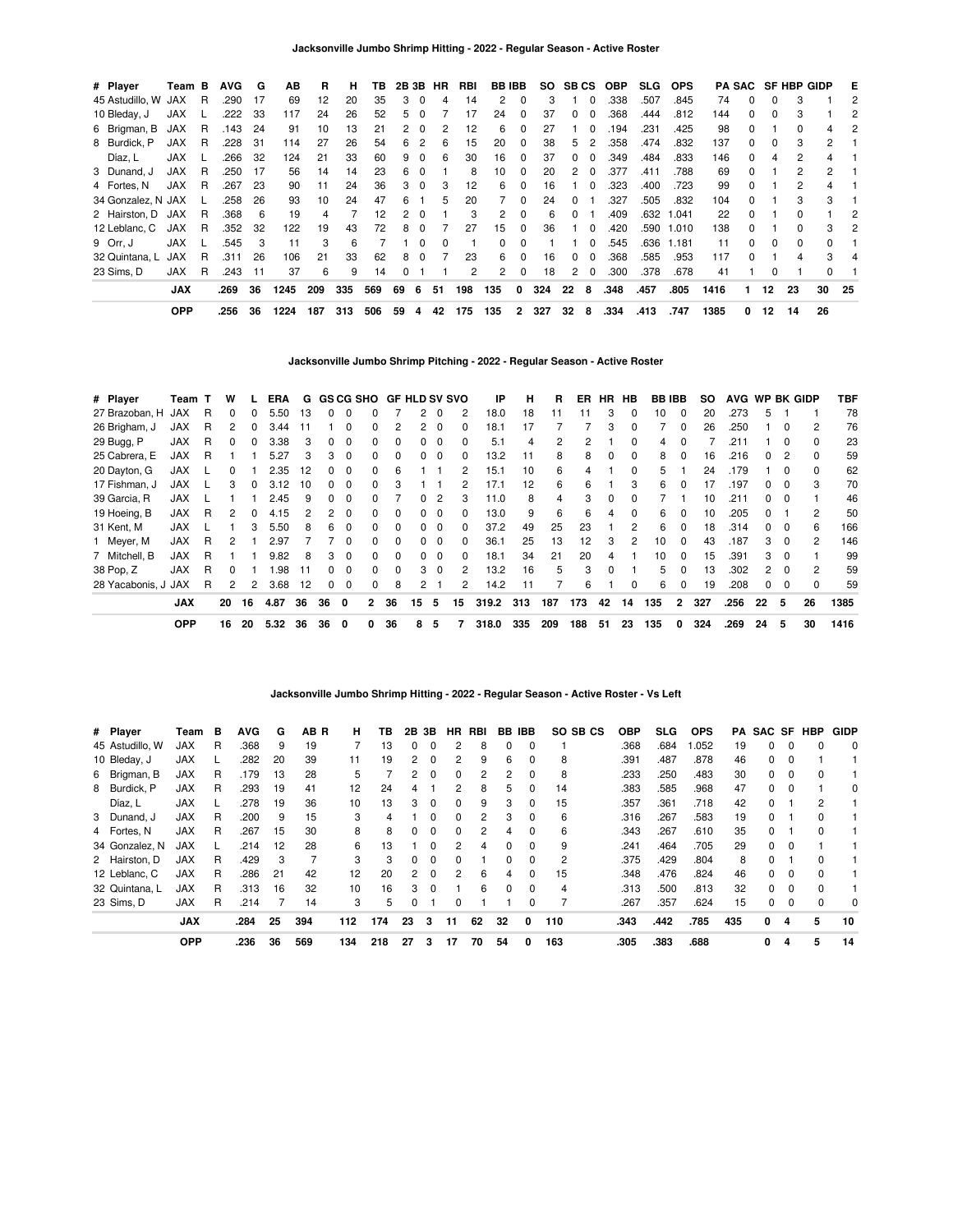**Jacksonville Jumbo Shrimp Opposing Hitting - 2022 - Regular Season - Active Roster - Vs Left**

| # Player        | Team       | — Т | <b>AVG</b> | AB R | н   | ΤВ  | 2Β | 3В             | HR.          | RBI | BB | <b>IBB</b>   | SO SB CS | <b>OBP</b> | SLG  | <b>OPS</b> | PA  |   |          | SAC SF HBP | <b>GIDP</b> |
|-----------------|------------|-----|------------|------|-----|-----|----|----------------|--------------|-----|----|--------------|----------|------------|------|------------|-----|---|----------|------------|-------------|
| 27 Brazoban, H  | JAX        | R   | .310       | 29   | 9   | 13  |    | 0              |              | 5   | 3  | 0            | 10       | .353       | .448 | .801       | 34  | 0 | 2        | 0          | 0           |
| 26 Brigham, J   | <b>JAX</b> | R   | .296       | 27   | 8   | 17  | 3  | 0              | 2            | 8   |    | 0            | 10       | .310       | .630 | .940       | 29  | 0 |          | $\Omega$   | 2           |
| 29 Bugg, P      | <b>JAX</b> | R   | .167       | 6    |     |     |    | 0              | 0            | 0   | 2  |              | 3        | .375       | .167 | .542       | 8   | 0 |          |            | 0           |
| 25 Cabrera, E   | <b>JAX</b> | R   | .190       | 21   | 4   | 5   |    | 0              | $\Omega$     | 2   | 3  | 0            | 6        | .292       | .238 | .530       | 24  | 0 | $\Omega$ | $\Omega$   | 0           |
| 20 Dayton, G    | <b>JAX</b> |     | .167       | 30   | 5   | 5   |    | 0              | <sup>0</sup> |     |    |              | 14       | .194       | .167 | .361       | 31  | 0 |          | $\Omega$   | 0           |
| 17 Fishman, J   | <b>JAX</b> |     | .152       | 33   | 5   | 6   |    | 0              | <sup>0</sup> |     |    |              | 10       | .200       | .182 | .382       | 35  | 0 | $\Omega$ |            | $\Omega$    |
| 39 Garcia, R    | <b>JAX</b> |     | .143       | 21   | 3   | 3   |    | 0              | 0            |     | 2  | 0            | 6        | .208       | .143 | .351       | 24  | 0 |          |            |             |
| 19 Hoeing, B    | <b>JAX</b> | R   | .150       | 20   | 3   | 9   | 0  | 0              | 2            | 4   | 3  | 0            | 5        | .261       | .450 | .711       | 23  | 0 | $\Omega$ | $\Omega$   |             |
| 31 Kent, M      | <b>JAX</b> |     | .306       | 49   | 15  | 21  | 6  | <sup>0</sup>   | <sup>0</sup> | 3   |    | <sup>0</sup> |          | .320       | .429 | .749       | 50  | 0 | $\Omega$ | $\Omega$   | 3           |
| Meyer, M        | <b>JAX</b> | R   | .108       | 74   | 8   | 9   |    | 0              | <sup>0</sup> | 2   | 5  | 0            | 26       | .175       | .122 | .297       | 80  | 0 |          |            |             |
| 7 Mitchell, B   | <b>JAX</b> | R   | .300       | 40   | 12  | 20  | 2  | <sup>0</sup>   | 2            |     | 5. | $\Omega$     | 10       | .378       | .500 | .878       | 45  | 0 | $\Omega$ | $\Omega$   |             |
| 38 Pop, Z       | <b>JAX</b> | R   | .280       | 25   |     | 9   | 2  | O              | $\Omega$     | 3   | 3  | $\Omega$     | 8        | .357       | .360 | .717       | 28  | 0 | $\Omega$ |            |             |
| 28 Yacabonis, J | <b>JAX</b> | R   | .233       | 30   |     | 14  | 3  | $\overline{c}$ | 0            | 4   | 4  | 0            |          | .324       | .467 | .791       | 34  | 0 | $\Omega$ | $\Omega$   | 0           |
|                 | <b>JAX</b> |     | .236       | 569  | 134 | 218 | 27 | з              | 17           | 70  | 54 | 0            | 163      | .305       | .383 | .688       | 632 | 0 | 4        | 5          | 14          |

**Jacksonville Jumbo Shrimp Hitting - 2022 - Regular Season - Active Roster - Vs Right**

| # Player        | Team       | в | <b>AVG</b> | G  | AB R | н   | ΓВ  | 2В       | 3В          | HR | RBI | <b>BB IBB</b>  |              | SO SB CS       | OBP  | <b>SLG</b> | <b>OPS</b> | PA  | SAC SF       |          | HBP | <b>GIDP</b>    |
|-----------------|------------|---|------------|----|------|-----|-----|----------|-------------|----|-----|----------------|--------------|----------------|------|------------|------------|-----|--------------|----------|-----|----------------|
| 45 Astudillo, W | <b>JAX</b> | R | .260       | 17 | 50   | 13  | 22  | 3        | 0           | 2  | 6   | 2              | 0            | 2              | .327 | .440       | .767       | 55  | 0            | 0        | 3   |                |
| 10 Bleday, J    | JAX        |   | .192       | 32 | 78   | 15  | 33  | 3        | 0           | 5  | 8   | 18             | $\Omega$     | 29             | .357 | .423       | .780       | 98  | 0            | 0        | 2   | 0              |
| 6 Brigman, B    | <b>JAX</b> | R | .127       | 22 | 63   | 8   | 14  | $\Omega$ | $\Omega$    | 2  | 10  | 4              | $\Omega$     | 19             | .176 | .222       | .398       | 68  | 0            |          | 0   | 3              |
| 8 Burdick, P    | <b>JAX</b> | R | .192       | 30 | 73   | 14  | 30  |          |             | 4  |     | 15             | $\Omega$     | 24             | .344 | .411       | .755       | 90  | 0            | $\Omega$ | 2   | 2              |
| Díaz, L         | <b>JAX</b> |   | .261       | 31 | 88   | 23  | 47  | 6        | 0           | 6  | 21  | 13             | 0            | 22             | .346 | .534       | .880       | 104 | 0            | 3        |     | 3              |
| 3 Dunand, J     | <b>JAX</b> | R | .268       | 17 | 41   | 11  | 19  | 5.       | 0           |    | 6   |                | $\Omega$     | 14             | .400 | .463       | .863       | 50  | 0            | 0        | 2   |                |
| 4 Fortes, N     | <b>JAX</b> | R | .267       | 22 | 60   | 16  | 28  | 3        | 0           | 3  | 10  | $\overline{2}$ | $\Omega$     | 10             | .313 | .467       | .780       | 64  | 0            | $\Omega$ | 2   | 3              |
| 34 Gonzalez, N  | <b>JAX</b> |   | .277       | 24 | 65   | 18  | 34  | 5        |             | 3  | 16  |                | $\Omega$     | 15             | .360 | .523       | .883       | 75  | 0            |          | 2   | 2              |
| 2 Hairston, D   | <b>JAX</b> | R | .333       | 6  | 12   | 4   | 9   |          | $\mathbf 0$ |    | 2   | 2              | $\Omega$     | $\overline{4}$ | .429 | .750       | 1.179      | 14  | 0            | $\Omega$ |     | 0              |
| 12 Leblanc, C   | <b>JAX</b> | R | .388       | 32 | 80   | 31  | 52  | 6        | 0           | 5  | 21  | 11             | 0            | 21             | 457  | .650       | 1.107      | 92  | 0            |          |     | 2              |
| 9 Orr, J        | <b>JAX</b> |   | .545       | 3  | 11   | 6   |     |          | $\Omega$    | 0  |     | 0              | $\Omega$     |                | .545 | .636       | 1.181      | 11  | 0            | $\Omega$ | 0   | 0              |
| 32 Quintana. L  | <b>JAX</b> | R | .311       | 25 | 74   | 23  | 46  | 5        | $\Omega$    | 6  | 17  | 6              | $\Omega$     | 12             | .388 | .622       | .010       | 85  | <sup>0</sup> |          | 4   | $\overline{2}$ |
| 23 Sims, D      | <b>JAX</b> | R | .261       | 9  | 23   | 6   | 9   | 0        | $\mathbf 0$ |    |     |                | 0            | 11             | .320 | .391       | .711       | 26  |              | 0        |     | 0              |
|                 | <b>JAX</b> |   | .262       | 36 | 851  | 223 | 395 | 46       | 3           | 40 | 136 | 103            | 0            | 214            | .351 | .464       | .815       | 981 |              | 8        | 18  | 20             |
|                 | <b>OPP</b> |   | .273       | 36 | 655  | 179 | 288 | 32       |             | 25 | 105 | 81             | $\mathbf{2}$ | 164            | .357 | .440       | .797       |     | 0            | 8        | 9   | 12             |

**Jacksonville Jumbo Shrimp Opposing Hitting - 2022 - Regular Season - Active Roster - Vs Right**

| # Player        | Team       | п | <b>AVG</b> | AB R | н   | ΤВ  | 2В       | 3В       | HR       | RBI |    | BB IBB   | SO.<br>SB CS | <b>OBP</b> | SLG. | <b>OPS</b> | PA  | SAC SF |          | HBP      | <b>GIDP</b> |
|-----------------|------------|---|------------|------|-----|-----|----------|----------|----------|-----|----|----------|--------------|------------|------|------------|-----|--------|----------|----------|-------------|
| 27 Brazoban, H  | JAX        | R | .243       | 37   | 9   | 17  | 2        | $\Omega$ | 2        | 5   |    | $\Omega$ | 10           | .364       | .459 | .823       | 44  | 0      |          |          |             |
| 26 Brigham, J   | <b>JAX</b> | R | .220       | 41   | 9   | 12  | 0        | $\Omega$ |          | 4   | 6  | $\Omega$ | 16           | .319       | .293 | .612       | 47  | 0      | $\Omega$ |          | 0           |
| 29 Bugg, P      | <b>JAX</b> | R | .231       | 13   | 3   | 8   | 2        | 0        |          |     |    | 0        | 4            | .333       | .615 | .948       | 15  | 0      |          |          | 0           |
| 25 Cabrera, E   | <b>JAX</b> | R | .233       | 30   |     | 9   |          | $\Omega$ | $\Omega$ | 3   | 5  | $\Omega$ | 10           | .343       | .300 | .643       | 35  | 0      | $\Omega$ | $\Omega$ | 0           |
| 20 Dayton, G    | <b>JAX</b> |   | .192       | 26   | 5   | 8   |          | 0        |          | 5   | 4  |          | 10           | .290       | .308 | .598       | 31  | 0      |          |          | 0           |
| 17 Fishman, J   | <b>JAX</b> |   | .250       | 28   |     | 13  | 3        | $\Omega$ |          | 3   | 5  | $\Omega$ |              | .400       | .464 | .864       | 35  | 0      | 0        | 2        | 3           |
| 39 Garcia, R    | <b>JAX</b> |   | .294       | 17   | 5   | 6   |          | $\Omega$ | $\Omega$ | 3   | 5  |          | 4            | .455       | .353 | .808       | 22  | 0      |          |          | $\Omega$    |
| 19 Hoeing, B    | <b>JAX</b> | R | .250       | 24   | 6   | 12  | $\Omega$ | $\Omega$ | 2        | 2   | 3  | $\Omega$ | 5            | .333       | .500 | .833       | 27  | 0      | $\Omega$ |          |             |
| 31 Kent, M      | <b>JAX</b> |   | .318       | 107  | 34  | 42  | 5.       | $\Omega$ |          | 17  | 5  | $\Omega$ | 11           | .353       | .393 | .746       | 116 | 0      | 2        | 2        | 3           |
| 1 Meyer, M      | <b>JAX</b> | R | .283       | 60   | 17  | 30  | 4        | $\Omega$ | 3        | 10  | 5. |          | 17           | .348       | .500 | .848       | 66  | 0      |          |          |             |
| 7 Mitchell, B   | <b>JAX</b> | R | .468       | 47   | 22  | 31  | 3        | $\Omega$ | 2        | 13  | 5  | $\Omega$ | 5            | .519       | .660 | 1.179      | 54  | 0      |          |          | $\Omega$    |
| 38 Pop, Z       | <b>JAX</b> | R | .321       | 28   | 9   |     |          |          | $\Omega$ | 3   | 2  | $\Omega$ | 5            | .387       | .393 | .780       | 31  | 0      |          |          |             |
| 28 Yacabonis, J | <b>JAX</b> | R | .174       | 23   | 4   | 8   |          | $\Omega$ |          | 4   | 2  | $\Omega$ | 12           | .240       | .348 | .588       | 25  | 0      | $\Omega$ | $\Omega$ | $\Omega$    |
|                 | <b>JAX</b> |   | .273       | 655  | 179 | 288 | 32       |          | 25       | 105 | 81 | 2        | 164          | .357       | .440 | .797       | 753 | 0      | 8        | 9        | 12          |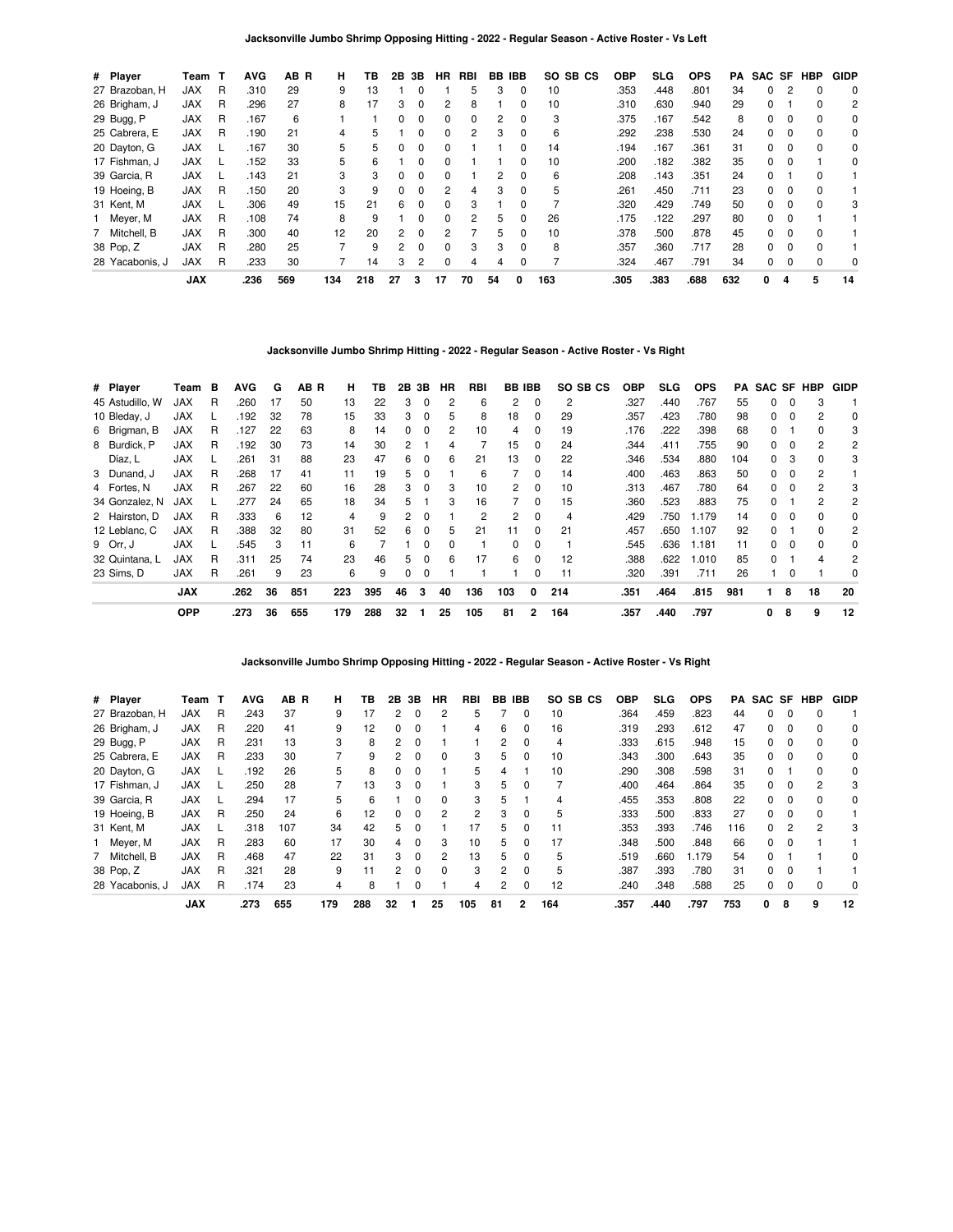| # Player        | Геаm       | в | <b>AVG</b> | G  | AВ  | R        | н  | ΤВ  | 2Β           | 3В       | HR           | RBI      |    | BB IBB       | SO. | SB CS |          | <b>OBP</b> | SLG. | <b>OPS</b> | PA  |              |          | SAC SF HBP | <b>GIDP</b>    |
|-----------------|------------|---|------------|----|-----|----------|----|-----|--------------|----------|--------------|----------|----|--------------|-----|-------|----------|------------|------|------------|-----|--------------|----------|------------|----------------|
| 45 Astudillo. W | JAX        | R | .429       | 3  | 14  | 4        | 6  | 10  |              |          |              | 6        | 0  |              | n   |       | 0        | .500       | .714 | .214       | 16  | 0            |          | 2          | 0              |
| 10 Bleday, J    | <b>JAX</b> |   | .211       | 5  | 19  | 4        | 4  |     | <sup>0</sup> |          |              | 3        | 5  | 0            | 6   |       |          | .375       | .368 | .743       | 24  | 0            | 0        | $\Omega$   | 0              |
| 6 Brigman, B    | <b>JAX</b> | R | .154       | 3  | 13  |          | 2  | 2   | 0            | $\Omega$ | 0            |          | 0  | $\Omega$     | 3   | 0     | $\Omega$ | .154       | .154 | .308       | 13  | 0            | 0        | $\Omega$   |                |
| 8 Burdick, P    | <b>JAX</b> | R | .278       | 5  | 18  | 10       | 5  | 12  |              | $\Omega$ | 2            | 3        |    | <sup>0</sup> | 5   | 3     | $\Omega$ | .480       | .667 | 1.147      | 25  | 0            | $\Omega$ | $\Omega$   |                |
| Díaz, L         | <b>JAX</b> |   | .263       | 5  | 19  | 6        | 5  | 9   |              | $\Omega$ |              | 5        | 5  | $\Omega$     | 5   | n     | $\Omega$ | .417       | .474 | .891       | 24  | 0            | $\Omega$ | $\Omega$   | 0              |
| 3 Dunand, J     | <b>JAX</b> | R | .333       | 4  | 15  | 4        | 5  |     | 2            | $\Omega$ | <sup>0</sup> | $\Omega$ | 3  | $\Omega$     | 5   |       | $\Omega$ | .474       | .467 | .941       | 19  | 0            |          |            |                |
| 4 Fortes, N     | <b>JAX</b> | R | .368       | -4 | 19  |          |    | 13  | 3            | $\Omega$ |              |          | 0  | $\Omega$     | 3   | 0     | $\Omega$ | .350       | .684 | 1.034      | 20  | <sup>o</sup> |          | $\Omega$   |                |
| 34 Gonzalez, N  | <b>JAX</b> |   | .417       | 3  | 12  | 2        | 5  | 9   |              | $\Omega$ |              | 3        | 0  | $\Omega$     | 2   |       | $\Omega$ | .462       | .750 | 1.212      | 13  | <sup>0</sup> | $\Omega$ |            |                |
| 12 Leblanc, C   | JAX        | R | .158       | 5  | 19  | $\Omega$ | 3  | 4   |              | $\Omega$ | $\Omega$     | 2        | 4  | $\Omega$     | 5   | 0     | $\Omega$ | .292       | .211 | .503       | 24  | 0            |          | $\Omega$   |                |
| 32 Quintana, L  | <b>JAX</b> | R | .391       | 5  | 23  | 5        | 9  | 19  | 4            | $\Omega$ | 2            | 8        | 0  | $\Omega$     | 4   |       | $\Omega$ | .375       | .826 | 1.201      | 24  | 0            |          | $\Omega$   |                |
| 23 Sims, D      | <b>JAX</b> | R | .500       |    | 4   | 2        | 2  | 5   | $\Omega$     | $\Omega$ |              |          | 0  | $\Omega$     |     | 0     | $\Omega$ | .500       | .250 | 1.750      | 4   | 0            | $\Omega$ | $\Omega$   | 0              |
|                 | <b>JAX</b> |   | .318       | 6  | 223 | 47       | 71 | 121 | 17           | 0        | 11           | 44       | 27 | 0            | 46  | 8     |          | .395       | .543 | .938       | 258 | 0            | 4        | 4          | $\overline{7}$ |
|                 | <b>OPP</b> |   | .237       | 6  | 190 | 26       | 45 | 74  | 8            | 3        | 5            | 25       | 23 | 0            | 59  | 5     |          | .316       | .389 | .705       | 215 | 0            | 2        | 0          | 8              |

**Jacksonville Jumbo Shrimp Pitching - 2022 - Regular Season - Active Roster - Vs. Durham**

| # Player        | Team       |   | w |              | ERA   |   |   |   |          |          | G GS CG SHO GF HLD SV SVO |          |          | ΙP            | н            | R  | ER.      | <b>HR</b>    | HB.      | BB IBB        |          | <b>SO</b> | <b>AVG</b> | <b>WP</b>    | BK       | GIDP     | TBF |
|-----------------|------------|---|---|--------------|-------|---|---|---|----------|----------|---------------------------|----------|----------|---------------|--------------|----|----------|--------------|----------|---------------|----------|-----------|------------|--------------|----------|----------|-----|
| 27 Brazoban, H  | <b>JAX</b> | R |   | <sup>0</sup> | 0.00  | з |   |   | $\Omega$ | 2        |                           | 0        | $\Omega$ | 3.0           | 2            | 0  | 0        | 0            | 0        | 2             | 0        | 4         | .222       | 0            |          |          | 11  |
| 26 Brigham, J   | <b>JAX</b> | R | 0 |              | 11.57 | 2 | 0 | 0 | $\Omega$ |          | 0                         | 0        | 0        | 2.1           | 4            | 3  | 3        | 0            | 0        |               | 0        | 2         | .364       | 0            |          | 0        | 12  |
| 20 Dayton, G    | <b>JAX</b> |   | 0 |              | 0.00  | 2 | 0 | 0 | $\Omega$ |          | $\Omega$                  | 0        | $\Omega$ | 2.0           |              | 0  | 0        | 0            | 0        |               | 0        |           | 143        | 0            | $\Omega$ | 0        | 8   |
| 17 Fishman, J   | <b>JAX</b> |   |   | $\Omega$     | 0.00  | 2 | 0 | 0 | $\Omega$ | $\Omega$ | $\Omega$                  | $\Omega$ | $\Omega$ | 3.2           | <sup>0</sup> | 0  | $\Omega$ | $\Omega$     | 0        |               | $\Omega$ | 6         | .000       | 0            | $\Omega$ | 0        | 12  |
| 39 Garcia, R    | <b>JAX</b> |   |   |              | 0.00  |   | 0 | 0 | $\Omega$ | $\Omega$ | $\Omega$                  | $\Omega$ | $\Omega$ | 2.0           |              | 0  | 0        | $\Omega$     | 0        | 2             | $\Omega$ | 5         | .143       | <sup>0</sup> | $\Omega$ | $\Omega$ | 9   |
| 31 Kent, M      | <b>JAX</b> |   | 0 |              | .50   |   |   | 0 | $\Omega$ | $\Omega$ | $\Omega$                  | $\Omega$ | $\Omega$ | 6.0           | 6            | 2  |          | 0            | 0        |               | 0        | 4         | .286       | 0            | $\Omega$ | 4        | 22  |
| 1 Meyer, M      | <b>JAX</b> | R |   | $\Omega$     | 0.00  |   |   | 0 | $\Omega$ | $\Omega$ | $\Omega$                  | 0        | $\Omega$ | 5.0           | $\Omega$     | 0  | 0        | $\Omega$     | $\Omega$ | 0             | $\Omega$ | 8         | .000       | <sup>0</sup> | $\Omega$ | 0        | 15  |
| 7 Mitchell, B   | <b>JAX</b> | R | 0 |              | 3.38  |   |   | 0 | $\Omega$ | $\Omega$ | $\Omega$                  | $\Omega$ | $\Omega$ | $2.2^{\circ}$ | 3            |    |          | <sup>0</sup> | 0        | $\mathcal{P}$ | $\Omega$ | 2         | .273       |              | $\Omega$ | $\Omega$ | 13  |
| 38 Pop, Z       | JAX        | R | 0 | $\Omega$     | 0.00  | 3 | 0 | 0 | $\Omega$ | $\Omega$ |                           | 0        | $\Omega$ | 5.0           | 4            | 0  | 0        | 0            | 0        |               | 0        | 5.        | .235       | $\Omega$     | $\Omega$ | 2        | 18  |
| 28 Yacabonis, J | JAX        | R | 0 |              | 4.50  |   | 0 | 0 | $\Omega$ | 2        | $\Omega$                  | 0        | $\Omega$ | 2.0           | 2            |    |          | O            | 0        |               | $\Omega$ | 3         | .250       | <sup>0</sup> | $\Omega$ | $\Omega$ | 9   |
|                 | <b>JAX</b> |   | 4 | 2            | 4.33  | 6 | 6 | 0 |          | 6        |                           | 0        |          | 52.0          | 45           | 26 | 25       | 5            | $\Omega$ | 23            | $\Omega$ | 59        | .237       | $\mathbf{2}$ | 0        | 8        | 215 |
|                 | <b>OPP</b> |   | 2 | 4            | 7.17  | 6 | 6 | 0 | 0        | 6        | 2                         |          | 3        | 54.0          | 71           | 47 | 43       | 11           | 4        | 27            | 0        | 46        | .318       | 6            | 3        | 7        | 258 |

**Jacksonville Jumbo Shrimp Hitting - 2022 - Regular Season - Active Roster - Home Games**

| # Player        | Team       | в | AVG  | G  | AВ  | R  | н   | ΤВ  | 2В | 3В | HR | RBI            | <b>BB IBB</b> |          | SO. | SB CS |          | <b>OBP</b> | <b>SLG</b> | <b>OPS</b> |     | <b>PA SAC SF HBP</b> |          |    | <b>GIDP</b> |
|-----------------|------------|---|------|----|-----|----|-----|-----|----|----|----|----------------|---------------|----------|-----|-------|----------|------------|------------|------------|-----|----------------------|----------|----|-------------|
| 45 Astudillo, W | <b>JAX</b> | R | .200 | 6  | 25  |    | 5   | 6   |    | 0  | 0  |                |               | 0        | 2   | 0     | 0        | .231       | .240       | .471       | 26  | 0                    | 0        |    | 0           |
| 10 Bleday, J    | <b>JAX</b> |   | .132 | 16 | 53  |    |     | 12  | 2  |    |    |                | 10            | 0        | 17  |       |          | .303       | .226       | .529       | 66  | 0                    |          | 3  | 0           |
| 6 Brigman, B    | <b>JAX</b> | R | .154 | 14 | 52  | 5  | 8   | 15  |    | 0  | 2  | 10             | 3             | 0        | 18  |       | 0        | .196       | .288       | .484       | 56  |                      |          |    |             |
| 8 Burdick, P    | <b>JAX</b> | R | .220 | 15 | 50  | 11 | 11  | 22  |    | 2  | 2  | 6              | 8             | $\Omega$ | 16  |       | $\Omega$ | .350       | .440       | .790       | 60  | <sup>0</sup>         | 0        | 2  |             |
| Díaz, L         | <b>JAX</b> |   | .254 | 17 | 63  | 8  | 16  | 29  | 4  | 0  | 3  | 15             | 8             | 0        | 17  | 0     | $\Omega$ | .338       | .460       | .798       | 74  | 0                    | 2        |    | 2           |
| 3 Dunand, J     | <b>JAX</b> | R | .250 | 10 | 32  | 9  | 8   | 15  | 4  |    |    | 6              | 6             | 0        | 11  |       | 0        | .368       | .469       | .837       | 38  | <sup>0</sup>         |          |    |             |
| 4 Fortes, N     | <b>JAX</b> | R | .188 | 13 | 48  | 5  | 9   | 12  | 0  | 0  |    | 4              | 5.            | 0        | 9   |       | 0        | .264       | .250       | .514       | 53  | 0                    | 0        |    | 3           |
| 34 Gonzalez. N  | <b>JAX</b> |   | .196 | 14 | 46  | 5  | 9   | 19  | 2  |    | 2  | 11             | 5.            | $\Omega$ | 15  | O.    | $\Omega$ | .283       | .413       | .696       | 53  | <sup>0</sup>         |          |    |             |
| 2 Hairston, D   | <b>JAX</b> | R | .250 | 4  | 12  | 2  | 3   |     |    | 0  |    | $\overline{2}$ | 2             | 0        | 5   | 0     |          | .357       | .583       | .940       | 14  | O.                   |          |    |             |
| 12 Leblanc, C   | <b>JAX</b> | R | .393 | 15 | 56  | 13 | 22  | 40  | 3  | 0  | 5  | 15             |               | $\Omega$ | 20  |       | 0        | .460       | .714       | 1.174      | 63  | <sup>0</sup>         |          |    | 0           |
| 9 Orr, J        | <b>JAX</b> |   | .545 | 3  | 11  | 3  | 6   |     |    | 0  | 0  |                |               | 0        |     |       | $\Omega$ | .545       | .636       | 1.181      | 11  | 0                    | 0        |    | 0           |
| 32 Quintana, L  | <b>JAX</b> | R | .292 | 13 | 48  | 10 | 14  | 22  | 2  | 0  | 2  |                | 3             | $\Omega$ | 8   | 0     | $\Omega$ | .382       | .458       | .840       | 55  | <sup>0</sup>         | $\Omega$ | 4  |             |
| 23 Sims, D      | <b>JAX</b> | R | .267 | 5  | 15  | 2  | 4   | 4   | 0  | 0  | 0  | 0              |               | 0        |     | 2     | $\Omega$ | .353       | .267       | .620       | 18  |                      |          |    | 0           |
|                 | <b>JAX</b> |   | .236 | 18 | 592 | 91 | 140 | 232 | 24 | 4  | 20 | 87             | 70            | 0        | 168 | 12    | 4        | .327       | .392       | .719       | 679 |                      | 4        | 12 | 11          |
|                 | <b>OPP</b> |   | .251 | 18 | 625 | 98 | 157 | 254 | 31 | 0  | 22 | 90             | 72            |          | 162 | 18    | 4        | .335       | .406       | .741       |     | 0                    | 9        | 11 | 11          |

**Jacksonville Jumbo Shrimp Pitching - 2022 - Regular Season - Active Roster - Home Games**

| # Player        | Team T     |   | W |              | <b>ERA</b> | G  |    |              | GS CG SHO    | GF.      | <b>HLD SV SVO</b> |          |   | ΙP    | н   | R            | ER | HR.      | <b>HB</b> | BB. | <b>IBB</b> | so  | <b>AVG</b> | <b>WP</b>    |          | BK GIDP       | TBF |
|-----------------|------------|---|---|--------------|------------|----|----|--------------|--------------|----------|-------------------|----------|---|-------|-----|--------------|----|----------|-----------|-----|------------|-----|------------|--------------|----------|---------------|-----|
| 27 Brazoban, H  | <b>JAX</b> | R | 0 |              | 7.88       |    |    |              |              | 4        |                   | 0        |   | 8.0   | 9   |              |    |          |           | 5   |            |     | 290        | 3            | 0        | 0             | 38  |
| 26 Brigham, J   | <b>JAX</b> | R | 2 | 0            | 2.16       | 6  |    | 0            |              | 0        |                   | 0        | 0 | 8.1   | 5.  | 2            |    |          | 0         | 4   | 0          | 15  | .172       |              | 0        | 0             | 34  |
| 29 Bugg, P      | <b>JAX</b> | R |   | 0            | 3.38       | 3  |    | 0            |              | 0        | 0                 | 0        | 0 | 5.1   | 4   |              |    |          | 0         | 4   | $\Omega$   |     | .211       |              | 0        | 0             | 23  |
| 25 Cabrera, E   | <b>JAX</b> | R | 0 |              | 11.57      |    |    | 0            | <sup>0</sup> | $\Omega$ | <sup>0</sup>      | 0        | 0 | 4.2   | 6   | 6            | 6  | $\Omega$ | $\Omega$  | 3   | $\Omega$   | 8   | .316       | $\Omega$     |          | $\Omega$      | 22  |
| 20 Dayton, G    | <b>JAX</b> |   |   |              | .13        | 6  |    | 0            |              | 3        |                   | 0        | 0 | 8.0   | 3   | 3            |    |          | $\Omega$  | 3   |            | 15  | .111       |              | 0        | 0             | 31  |
| 17 Fishman, J   | <b>JAX</b> |   | 2 | <sup>0</sup> | 4.15       | 5  |    | $\Omega$     | <sup>n</sup> | 2        | <sup>0</sup>      | $\Omega$ |   | 8.2   | 8   | 4            | 4  |          | 2         |     | $\Omega$   | 9   | .250       | $\Omega$     | $\Omega$ | $\mathcal{P}$ | 35  |
| 39 Garcia, R    | <b>JAX</b> |   |   |              | 0.00       | з  |    | $\Omega$     |              | 2        |                   |          |   | 4.1   |     | <sup>0</sup> | 0  |          | $\Omega$  | 3   | $\Omega$   | 3   | .083       | <sup>o</sup> | $\Omega$ |               | 15  |
| 19 Hoeing, B    | <b>JAX</b> | R |   | 0            | 3.00       |    |    | <sup>0</sup> | <sup>n</sup> | $\Omega$ | <sup>0</sup>      | $\Omega$ | 0 | 6.0   | 5.  | 2            | 2  | 2        | $\Omega$  | 3   | $\Omega$   | 3   | .250       | 0            | $\Omega$ | 2             | 23  |
| 31 Kent, M      | <b>JAX</b> |   |   |              | 7.65       | 4  | 4  | $\Omega$     |              | $\Omega$ | <sup>0</sup>      | $\Omega$ | 0 | 20.0  | 30  | 18           | 17 |          | 2         | 5   | $\Omega$   | 9   | .337       | 0            | $\Omega$ | <sup>0</sup>  | 98  |
| Meyer, M        | <b>JAX</b> | R |   |              | 4.58       | 4  | 4  | 0            |              | $\Omega$ | <sup>0</sup>      | $\Omega$ | 0 | 19.2  | 16  | 10           | 10 | з        |           | 6   | $\Omega$   | 23  | 213        | 2            | $\Omega$ | 2             | 82  |
| 7 Mitchell, B   | <b>JAX</b> | R | O |              | 7.20       | 5  |    | 0            |              | $\Omega$ | <sup>0</sup>      | $\Omega$ | 0 | 10.0  | 17  | 9            | 8  |          |           | 5   | $\Omega$   | 8   | .370       | 2            | $\Omega$ | $\Omega$      | 53  |
| 38 Pop, Z       | <b>JAX</b> | R | 0 |              | 3.52       |    |    | 0            |              | $\Omega$ |                   | $\Omega$ | 2 | 7.2   | 12  | 5            | 3  |          |           | 4   | $\Omega$   |     | .364       | 2            | $\Omega$ | $\Omega$      | 38  |
| 28 Yacabonis, J | <b>JAX</b> | R |   |              | 2.25       | 6  |    | 0            | 0            | 5        | 0                 |          | 2 | 8.0   | 5.  | 2            | 2  | $\Omega$ | $\Omega$  | 4   | 0          | 9   | .179       | 0            | 0        | 0             | 32  |
|                 | <b>JAX</b> |   | 8 | 10           | 4.88       | 18 | 18 | 0            |              | 18       | 5                 | 2        |   | 164.0 | 157 | 98           | 89 | 22       | 11        | 72  |            | 162 | .251       | 12           |          | 11            | 717 |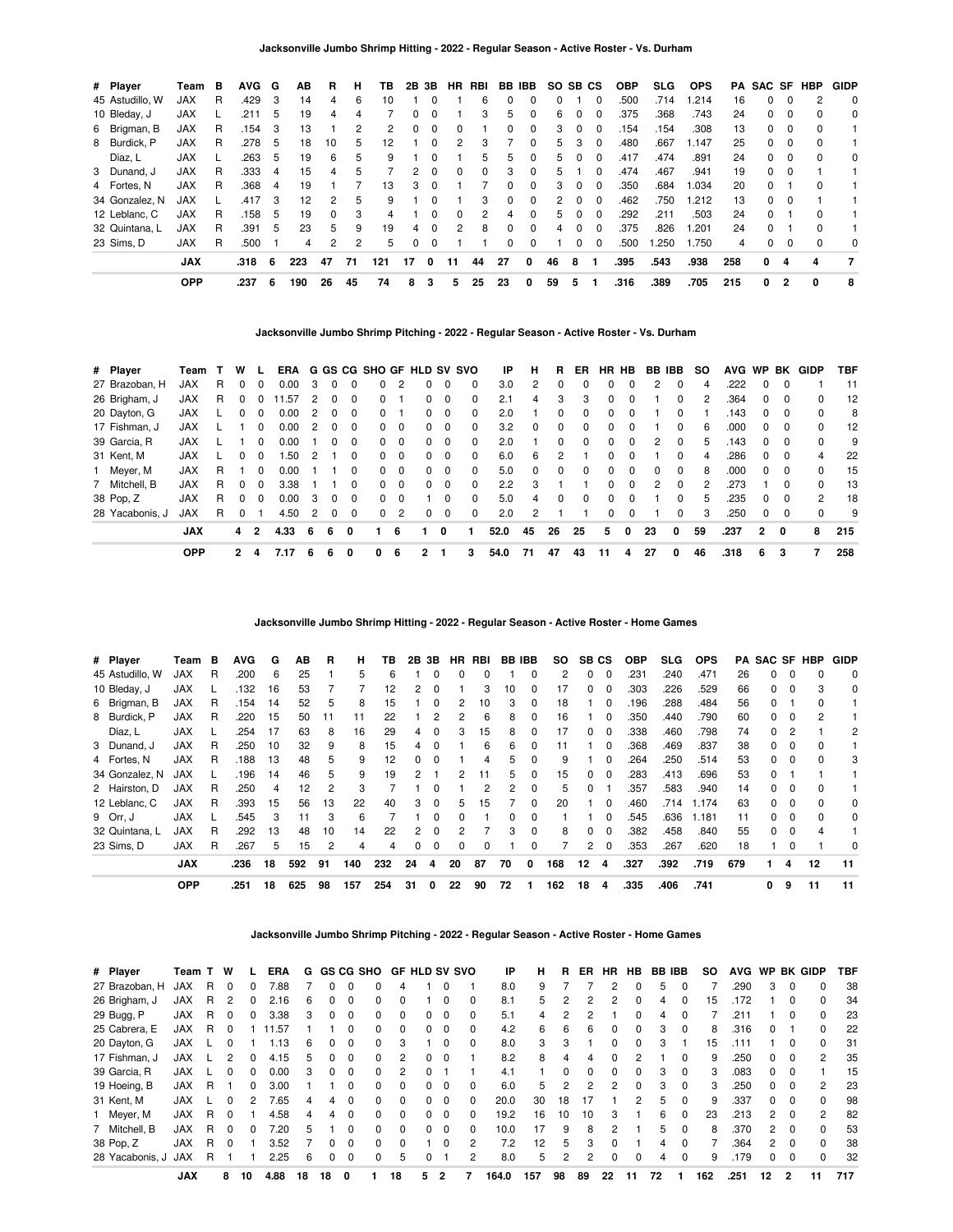| # Player        | Team       | в | AVG  | G  | AВ  | R              | н   | ΤВ  | 2B 3B |          | <b>HR</b>      | <b>RBI</b>           | <b>BB IBB</b> |          | SO. | SB CS |          | OBP  | SLG  | <b>OPS</b> | PA  |              |          | <b>SAC SF HBP</b> | <b>GIDP</b> |
|-----------------|------------|---|------|----|-----|----------------|-----|-----|-------|----------|----------------|----------------------|---------------|----------|-----|-------|----------|------|------|------------|-----|--------------|----------|-------------------|-------------|
| 45 Astudillo, W | <b>JAX</b> | R | .341 | 11 | 44  | 11             | 15  | 29  | 2     | - 0      | 4              | 14                   |               | $\Omega$ |     |       | 0        | .396 | .659 | 1.055      | 48  | 0            | $\Omega$ | 3                 |             |
| 10 Bleday, J    | <b>JAX</b> |   | .297 | 17 | 64  | 17             | 19  | 40  | 3     | - 0      | 6              | 14                   | 14            | $\Omega$ | 20  | 0     | $\Omega$ | .423 | .625 | 1.048      | 78  | 0            | $\Omega$ | o                 |             |
| 6 Brigman, B    | <b>JAX</b> | R | .128 | 10 | 39  | 5              | 5   | 6   |       | $\Omega$ | $\Omega$       | $\mathbf{2}^{\circ}$ | 3             | $\Omega$ | 9   | 0     | $\Omega$ | .190 | .154 | .344       | 42  | 0            | $\Omega$ | ŋ                 | 3           |
| 8 Burdick, P    | <b>JAX</b> | R | .234 | 16 | 64  | 16             | 15  | 32  | 5     | - 0      | 4              | 9                    | 12            | 0        | 22  | 4     | 2        | .364 | .500 | .864       | 77  | 0            |          |                   |             |
| Díaz, L         | <b>JAX</b> |   | .279 | 15 | 61  | 13             | 17  | 31  | 5.    | - 0      | 3              | 15                   | 8             | 0        | 20  | 0     | $\Omega$ | .361 | .508 | .869       | 72  | 0            |          |                   | 2           |
| 3 Dunand, J     | <b>JAX</b> | R | .250 |    | 24  | 5              | 6   | 8   | 2     | $\Omega$ | $\Omega$       | 2                    | 4             | $\Omega$ | 9   |       | $\Omega$ | .387 | .333 | .720       | 31  | $\Omega$     |          | 2                 |             |
| 4 Fortes, N     | <b>JAX</b> | R | .357 | 10 | 42  | 6              | 15  | 24  | 3     | - 0      | 2              | 8                    |               | 0        |     | 0     | 0        | .391 | .571 | .962       | 46  | 0            |          | 2                 |             |
| 34 Gonzalez, N  | <b>JAX</b> |   | .319 | 12 | 47  | 5              | 15  | 28  | 4     | 0        | 3              | 9                    | 2             | $\Omega$ | 9   | 0     |          | .373 | .596 | .969       | 51  | 0            | $\Omega$ | 2                 | 2           |
| 2 Hairston, D   | <b>JAX</b> | R | .571 | 2  |     | $\overline{2}$ | 4   | 5   |       | $\Omega$ | $\Omega$       |                      | 0             | $\Omega$ |     | 0     | $\Omega$ | .500 | .714 | 1.214      | 8   | $\Omega$     |          | <sup>0</sup>      | 0           |
| 12 Leblanc, C   | <b>JAX</b> | R | .318 | 17 | 66  | 6              | 21  | 32  | 5.    | $\Omega$ | $\overline{2}$ | 12                   | 8             | 0        | 16  | 0     | - 0      | .387 | .485 | .872       | 75  | O.           |          | ŋ                 | 3           |
| 32 Quintana, L  | <b>JAX</b> | R | .328 | 13 | 58  | 11             | 19  | 40  | 6     | - 0      | 5              | 16                   | 3             | $\Omega$ | 8   | 0     | $\Omega$ | .355 | .690 | 1.045      | 62  | <sup>0</sup> |          | 0                 | 2           |
| 23 Sims. D      | <b>JAX</b> | R | .227 | 6  | 22  | 4              | 5   | 10  | 0     |          |                |                      |               | 0        | 11  | 0     | $\Omega$ | .261 | .455 | .716       | 23  | 0            | $\Omega$ | 0                 | 0           |
|                 | <b>JAX</b> |   | .299 | 18 | 653 | 118            | 195 | 337 | 45    | 2        | 31             | 111                  | 65            | 0        | 156 | 10    | 4        | .368 | .516 | .884       | 737 | 0            | 8        | 11                | 19          |
|                 | <b>OPP</b> |   | .260 | 18 | 599 | 89             | 156 | 252 | 28    | 4        | 20             | 85                   | 63            |          | 165 | 14    | 4        | .332 | .421 | .753       |     | 0            | 3        | 3                 | 15          |

**Jacksonville Jumbo Shrimp Pitching - 2022 - Regular Season - Active Roster - Away Games**

| # Player        | Team T     |   | w  |          | ERA   | G  |              |              | GS CG SHO GF HLD SV SVO |    |               |          |              | ΙP    | н   | R  | ER.          | HR HB         |              |    | <b>BB IBB</b> | so  | <b>AVG</b> |               |              | WP BK GIDP    | TBF |
|-----------------|------------|---|----|----------|-------|----|--------------|--------------|-------------------------|----|---------------|----------|--------------|-------|-----|----|--------------|---------------|--------------|----|---------------|-----|------------|---------------|--------------|---------------|-----|
| 27 Brazoban, H  | <b>JAX</b> | R | 0  | 0        | 3.60  | 6  |              |              | 0                       | 3  |               |          |              | 10.0  | 9   | 4  |              |               |              | 5  | $\Omega$      | 13  | .257       | $\mathcal{P}$ |              |               | 40  |
| 26 Brigham, J   | JAX        | R | 0  | $\Omega$ | 4.50  | 5  |              | 0            | $\Omega$                | 2  |               |          | <sup>0</sup> | 10.0  | 12  | 5  | ь            |               | 0            | 3  | 0             | 11  | .308       | 0             | 0            | $\mathcal{P}$ | 42  |
| 25 Cabrera, E   | <b>JAX</b> | R |    | 0        | 2.00  | 2  | 2            | 0            | 0                       | 0  | 0             | $\Omega$ |              | 9.0   | 5   |    |              | 0             | 0            | 5  | $\Omega$      | 8   | .156       | 0             |              | 0             | 37  |
| 20 Dayton, G    | JAX        |   | 0  | $\Omega$ | 3.68  | 6  | <sup>0</sup> | 0            | $\Omega$                | 3  | 0             |          | 2            | 7.1   |     | 3  |              |               | <sup>0</sup> |    | $\Omega$      | 9   | .241       | 0             |              | $\Omega$      | 31  |
| 17 Fishman, J   | JAX        |   |    | $\Omega$ | 2.08  | 5. | 0            | 0            | $\Omega$                |    |               |          |              | 8.2   | 4   | 2  |              |               |              | 5  | $\Omega$      | 8   | .138       | 0             | $\Omega$     |               | 35  |
| 39 Garcia, R    | <b>JAX</b> |   |    |          | 4.05  | 6  | <sup>0</sup> | 0            | 0                       | 5  |               |          | 2            | 6.2   |     | 4  |              | 0             | 0            |    |               |     | .269       | 0             | 0            | 0             | 31  |
| 19 Hoeing, B    | JAX        | R |    | 0        | 5.14  |    |              | 0            | 0                       | 0  | 0             | $\Omega$ | <sup>0</sup> | 7.0   | 4   | 4  | 4            | 2             | 0            | з  | $\Omega$      |     | 167        | 0             |              | <sup>0</sup>  | 27  |
| 31 Kent, M      | JAX        |   |    |          | 3.06  | 4  | 2            | 0            | $\Omega$                | 0  | 0             | $\Omega$ |              | 17.2  | 19  |    | 6            | 0             | 0            |    | $\Omega$      | 9   | .284       | $\Omega$      | $\Omega$     | 6             | 68  |
| Meyer, M        | <b>JAX</b> | R | 2  | $\Omega$ | 80.1  | 3  | 3            | 0            | 0                       | 0  | 0             | $\Omega$ |              | 16.2  | 9   | 3  |              | <sup>0</sup>  |              | 4  |               | 20  | .153       |               |              | $\Omega$      | 64  |
| 7 Mitchell, B   | <b>JAX</b> | R |    |          | 12.96 | 3  | 2            | 0            | $\Omega$                | 0  | <sup>0</sup>  | $\Omega$ | <sup>0</sup> | 8.1   | 17  | 12 | 12           | $\mathcal{P}$ | $\Omega$     | 5  | $\Omega$      |     | .415       |               | <sup>0</sup> |               | 46  |
| 38 Pop, Z       | <b>JAX</b> | R | 0  | $\Omega$ | 0.00  | 4  | $\Omega$     | $\Omega$     | $\Omega$                | 0  | $\mathbf{2}$  | - 0      | 0            | 6.0   | 4   | 0  | <sup>0</sup> | 0             | 0            |    | $\Omega$      | 6   | .200       | 0             | 0            | $\mathcal{P}$ | 21  |
| 28 Yacabonis, J | <b>JAX</b> | R |    |          | 5.40  | 6  | <sup>0</sup> | <sup>0</sup> | 0                       | 3  | $\mathcal{P}$ | $\Omega$ |              | 6.2   | 6   | 5  |              |               |              |    | <sup>0</sup>  | 10  | .240       | 0             |              | U             | 27  |
|                 | <b>JAX</b> |   | 12 | 6        | 4.86  | 18 | 18           | 0            |                         | 18 | 10            | 3        | 8            | 155.2 | 156 | 89 | 84           | 20            | 3            | 63 |               | 165 | .260       | 10            | 3            | 15            | 668 |

## **Jacksonville Jumbo Shrimp Hitting - Last 5 Games - Regular Season - Active Roster**

|   | # Player        | Team       | в | AVG G AB R H TB 2B 3B |    |    |              |                |   |              |              | HR.      | RBI BB        |               | IBB          | <b>SO</b>     | SB.          | <b>CS</b> | <b>OBP</b> | <b>SLG</b> | <b>OPS</b> | PA    | SAC SF |          | <b>HBP</b> | GIDP E         |            |
|---|-----------------|------------|---|-----------------------|----|----|--------------|----------------|---|--------------|--------------|----------|---------------|---------------|--------------|---------------|--------------|-----------|------------|------------|------------|-------|--------|----------|------------|----------------|------------|
|   | 45 Astudillo, W | <b>JAX</b> | R | .286                  | -5 | 21 | $\mathbf{3}$ | 6<br>10        |   |              |              |          |               | $\Omega$      | $\Omega$     |               | 0            | $\Omega$  | .286       | .476       | .762       | 21    | 0      | $\Omega$ | $\Omega$   | $0\quad 0$     |            |
|   | 10 Bleday, J    | <b>JAX</b> |   | .118                  | 5  |    |              | 2              | 5 |              |              |          |               | 3             | $\Omega$     | 8             |              | 0         | .286       | .294       | .580       | 21    | 0      | $\Omega$ |            | $0\quad 0$     |            |
| 6 | Brigman, B      | <b>JAX</b> | R | .111                  | 5  | 18 | 3            | 2              | 6 |              | <sup>0</sup> |          | 4             | 3             | $\Omega$     | 4             | 0            | $\Omega$  | .227       | .333       | .560       | 22    | 0      |          | $\Omega$   | $0\quad 0$     |            |
| 8 | Burdick, P      | <b>JAX</b> | R | .222                  | -5 | 18 | 4            | 10<br>-4       |   |              |              |          | 3             | $\mathcal{P}$ | $\Omega$     | 3             | 0            | $\Omega$  | .300       | .556       | .856       | -20   | 0      | $\Omega$ | $\Omega$   | 0 <sub>0</sub> |            |
|   | Díaz. L         | <b>JAX</b> |   | .250                  | 5  | 20 |              | 5<br>10        |   | 2            | $\Omega$     |          | 4             |               | <sup>0</sup> | 5             | 0            | $\Omega$  | .286       | .500       | .786       | $-21$ | 0      | $\Omega$ | $\Omega$   | $0\quad 0$     |            |
|   | 3 Dunand, J     | <b>JAX</b> | R | .200                  | 5  | 15 | 4            | 3              | 4 |              | <sup>0</sup> | $\Omega$ | 3             | 4             | $\Omega$     | 6             | 0            | $\Omega$  | .350       | .267       | .617       | -20   | 0      |          | $\Omega$   | $0\quad 0$     |            |
|   | 4 Fortes, N     | <b>JAX</b> | R | .278                  | 5  | 18 | 3            | -5             | 8 | $\Omega$     | <sup>0</sup> |          | $\mathcal{P}$ | $\mathcal{P}$ | $\Omega$     | $\mathcal{P}$ |              | $\Omega$  | .350       | .444       | .794       | -20   | 0      | $\Omega$ | $\Omega$   | 2 <sub>0</sub> |            |
|   | 34 Gonzalez, N  | <b>JAX</b> |   | .077                  | 5  | 13 |              |                | 4 | $\Omega$     | $\Omega$     |          | 3             | 3             | $\Omega$     | 4             | 0            | $\Omega$  | .235       | .308       | .543       | -17   | 0      |          |            | $0\quad 0$     |            |
|   | 2 Hairston, D   | <b>JAX</b> | R | .333                  | 5  | 15 | 4            | 5<br>10        |   | 2            | $\Omega$     |          | 3             | $\mathcal{P}$ | $\Omega$     | 6             | 0            |           | .389       | .667       | .056       | 18    | 0      |          | $\Omega$   |                | $1\quad$ 0 |
|   | 12 Leblanc, C   | <b>JAX</b> | R | .250                  | -5 | 20 | 4            | -5             | 9 |              |              |          | 4             | 2             | $\Omega$     | 10            | 0            | $\Omega$  | .318       | .450       | .768       | -22   | 0      | $\Omega$ | $\Omega$   | $0\quad 0$     |            |
|   | 9 Orr, J        | <b>JAX</b> |   | .545                  | 3  | 11 | 3            | 6              |   |              |              | $\Omega$ |               | $\Omega$      | $\Omega$     |               |              | 0         | .545       | .636       | 1.181      | 11    | 0      | $\Omega$ | $\Omega$   | $0\quad 0$     |            |
|   | 32 Quintana, L  | <b>JAX</b> | R | .267                  | -5 | 15 | -3           | $\overline{4}$ | 5 |              | <sup>0</sup> | $\Omega$ |               | 2             | $\Omega$     | 4             | <sup>0</sup> | $\Omega$  | .389       | .333       | .722       | 18    | 0      | $\Omega$ |            | 0 <sub>0</sub> |            |
|   | 23 Sims, D      | <b>JAX</b> | R | .235                  | 5  |    | 3            | 4              | 6 | <sup>0</sup> |              | 0        | 0             |               |              |               |              | 0         | .278       | .353       | .631       | 19    |        |          | $\Omega$   | $0\quad 0$     |            |

## **Jacksonville Jumbo Shrimp Pitching - Last 5 Games - Regular Season - Active Roster**

| # Player        | Team       |    | WL             | ERA G GS CG |     |              |          | SHO GF       |                | <b>HLD</b>     | <b>SV</b> | svo           | IP             | н   | R  | ER  | <b>HR</b> | HB BB         |               | IBB      | -SO | <b>AVG</b> | WP.           | BK           | <b>GIDP</b> | TBF |
|-----------------|------------|----|----------------|-------------|-----|--------------|----------|--------------|----------------|----------------|-----------|---------------|----------------|-----|----|-----|-----------|---------------|---------------|----------|-----|------------|---------------|--------------|-------------|-----|
| 27 Brazoban, H  | <b>JAX</b> | R. | 0 <sub>0</sub> | 6.23        | 5   | <sup>0</sup> | 0        | <sup>o</sup> |                |                | 0         |               | 8.2            | 8   | 6  | 6   |           | 0             | 5             | $\Omega$ | 10  | .258       | 4             |              | 0           | 37  |
| 26 Brigham, J   | JAX        | R. | 10             | 1.64 5      |     |              | $\Omega$ | $\Omega$     |                |                | 0         | 0             | 11.0           | 9   | 2  | 2   |           | 0             | -6            | $\Omega$ | 16  | .231       |               | 0            | 2           | 45  |
| 29 Bugg, P      | <b>JAX</b> | R. | 0 <sub>0</sub> | 3.38 3      |     | $\Omega$     | $\Omega$ | 0            | $\Omega$       | 0              | 0         | 0             | 5.1            | 4   |    | 2   |           | 0             | 4             | $\Omega$ |     | .211       |               | 0            |             | 23  |
| 25 Cabrera, E   | <b>JAX</b> | R. |                | 5.27        | - 3 | 3            | $\Omega$ | 0            | $\Omega$       | 0              | $\Omega$  | 0             | 13.2           |     | 8  | 8   | $\Omega$  | $\Omega$      | 8             | $\Omega$ | 16  | .216       | $\Omega$      | 2            | 0           | 59  |
| 20 Dayton, G    | <b>JAX</b> |    | 0 <sub>0</sub> | 6.00        | - 5 | $\Omega$     | $\Omega$ | $\Omega$     | -3             |                |           | $\mathcal{P}$ | 6.0            | 5   | 4  | 4   |           | $\Omega$      | $\mathcal{P}$ | $\Omega$ | 10  | .217       | 0             | <sup>0</sup> | O.          | 25  |
| 17 Fishman, J   | <b>JAX</b> |    | 10             | 5.40 5      |     | $\Omega$     | $\Omega$ | 0            | $\overline{2}$ |                |           | 2             | 8.1            | 9   | 5  | 5   |           | 2             | 4             | $\Omega$ | 4   | .281       | $\Omega$      | 0            | 2           | 38  |
| 39 Garcia, R    | <b>JAX</b> |    | 0 <sup>1</sup> | 6.75        | - 5 | <sup>0</sup> | $\Omega$ | 0            | 5              | 0              |           | 2             | 4.0            |     | 4  | 3   | $\Omega$  | <sup>0</sup>  | 4             |          | 3   | .412       | 0             | 0            | 0           | 22  |
| 19 Hoeing, B    | <b>JAX</b> | R. | 20             | $4.15$ 2    |     | 2            | $\Omega$ | 0            | $\Omega$       | 0              | $\Omega$  | 0             | 13.0           | 9   | 6  | 6   | 4         | $\Omega$      | -6            | $\Omega$ | 10  | .205       | $\Omega$      |              | 2           | 50  |
| 31 Kent, M      | <b>JAX</b> |    | $\overline{2}$ | 5.53, 5     |     | 4            | $\Omega$ | 0            | $\Omega$       | 0              | $\Omega$  |               | $0$ 27.2 35 18 |     |    | -17 | $\Omega$  | $\mathcal{P}$ | 4             | $\Omega$ |     | .307       | 0             | $\Omega$     | 2           | 122 |
| 1 Meyer, M      | <b>JAX</b> | R. |                | 3.29        | - 5 | 5.           | $\Omega$ | 0            | $\Omega$       | 0              | $\Omega$  |               | $0$ 27.1       | -23 | 11 | 10  | 3         |               | 9             | $\Omega$ | 30  | .219       | $\mathcal{P}$ | $\Omega$     | 2           | 115 |
| 7 Mitchell, B   | JAX        | R. |                | 12.00       | -5  | 2            | $\Omega$ | 0            | $\Omega$       | <sup>0</sup>   | $\Omega$  | <sup>0</sup>  | 12.0           | 29  | 17 | 16  | 2         |               | 6             | $\Omega$ | 8   | .468       | 0             | $\Omega$     |             | 70  |
| 38 Pop, Z       | JAX        | R. | 0 <sub>0</sub> | 5.79        | -5  |              | $\Omega$ | 0            | $\Omega$       | 2              | $\Omega$  |               | 4.2            |     | з  | з   |           |               |               | $\Omega$ | 4   | .350       |               | <sup>0</sup> | 0           | 23  |
| 28 Yacabonis, J | <b>JAX</b> | R. |                | 3.60        | - 5 | $\Omega$     | $\Omega$ | 0            | 3              | $\overline{2}$ | $\Omega$  |               | 5.0            | 4   | 3  | 2   | $\Omega$  | 0             | 2             | 0        | 10  | .222       | 0             | $\Omega$     |             | 20  |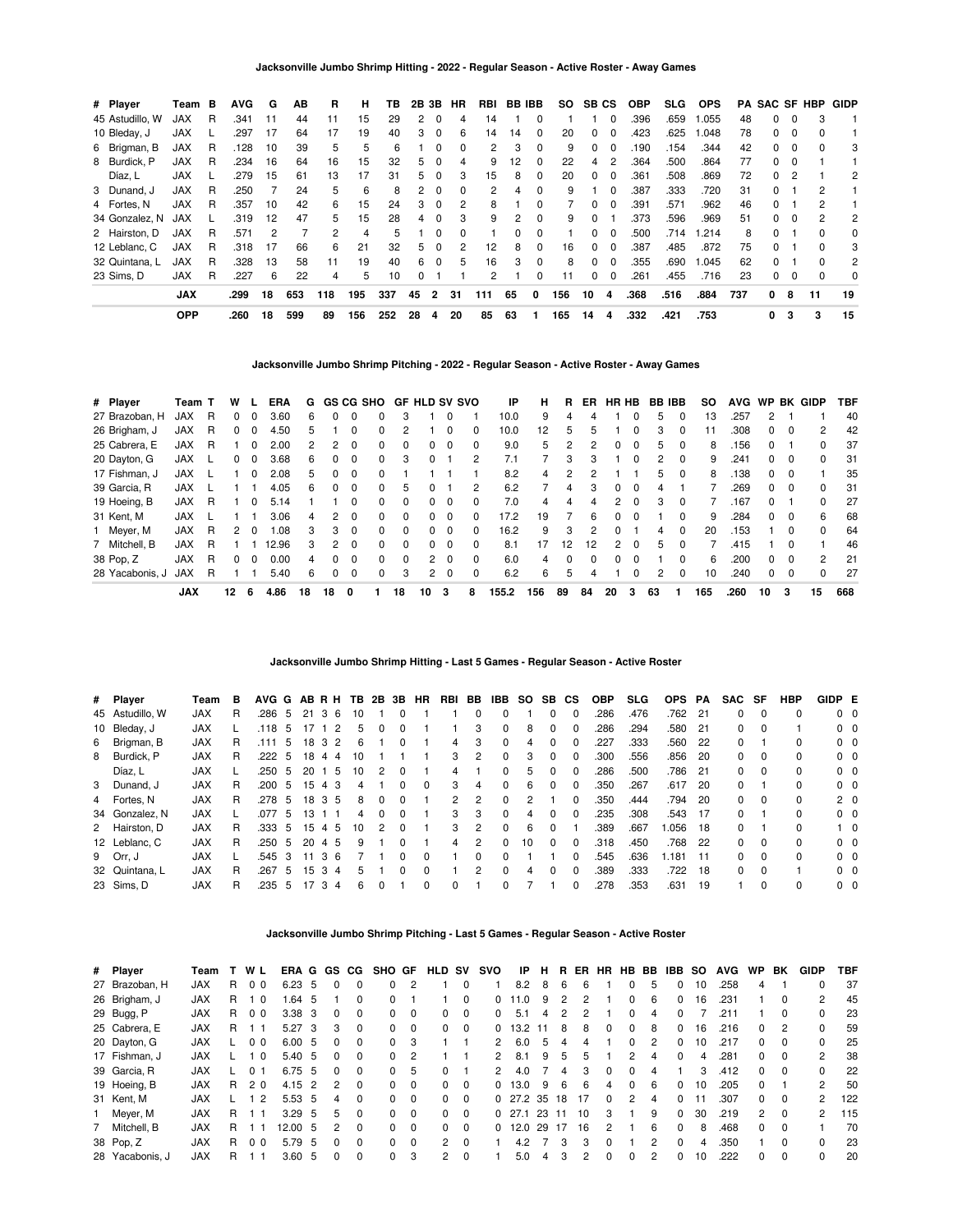| # Player        | Team       | в  | <b>AVG</b> | G  | AB R |     | н.                | TB. | 2B           | 3B       | <b>HR</b> | RBI BB |   | IBB      | SO. | SB CS        |              | <b>OBP</b> | <b>SLG</b> | <b>OPS</b> | PA   | SAC | SF       | HBP          | GIDP E |                |
|-----------------|------------|----|------------|----|------|-----|-------------------|-----|--------------|----------|-----------|--------|---|----------|-----|--------------|--------------|------------|------------|------------|------|-----|----------|--------------|--------|----------------|
| 45 Astudillo, W | <b>JAX</b> | R  | .211       | 10 | 38 6 |     | 8                 | 15  |              |          |           | 6      |   |          | 2   |              | $\Omega$     | 250        | .395       | .645       | -40  | 0   | $\Omega$ |              |        | 0 <sub>0</sub> |
| 10 Bleday, J    | <b>JAX</b> |    | .273       | 10 | 33   |     | 9                 | 22  |              | 0        | 4         | 5.     | 9 | $\Omega$ | 10  | <sup>0</sup> | 0            | .442       | .667       | 1.109      | -43  | 0   | - 0      |              |        | $1\quad 0$     |
| 6 Brigman, B    | <b>JAX</b> | R. | .081       | 10 | 37   | 5   | 3                 |     |              | 0        |           | 5.     | 4 | $\Omega$ | 9   | $\Omega$     | 0            | .167       | .189       | .356       | 42   | 0   |          | 0            |        | $2\quad0$      |
| 8 Burdick, P    | <b>JAX</b> | R. | .237       | 10 | 38   | - 6 | 9                 | 18  | 4            |          |           | 5.     | 5 | $\Omega$ | 8   | <sup>0</sup> |              | .341       | .474       | .815       | -44  | 0   | $\Omega$ |              |        | 0 <sub>0</sub> |
| Díaz, L         | <b>JAX</b> |    | .293 10    |    | 41   | -5  | $12 \overline{ }$ | -23 | 5            | 0        | 2         | 10     | 2 |          | 12  |              | 0            | .326       | .561       | .887       | 46   | 0   |          |              |        | 0 <sub>0</sub> |
| 3 Dunand, J     | <b>JAX</b> | R  | .200       | 10 | 30   | -8  | 6                 | 12  | 3            |          |           | 5.     | 6 |          | 12  | $\Omega$     | $\Omega$     | .342       | .400       | .742       | 38   | 0   |          |              |        | $1\quad 0$     |
| 4 Fortes, N     | <b>JAX</b> | R  | .324 10    |    | 378  |     | 12                | 18  | <sup>0</sup> | 0        | 2         | 3      | 3 | $\Omega$ | 5   |              | <sup>0</sup> | .405       | .486       | .891       | 42   | 0   | 0        | 2            |        | 2 <sub>0</sub> |
| 34 Gonzalez, N  | <b>JAX</b> |    | .194       | 10 | 31   |     | 6                 | 11  | 2            | 0        |           | 5.     | 5 |          | 6   | <sup>0</sup> | <sup>0</sup> | .316       | .355       | .671       | -38  | 0   |          |              |        | 0 <sub>0</sub> |
| 2 Hairston, D   | <b>JAX</b> | R  | .368       | 6  | 19   | -4  |                   | 12  | 2            | 0        |           | 3      | 2 | $\Omega$ | 6   | $\Omega$     |              | .409       | .632       | .041       | 22   | 0   |          | 0            |        | $1\quad 0$     |
| 12 Leblanc, C   | <b>JAX</b> | R. | .275       | 10 | 40 6 |     | 11                | 17  | 3            | $\Omega$ |           | 8      | 4 |          | 13  | $\Omega$     | 0            | .341       | .425       | .766       | -44  | 0   | $\Omega$ | <sup>0</sup> |        | 2 <sub>0</sub> |
| 9 Orr, J        | <b>JAX</b> |    | .545       | 3  | 11   | 3   | 6                 |     |              | 0        | 0         |        | 0 |          |     |              | <sup>0</sup> | 545.       | .636       | 1.181      | - 11 | 0   | $\Omega$ | 0            |        | 0 <sub>0</sub> |
| 32 Quintana, L  | <b>JAX</b> | R. | .270       | 10 | 37   |     | 10                | 18  |              | U        | 2         | 6      | 4 |          | 6   | $\Omega$     | O            | .357       | .486       | .843       | 42   | 0   | $\Omega$ |              |        | $1\quad$ 0     |
| 23 Sims, D      | <b>JAX</b> | R  | .265       | 10 | 34   | - 6 | 9                 | 14  |              |          |           | 2      | 2 |          | 16  | 2            | O            | .324       | .412       | 736        | 38   |     | $\Omega$ |              |        | 0 <sub>0</sub> |

## **Jacksonville Jumbo Shrimp Pitching - Last 10 Games - Regular Season - Active Roster**

| # Player        | Team       |    | WL             | ERA  |     |               | G GS CG      | SHO GF   |          | <b>HLD</b>     | sv       | svo      | IP         | н.  | В.  |     | ER HR        | HB BB         |    | IBB          | <b>SO</b> | <b>AVG</b> | WP.      | BK           | GIDP          | TBF |
|-----------------|------------|----|----------------|------|-----|---------------|--------------|----------|----------|----------------|----------|----------|------------|-----|-----|-----|--------------|---------------|----|--------------|-----------|------------|----------|--------------|---------------|-----|
| 27 Brazoban. H  | <b>JAX</b> | R. | 0 <sub>0</sub> | 6.59 | -10 | 0             | $\Omega$     | 0        | 4        | $\overline{2}$ | $\Omega$ |          | 2 13.2 17  |     | 10  | 10  | 2            | $\Omega$      | 8  | $\Omega$     | 14        | .327       | 4        |              |               | 62  |
| 26 Brigham, J   | <b>JAX</b> | R. | - 0            | 3.71 | 10  |               | <sup>0</sup> | $\Omega$ | 2        | 2              | $\Omega$ | 0        | 17.0       | 16  |     |     | 3            | $\Omega$      |    | 0            | 23        | .254       |          | $\Omega$     | 2             | 71  |
| 29 Bugg, P      | <b>JAX</b> | R. | 0 <sub>0</sub> | 3.38 | 3   | $\Omega$      | $\Omega$     | 0        | $\Omega$ | 0              | $\Omega$ | $\Omega$ | 5.1        | 4   | 2   | 2   |              | <sup>0</sup>  | 4  | $\Omega$     |           | .211       |          | <sup>0</sup> | <sup>0</sup>  | 23  |
| 25 Cabrera, E   | <b>JAX</b> | R. |                | 5.27 | 3   | 3             | $\Omega$     | 0        | $\Omega$ | 0              | $\Omega$ | $\Omega$ | 13.2 11    |     | 8   | 8   | <sup>0</sup> | $\Omega$      | 8  | $\Omega$     | 16        | .216       | $\Omega$ | 2            | 0             | 59  |
| 20 Dayton, G    | <b>JAX</b> |    | $\Omega$       | 2.92 | 10  | $\Omega$      | $\Omega$     | 0        | 5        |                |          |          | 2, 12.1    | 9   | 6   | 4   |              | <sup>0</sup>  | 4  |              | 17        | .196       |          | $\Omega$     | 0             | 51  |
| 17 Fishman, J   | <b>JAX</b> |    | 30             | 3.12 | 10  | $\Omega$      | $\Omega$     | 0        | 3        |                |          |          | 2 17.1     | 12  | 6   | 6   |              | 3             | 6  | $\Omega$     | 17        | .197       | $\Omega$ | $\Omega$     | 3             | 70  |
| 39 Garcia, R    | <b>JAX</b> |    |                | 2.45 | -9  | $\mathbf{0}$  | $\Omega$     | 0        |          | 0              | 2        |          | $3 \t11.0$ | 8   | 4   | 3   | $\Omega$     | <sup>0</sup>  |    |              | 10        | .211       | 0        | $\Omega$     |               | 46  |
| 19 Hoeing, B    | <b>JAX</b> | R. | 20             | 4.15 | 2   | $\mathcal{P}$ | $\Omega$     | 0        | $\Omega$ | 0              | $\Omega$ |          | 0, 13.0    | 9   | 6   | 6   | 4            | <sup>0</sup>  | 6  | $\Omega$     | 10        | .205       | 0        |              | $\mathcal{P}$ | 50  |
| 31 Kent, M      | <b>JAX</b> |    | -3             | 5.50 | 8   | 6             | $\Omega$     | $\Omega$ | $\Omega$ | 0              | $\Omega$ |          | 0 37.2     | 49  | -25 | -23 |              | $\mathcal{P}$ | 6  | $\Omega$     | 18        | .314       | $\Omega$ | $\Omega$     | 6             | 166 |
| 1 Meyer, M      | <b>JAX</b> | R. | 21             | 2.97 |     |               | $\Omega$     | 0        | $\Omega$ | $\Omega$       | $\Omega$ |          | 0 36.1 25  |     | 13  | 12  | 3            | 2             | 10 | $\Omega$     | 43        | .187       | 3        | $\Omega$     | 2             | 146 |
| 7 Mitchell, B   | <b>JAX</b> | R. |                | 9.82 | 8   | 3             | $\Omega$     | 0        | $\Omega$ | 0              | $\Omega$ |          | $0$ 18.1   | -34 | -21 | 20  | 4            |               | 10 | $\Omega$     | 15        | .391       | 3        | $\Omega$     |               | 99  |
| 38 Pop. Z       | <b>JAX</b> | R. | 0 <sub>0</sub> | 2.19 | 10  | $\Omega$      | $\Omega$     | 0        | $\Omega$ | 3              | $\Omega$ |          | 12.1       | -13 | 4   | 3   | <sup>n</sup> |               | 5  | <sup>0</sup> | 12        | .277       |          | <sup>0</sup> | $\mathcal{P}$ | 53  |
| 28 Yacabonis, J | <b>JAX</b> | R. | 22             | 4.26 | 10  | 0             | 0            | 0        |          | 2              |          |          | 12.2       |     |     | 6   |              | $\Omega$      | 4  | 0            | 16        | .234       | 0        | $\Omega$     | 0             | 51  |

## **Max Meyer - Pitching - Game Log - 2022 - Regular Season**

| Date       | <b>GM # Team Opp</b> |            |                         | W L        | <b>ERA G GS CG SHO SV SVO</b> |                |                |          |          |              |              | IP   | н          |          |              |                |                |    |            |    | R ERHRHB BBIBB SO WHIP AVG |            |     |          |                | AB WP BK GIDP TBF |     | NP-S      |
|------------|----------------------|------------|-------------------------|------------|-------------------------------|----------------|----------------|----------|----------|--------------|--------------|------|------------|----------|--------------|----------------|----------------|----|------------|----|----------------------------|------------|-----|----------|----------------|-------------------|-----|-----------|
| 4/5/22     | <b>JAX</b>           | <b>WOR</b> |                         | $0\quad 0$ | 4.50                          |                |                |          | $\Omega$ | $\Omega$     | 0            | 4.0  | 2          | 2        | $\mathbf{2}$ | $\Omega$       |                |    | $^{\circ}$ | 5  | 0.75                       | .143       | 14  |          |                |                   | 16  | $69 - 43$ |
| 4/12/22    | JAX                  | @DUR       |                         |            | 2.00                          |                |                |          | $\Omega$ | - 0          | 0            | 5.0  | $^{\circ}$ | $\Omega$ | 0            |                |                | 0  | $\Omega$   | 8  | 0.33                       | .069       | 15  | 0        | - 0            | 0                 | 15  | $53 - 38$ |
| 4/19/22    | JAX                  | GWN        |                         |            | 1.23                          |                |                |          | $\Omega$ | - 0          | 0            | 5.2  | 3          | $\Omega$ | 0            | 0              | 0              | 2  | 0          |    | 0.55                       | .102       | 20  | $\Omega$ | - 0            |                   | 22  | $85 - 47$ |
| 4/24/22    | JAX.                 | GWN        |                         | $0\quad 0$ | 1.83                          |                |                |          |          | $0\quad 0$   | 0            | 5.0  | 4          | 2        | 2            | - 0            | - 0            | 2  | $^{(1)}$   |    | 0.71                       | .130       | 20  |          | $\Omega$       | $\Omega$          | 22  | $83 - 53$ |
| 4/30/22    | JAX                  | @CLT       |                         | 10         | 1.71                          |                |                | $\Omega$ |          | $0\quad 0$   | $\Omega$     | 6.2  | -6         |          |              | - 0            | - 0            |    | $\Omega$   | 6  | 0.80                       | .158       | 26  | $\Omega$ | $\overline{0}$ | $\Omega$          | 27  | $92 - 63$ |
| April      | <b>JAX</b>           |            |                         |            | 2 0 1.71 5 5 0                |                |                |          | 0        | - 0          | 0            | 26.1 | -15        | 5        |              | 50             | - 1            | 6. | 0          | 33 | 0.80                       | .158       | 95  |          | 20             |                   | 102 | 382 - 244 |
| Date       | <b>GM # Team Opp</b> |            |                         |            | W L ERA G GS CG SHO SV SVO    |                |                |          |          |              |              | IP.  | -H         |          |              |                |                |    |            |    | R ERHRHB BBIBB SO WHIP     | <b>AVG</b> |     |          |                | AB WP BK GIDP     | TBF | NP-S      |
| $5/6/22$ 2 | JAX                  | @MEM       |                         | $0\quad 0$ | 1.72                          |                |                | $\Omega$ | $\Omega$ | - 0          | $\Omega$     | 5.0  | 3          | 2        |              | $\overline{0}$ |                | 3  | $\Omega$   | 6  | 0.86                       | .159       | 18  |          | $\Omega$       | $\Omega$          | 22  | $91 - 54$ |
| 5/12/22    | <b>XAL.</b>          | NAS        |                         |            | 2.97                          |                |                |          | $\Omega$ | $\Omega$     | <sup>0</sup> | 5.0  |            | 6        | 6            | 3              | $\Omega$       |    | $\Omega$   | 4  | 0.96                       | .187       | 21  | $\Omega$ | $\Omega$       |                   | 22  | $90 - 64$ |
| Mav        | <b>JAX</b>           |            |                         | 0 1        | 6.30                          | $\overline{2}$ | $\overline{2}$ | 0        | $\Omega$ | <sup>0</sup> | 0            | 10.0 | 10         | 8        | 7            | 3              |                | 4  | 0          | 10 | 1.40                       | .256       | 39  |          | 0              |                   | 44  | 181 - 118 |
| Total      | JAX                  | AAA        | $\overline{\mathbf{2}}$ |            | 2.97                          |                |                | O        | 0        | 0            | 0            | 36.1 | 25         | 13       | 12           | 3              | $\overline{2}$ | 10 | 0          | 43 | 0.96                       | .187       | 134 | 3        | 0              | 2                 | 146 | 563 - 362 |

#### **Max Meyer - Pitching - Stat Splits - 2022 - Regular Season**

| <b>Split</b>              | Team       | W L            |                   |    |               |          | ERA G GS CG SHO SV |          | IP         | H  |   | R ER |              |              |                | HR HB BB IBB SO |    | <b>WHIP</b> | <b>AVG</b> | AB. | <b>WP</b> | BK       | <b>GIDP</b>    | TBF | NP-S        |
|---------------------------|------------|----------------|-------------------|----|---------------|----------|--------------------|----------|------------|----|---|------|--------------|--------------|----------------|-----------------|----|-------------|------------|-----|-----------|----------|----------------|-----|-------------|
| Home Games                | <b>JAX</b> | 0 <sub>1</sub> | 4.58              | 4  | 4             | $\Omega$ | 0                  | 0        | 19.2 16 10 |    |   | 10   | 3            |              | 6              | 0               | 23 | 1.12        | .213       | 75  | 2         | $\Omega$ | $\overline{2}$ | 82  | $327 - 207$ |
| <b>Away Games</b>         | <b>JAX</b> | 20             | 0.08              | -3 | 3             | $\Omega$ |                    |          | 16.2       | 9  | 3 |      | O            |              | 4              |                 | 20 | 0.78        | .153       | 59  |           | 0        | 0              | 64  | $236 - 155$ |
| Day Games                 | <b>JAX</b> | 10             | 2.31              | 2  | 2             | 0        |                    | 0        | 11.210     |    | 3 | 3    | 0            | 0            | 3              | 0               | 13 | 1.11        | .217       | 46  |           | $\Omega$ | 0              | 49  | $175 - 116$ |
| <b>Night Games</b>        | <b>JAX</b> | 11             | 3.28 <sub>5</sub> |    | 5             | $\Omega$ |                    | $\Omega$ | 24.2 15 10 |    |   | 9    | 3            | 2            |                | 0               | 30 | 0.89        | .170       | 88  | 2         | $\Omega$ | 2              | 97  | 388 - 246   |
| On Grass                  | <b>JAX</b> | 2 <sub>1</sub> | 2.97              |    |               | $\Omega$ |                    |          | 36.1 25 13 |    |   | 12   | 3            | 2            | 10             | 0               | 43 | 0.96        | .187       | 134 | 3         | $\Omega$ | 2              | 146 | 563 - 362   |
| April                     | <b>JAX</b> | 20             | 1.71              | -5 | 5             | $\Omega$ | 0                  | $\Omega$ | 26.1 15    |    | 5 | 5    |              |              | 6              | 0               | 33 | 0.80        | .158       | 95  | 2         | $\Omega$ |                | 102 | 382 - 244   |
| May                       | <b>JAX</b> | 0 <sub>1</sub> | 6.30 2            |    | 2             | $\Omega$ | <sup>o</sup>       | $\Omega$ | 10.0 10    |    | 8 |      | 3            |              | 4              | 0               | 10 | 1.40        | .256       | 39  |           | $\Omega$ |                | 44  | $181 - 118$ |
| On Tuesdays               | <b>JAX</b> | $\Omega$       | .23               | -3 | 3             | $\Omega$ |                    |          | 14.2       | 5  | 2 |      | <sup>0</sup> |              | 3              | 0               | 20 | 0.55        | .102       | 49  |           | 0        |                | 53  | $207 - 128$ |
| On Thursdays              | <b>JAX</b> | 0 <sub>1</sub> | 10.80             |    |               | $\Omega$ | <sup>o</sup>       |          | 5.0        |    | 6 | 6    | 3            | <sup>0</sup> |                | 0               | 4  | 1.60        | .333       | 21  | 0         | $\Omega$ |                | 22  | $90 - 64$   |
| On Fridays                | <b>JAX</b> | 0 <sub>0</sub> | 1.80              | ÷  |               | $\Omega$ | <sup>o</sup>       | $\Omega$ | 5.0        | 3  | 2 |      | <sup>0</sup> |              | 3              | 0               | 6  | 1.20        | .167       | 18  |           | $\Omega$ | 0              | 22  | $91 - 54$   |
| On Saturdays              | <b>JAX</b> | 0              | .35               |    |               | 0        | 0                  |          | 6.2        | 6  |   |      | 0            | ŋ            |                | 0               | 6  | l.05        | .231       | 26  | $\Omega$  | $\Omega$ | 0              | 27  | $92 - 63$   |
| On Sundays                | <b>JAX</b> | 0 <sub>0</sub> | 3.60              |    |               | $\Omega$ | 0                  |          | 5.0        | 4  | 2 | 2    | 0            | <sup>0</sup> | $\overline{2}$ | $\Omega$        |    | 1.20        | .200       | 20  |           | 0        | 0              | 22  | $83 - 53$   |
| In games following a win  | <b>JAX</b> | - 1            | 3.22              | 4  | 4             | $\Omega$ |                    |          | 22.1       | 19 | 9 | 8    | 3            |              |                | 0               | 23 | 1.16        | .224       | 85  |           | $\Omega$ | 2              | 93  | $358 - 228$ |
| In games following a loss | <b>JAX</b> | 1 <sub>0</sub> | -80               | 2  | $\mathcal{P}$ | 0        |                    |          | 10.0       | 4  | 2 | 2    | O            | <sup>0</sup> | 2              |                 | 15 | 0.60        | .114       | 35  |           | 0        | 0              | 37  | $136 - 91$  |
| Starter                   | <b>JAX</b> | 21             | 2.97 7            |    |               | 0        |                    | $\Omega$ | 36.1 25 13 |    |   | 12   | 3            | 2            | 10             | 0               | 43 | 0.96        | .187 134   |     | 3         | $\Omega$ | 2              | 146 | 563 - 362   |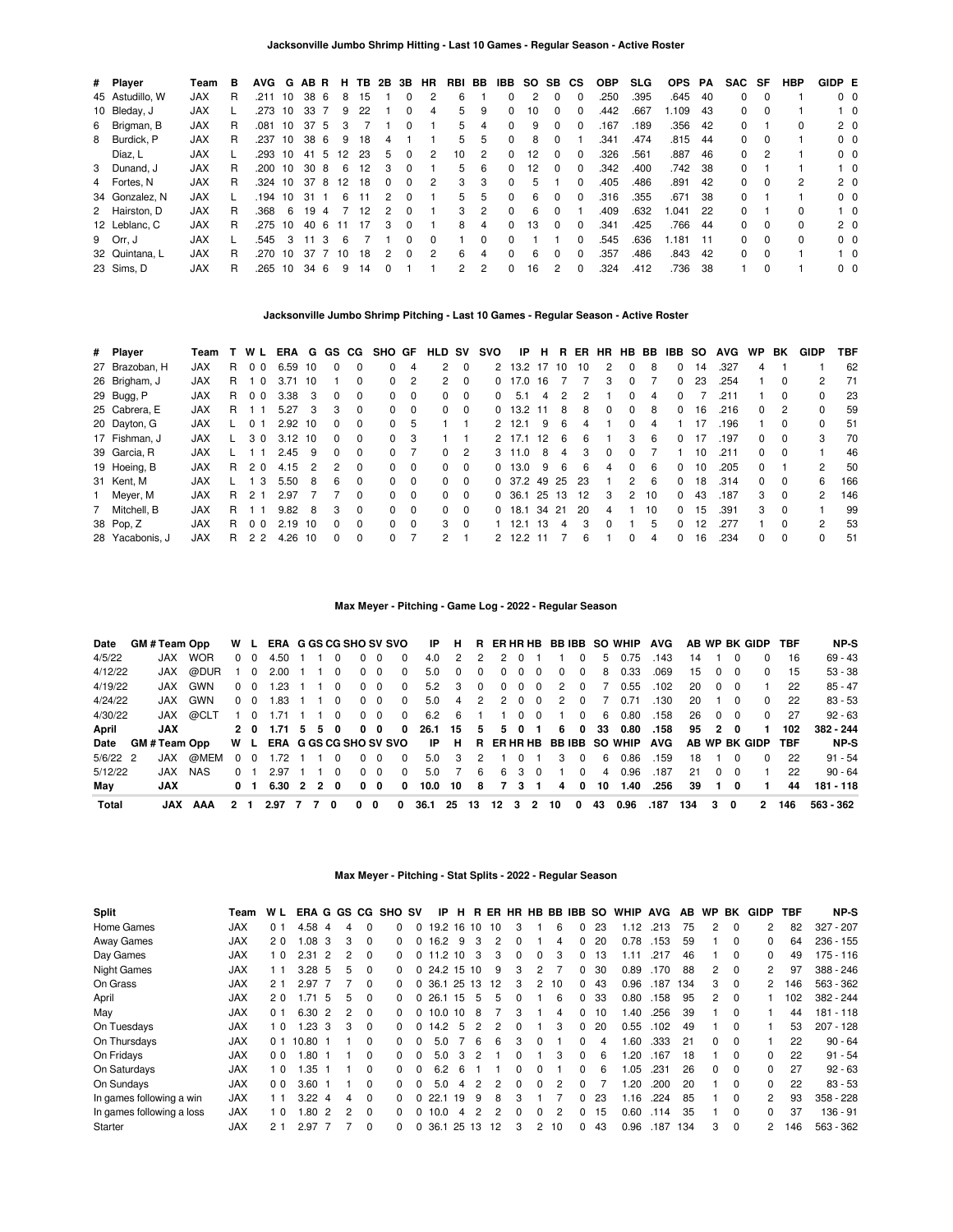## **Max Meyer - Opposing Hitting - Stat Splits - 2022 - Regular Season**

| <b>Split</b>            | Team       | <b>AVG</b> | G              | ΑВ  | R<br>н                           | 2Β             | 3B          | HR             | <b>RBI</b>     | BB             | IBB         | SO.            | SB CS          |             | <b>OBP</b> | SLG   | OPS   | <b>HBP</b>     | <b>SAC</b>  | SF          | <b>GIDP</b>    |
|-------------------------|------------|------------|----------------|-----|----------------------------------|----------------|-------------|----------------|----------------|----------------|-------------|----------------|----------------|-------------|------------|-------|-------|----------------|-------------|-------------|----------------|
| vs Left                 | <b>JAX</b> | .108       | $\overline{7}$ | 74  | 8                                | $\mathbf{1}$   | 0           | $\mathbf 0$    | $\overline{c}$ | 5              | 0           | 26             |                |             | .175       | .122  | .297  | $\mathbf{1}$   | $\mathbf 0$ | $\mathbf 0$ | 1              |
| vs Right                | <b>JAX</b> | .283       | $\overline{7}$ | 60  | 17                               | 4              | 0           | 3              | 10             | 5              | 0           | 17             |                |             | .348       | .500  | .848  | $\mathbf{1}$   | $\mathbf 0$ | 0           | 1              |
| Team is ahead           | <b>JAX</b> | .181       | 5              | 72  | 13                               | 3              | 0           | $\mathbf 0$    | 6              | 5              | 0           | 26             |                |             | .253       | 222   | .475  | 2              | $\mathbf 0$ | $\Omega$    | $\mathbf 0$    |
| Team is behind          | <b>JAX</b> | .375       | $\overline{c}$ | 16  | 6                                | $\mathbf{1}$   | 0           | $\overline{c}$ | 5              | $\mathbf 0$    | 0           | 3              |                |             | .375       | .813  | 1.188 | 0              | 0           | 0           | 0              |
| Score is tied           | <b>JAX</b> | .130       | 6              | 46  | 6                                | $\mathbf{1}$   | 0           | $\mathbf{1}$   | 1              | 5              | 0           | 14             |                |             | .216       | 217   | .433  | 0              | 0           | 0           | 2              |
| <b>Batting First</b>    | <b>JAX</b> | .118       | $\overline{7}$ | 17  | $\overline{c}$                   | $\overline{c}$ | 0           | $\mathbf 0$    | 0              | $\overline{c}$ | 0           | 6              |                |             | .211       | .235  | .446  | 0              | $\mathbf 0$ | 0           | 0              |
| <b>Batting Second</b>   | <b>JAX</b> | .222       | 7              | 18  | 4                                | 2              | 0           | $\mathbf 0$    | $\overline{c}$ | 1              | 0           | 8              |                |             | .263       | .333  | .596  | 0              | $\mathbf 0$ | 0           | 0              |
| <b>Batting Third</b>    | <b>JAX</b> | .313       | 7              | 16  | 5                                | $\mathbf 0$    | 0           | $\overline{c}$ | $\overline{7}$ | $\overline{c}$ | 0           | $\overline{7}$ |                |             | .421       | .688  | 1.109 | 1              | $\mathbf 0$ | 0           | 0              |
| <b>Batting Fourth</b>   | <b>JAX</b> | .063       | 7              | 16  | 1                                | 0              | 0           | $\mathbf 0$    | $\mathbf 0$    | 3              | 0           | $\overline{c}$ |                |             | .211       | .063  | .274  | 0              | $\mathbf 0$ | 0           | 0              |
| <b>Batting Fifth</b>    | <b>JAX</b> | .133       | 7              | 15  | 2                                | 0              | 0           | 0              | 1              | 0              | 0           | 6              |                |             | .133       | .133  | .266  | 0              | $\mathbf 0$ | $\Omega$    | 1              |
| <b>Batting Sixth</b>    | <b>JAX</b> | .000       | 7              | 14  | 0                                | 0              | 0           | $\mathbf 0$    | 0              | $\mathbf 0$    | 0           | 5              |                |             | .067       | .000  | .067  | 1              | $\mathbf 0$ | 0           | 0              |
| <b>Batting Seventh</b>  | <b>JAX</b> | .429       | $\overline{7}$ | 14  | 6                                | $\mathbf{1}$   | 0           | $\mathbf{1}$   | 1              | 0              | 0           | $\overline{c}$ |                |             | .429       | .714  | 1.143 | 0              | $\mathbf 0$ | 0           | 1              |
| <b>Batting Eighth</b>   | <b>JAX</b> | .167       | 7              | 12  | 2                                | 0              | 0           | $\mathbf 0$    | 1              | 1              | 0           | $\overline{4}$ |                |             | .231       | .167  | .398  | 0              | $\mathbf 0$ | 0           | 0              |
| <b>Batting Ninth</b>    | <b>JAX</b> | .250       | $\overline{7}$ | 12  | 3                                | $\mathbf 0$    | 0           | $\mathbf 0$    | $\mathbf 0$    | 1              | 0           | 3              |                |             | .308       | .250  | .558  | 0              | $\mathbf 0$ | 0           | 0              |
| Leading Off             | <b>JAX</b> | .114       | 7              | 35  | 4                                | 1              | 0           | $\mathbf{1}$   | $\mathbf{1}$   | $\overline{c}$ | 0           | 13             |                |             | .162       | .229  | .391  | 0              | 0           | 0           | 0              |
| First Inning            | <b>JAX</b> | .091       | $\overline{7}$ | 22  | $\overline{c}$<br>$\overline{0}$ | 0              | 0           | $\mathbf 0$    | 0              | 3              | 0           | 8              | 0              | $\mathbf 0$ | .200       | .091  | .291  | 0              | $\mathbf 0$ | 0           | 0              |
| Second Inning           | <b>JAX</b> | .087       | $\overline{7}$ | 23  | $\overline{c}$<br>$\mathbf 0$    | $\mathbf 0$    | 0           | $\mathbf 0$    | $\mathbf 0$    | 1              | 0           | 6              | $\mathbf{1}$   | $\pmb{0}$   | .125       | .087  | .212  | 0              | $\mathbf 0$ | 0           | 1              |
| Third Inning            | <b>JAX</b> | .313       | $\overline{7}$ | 32  | 9<br>10                          | 3              | 0           | $\overline{2}$ | 8              | 3              | 0           | 10             | $\overline{c}$ | $\mathbf 0$ | 371        | 594   | .965  | 0              | $\mathbf 0$ | 0           | 0              |
| Fourth Inning           | <b>JAX</b> | .125       | 7              | 24  | 3<br>$\overline{1}$              | $\mathbf 0$    | 0           | $\pmb{0}$      | $\mathbf{1}$   | 1              | 0           | 11             | 0              | $\pmb{0}$   | .222       | .125  | .347  | $\overline{c}$ | $\mathbf 0$ | 0           | 1              |
| Fifth Inning            | <b>JAX</b> | .174       | 6              | 23  | $\overline{2}$<br>$\overline{4}$ | $\mathbf{1}$   | 0           | $\mathbf{1}$   | $\overline{c}$ | 2              | 0           | 6              | $\mathbf 0$    | $\mathbf 0$ | .240       | 348   | .588  | $\mathbf 0$    | $\mathbf 0$ | 0           | 0              |
| Sixth Inning            | <b>JAX</b> | .200       | $\overline{c}$ | 5   | $\mathbf 0$<br>1                 | $\mathbf 0$    | 0           | $\mathbf 0$    | 0              | $\mathbf 0$    | 0           | $\overline{c}$ | 0              | 1           | .200       | .200  | .400  | 0              | $\mathbf 0$ | 0           | 0              |
| Seventh Inning          | <b>JAX</b> | .600       | $\mathbf{1}$   | 5   | 3<br>1                           | $\mathbf{1}$   | 0           | $\mathbf 0$    | 1              | 0              | 0           | $\mathbf 0$    | $\mathbf{0}$   | $\mathbf 0$ | .600       | .800  | 1.400 | 0              | $\mathbf 0$ | 0           | 0              |
| <b>Bases Empty</b>      | <b>JAX</b> | .167       | 7              | 84  | 14                               | 4              | 0           | $\mathbf{1}$   | 1              | 7              | 0           | 28             |                |             | .247       | .250  | .497  | 2              | $\mathbf 0$ | $\Omega$    | 0              |
| Runner at 1st           | <b>JAX</b> | .200       | 6              | 25  | 5                                | 0              | 0           | $\mathbf 0$    | 0              | 2              | 0           | 6              |                |             | .259       | .200  | .459  | 0              | $\mathbf 0$ | 0           | 2              |
| Runner at 2nd           | <b>JAX</b> | .222       | 5              | 9   | $\overline{c}$                   | 0              | 0           | $\overline{1}$ | 3              | $\mathbf 0$    | 0           | 3              |                |             | .222       | .556  | .778  | 0              | $\mathbf 0$ | $\Omega$    | 0              |
| Runner at 3rd           | <b>JAX</b> | .000       | $\mathbf{1}$   | 1   | 0                                | 0              | 0           | $\mathbf 0$    | 0              | 1              | 0           | 1              |                |             | .500       | .000  | .500  | 0              | $\mathbf 0$ | 0           | 0              |
| Runners at 1st & 2nd    | <b>JAX</b> | .500       | 5              | 6   | 3                                | $\mathbf{1}$   | $\mathbf 0$ | $\overline{1}$ | 6              | $\mathbf 0$    | 0           | $\overline{c}$ |                |             | .500       | 1.167 | 1.667 | 0              | $\mathbf 0$ | $\Omega$    | 0              |
| Runners at 1st & 3rd    | <b>JAX</b> | .000       | 4              | 6   | 0                                | 0              | 0           | $\mathbf 0$    | 0              | 0              | 0           | $\overline{c}$ |                |             | .000       | .000  | .000  | 0              | $\mathbf 0$ | 0           | 0              |
| Runners at 2nd & 3rd    | <b>JAX</b> | .333       | 3              | 3   | 1                                | 0              | 0           | $\mathbf 0$    | $\overline{c}$ | $\mathbf 0$    | 0           | $\mathbf{1}$   |                |             | .333       | .333  | .666  | 0              | $\mathbf 0$ | 0           | 0              |
| Runners On              | <b>JAX</b> | .220       | 6              | 50  | 11                               | $\mathbf{1}$   | 0           | $\overline{c}$ | 11             | 3              | 0           | 15             |                |             | .264       | .360  | .624  | 0              | $\mathbf 0$ | 0           | 2              |
| <b>Scoring Position</b> | <b>JAX</b> | .240       | 6              | 25  | 6                                | $\mathbf{1}$   | 0           | $\overline{c}$ | 11             | 1              | 0           | 9              |                |             | .269       | 520   | .789  | 0              | $\mathbf 0$ | 0           | 0              |
| No Outs                 | <b>JAX</b> | .136       | $\overline{7}$ | 44  | 6                                | $\mathbf{1}$   | 0           | $\mathbf{1}$   | $\mathbf{1}$   | $\overline{c}$ | 0           | 18             |                |             | .174       | .227  | .401  | 0              | $\mathbf 0$ | 0           | 2              |
| One Out                 | <b>JAX</b> | .159       | 7              | 44  | $\overline{7}$                   | $\overline{c}$ | 0           | $\mathbf 0$    | 3              | 4              | 0           | 15             |                |             | .260       | .205  | .465  | 2              | $\mathbf 0$ | 0           | 0              |
| Two Outs                | <b>JAX</b> | .261       | 7              | 46  | 12                               | $\overline{c}$ | 0           | $\overline{c}$ | 8              | 4              | 0           | 10             |                |             | .320       | .435  | .755  | $\mathbf 0$    | $\mathbf 0$ | 0           | 0              |
| Ahead in Count          | <b>JAX</b> | .120       | 7              | 50  | 6                                | 0              | $\mathbf 0$ | $\mathbf{1}$   | 5              | $\mathbf 0$    | 0           | 27             |                |             | .137       | .180  | .317  | 1              | $\mathbf 0$ | 0           | 0              |
| Behind in Count         | <b>JAX</b> | .270       | 7              | 37  | 10                               | $\overline{c}$ | $\Omega$    | $\mathbf{1}$   | 5              | 10             | 0           | 6              |                |             | .438       | .405  | .843  | $\mathbf{1}$   | $\mathbf 0$ | $\Omega$    | $\mathbf 0$    |
| 0-0 Count               | <b>JAX</b> | .308       | 6              | 13  | 4                                | 0              | 0           | $\mathbf 0$    | 1              | $\mathbf 0$    | 0           | $\mathbf 0$    |                |             | .308       | .308  | .616  | 0              | $\mathbf 0$ | 0           | 0              |
| 0-1 Count               | <b>JAX</b> | .333       | $\overline{7}$ | 9   | 3                                | $\mathbf 0$    | 0           | $\mathbf{1}$   | 3              | $\Omega$       | 0           | $\mathbf 0$    |                |             | .333       | .667  | 1.000 | $\Omega$       | $\mathbf 0$ | 0           | $\mathbf 0$    |
| 0-2 Count               | <b>JAX</b> | .000       | 7              | 17  | 0                                | 0              | 0           | $\mathbf 0$    | 0              | $\mathbf 0$    | 0           | 13             |                |             | .056       | .000  | .056  | 1              | 0           | 0           | 0              |
| 1-0 Count               | <b>JAX</b> | .417       | 7              | 12  | 5                                | 0              | 0           | $\mathbf 0$    | 0              | $\mathbf 0$    | 0           | $\mathbf 0$    |                |             | .417       | .417  | .834  | 0              | $\mathbf 0$ | 0           | 0              |
| 1-1 Count               | <b>JAX</b> | .231       | 5              | 13  | 3                                | $\overline{c}$ | 0           | $\mathbf 0$    | $\mathbf 0$    | $\mathbf 0$    | $\mathbf 0$ | $\mathbf 0$    |                |             | .231       | .385  | .616  | 0              | $\mathbf 0$ | 0           | 1              |
| 1-2 Count               | <b>JAX</b> | .125       | 7              | 24  | 3                                | $\mathbf 0$    | 0           | $\mathbf 0$    | $\overline{c}$ | $\mathbf 0$    | 0           | 14             |                |             | .125       | .125  | .250  | 0              | $\mathbf 0$ | 0           | 0              |
| 2-0 Count               | <b>JAX</b> | .200       | $\overline{4}$ | 5   | 1                                | 0              | 0           | $\mathbf 0$    | 0              | $\mathbf 0$    | 0           | $\pmb{0}$      |                |             | .200       | .200  | .400  | 0              | $\mathbf 0$ | 0           | $\mathbf 0$    |
| 2-1 Count               | <b>JAX</b> | .167       | 6              | 6   | 1                                | 0              | 0           | $\mathbf 0$    | 1              | $\mathbf 0$    | 0           | $\mathbf 0$    |                |             | .167       | .167  | .334  | 0              | $\mathbf 0$ | 0           | 0              |
| 2-2 Count               | <b>JAX</b> | .095       | $\overline{7}$ | 21  | 2                                | 1              | 0           | $\mathbf{1}$   | $\mathbf{1}$   | 0              | 0           | 10             |                |             | .095       | .286  | .381  | 0              | $\mathbf 0$ | 0           | 1              |
| 3-0 Count               | <b>JAX</b> | .000       | $\overline{2}$ | 0   | 0                                | 0              | 0           | $\mathbf 0$    | 0              | 2              | 0           | $\mathbf 0$    |                |             | 1.000      | .000  | 1.000 | 0              | $\mathbf 0$ | 0           | 0              |
| 3-1 Count               | <b>JAX</b> | .400       | 3              | 5   | $\overline{c}$                   | $\overline{c}$ | 0           | $\mathbf 0$    | $\overline{c}$ | 1              | 0           | 0              |                |             | .500       | .800  | 1.300 | 0              | $\mathbf 0$ | 0           | 0              |
| 3-2 Count               | <b>JAX</b> | .111       | 5              | 9   | 1                                | $\mathbf 0$    | $\mathbf 0$ | $\mathbf{1}$   | $\overline{c}$ | 7              | 0           | 6              |                |             | .529       | .444  | .973  | $\mathbf{1}$   | $\mathbf 0$ | 0           | 0              |
| Pitcher                 | <b>JAX</b> | .187       | $\overline{7}$ | 134 | 25                               | 5              | $\Omega$    | 3              | 12             | 10             | 0           | 43             |                |             | 253        | 291   | 544   | $\overline{c}$ | $\Omega$    | $\Omega$    | $\overline{2}$ |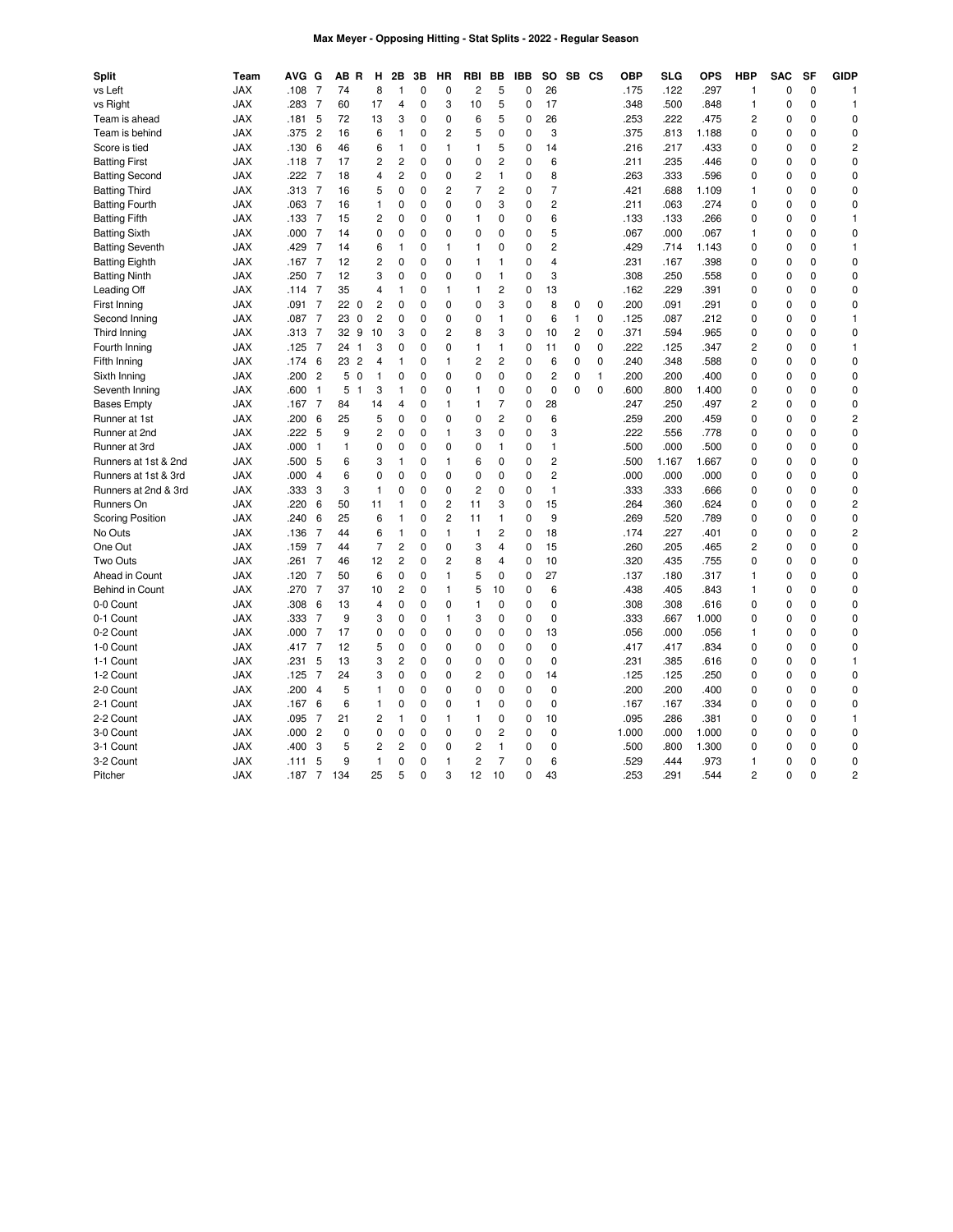| # Player         | Team B     |   | <b>AVG</b> | G  | AВ   | R   | н   | ΤВ  |    |          | 2B 3B HR | RBI | <b>BBIBB</b> |              | SO. | SB. | CS.          | <b>OBP</b> | <b>SLG</b> | <b>OPS</b> |      |              |              | <b>PA SAC SF HBP GIDP</b> |    | E   |
|------------------|------------|---|------------|----|------|-----|-----|-----|----|----------|----------|-----|--------------|--------------|-----|-----|--------------|------------|------------|------------|------|--------------|--------------|---------------------------|----|-----|
| 21 Aranda, J     | <b>DUR</b> |   | .341       | 34 | 135  | 24  | 46  | 69  | 9  |          |          | 24  | 13           | $\Omega$     | 31  |     |              | .401       | .511       | .912       | 152  |              |              |                           | 4  | 6   |
| 22 Boldt, R      | <b>DUR</b> |   | .248       | 27 | 109  | 15  | 27  | 44  | 6  |          | 3        | 15  | 6            | 0            | 34  | 4   |              | .293       | .404       | .697       | 116  |              |              |                           | 2  |     |
| 13 Cardenas, R   | <b>DUR</b> | R | .167       | 28 | 102  | 12  | 17  | 27  | 5  |          |          | 8   | 10           | 0            | 38  | 4   | 2            | .239       | .265       | .504       | 113  |              |              | 0                         | 2  | 2   |
| 9 Gray, T        | <b>DUR</b> |   | .155       | 28 | 97   | 14  | 15  | 34  |    | 0        | 6        | 14  | 6            | 0            | 45  | 2   | 0            | .231       | .351       | .582       | 108  | 0            |              | 4                         | 2  | 4   |
| 17 Haley, J      | <b>DUR</b> | R | .213       | 26 | 89   | 13  | 19  | 38  | 2  |          | 5        | 9   | 10           | 0            | 33  | 3   | $\Omega$     | .300       | .427       | .727       | 100  | <sup>0</sup> | $\Omega$     |                           | 3  | 3   |
| 7 Hudson, J      | <b>DUR</b> | R | .136       | 8  | 22   |     | 3   |     |    |          |          |     | 0            | 0            | 12  | 0   |              | .136       | .318       | .454       | 22   |              | O            | 0                         |    |     |
| 60 Lowe, J       | <b>DUR</b> |   | .275       | 11 | 40   |     | 11  | 27  | 4  |          |          |     | 5            | <sup>0</sup> | 21  |     | <sup>0</sup> | .348       | .675       | 1.023      | 46   |              |              | 0                         | n. | 0   |
| 3 Mastrobuoni, M | <b>DUR</b> |   | .308       | 32 | 117  | 16  | 36  | 53  | 9  |          |          | 21  | 16           | 0            | 26  | 5   | 2            | .391       | .453       | .844       | 133  | 0            | $\Omega$     | 0                         | 0  | 0   |
| 37 Paredes, I    | <b>DUR</b> | R | .263       | 25 | 95   | 15  | 25  | 46  |    |          | 4        | 18  | 13           | $\Omega$     | 19  | 0   |              | .354       | .484       | .838       | 113  | 0            | 3            | 2                         | 0  | 2   |
| 6 Pinto, R       | <b>DUR</b> | R | .274       | 20 | 73   | 8   | 20  | 35  | 6  | $\Omega$ | 3        | 9   | 10           | $\Omega$     | 24  |     | <sup>0</sup> | .361       | .479       | .840       | 83   | $\Omega$     | <sup>0</sup> | 0                         |    |     |
| 11 Proctor, F    | <b>DUR</b> |   | .232       | 30 | 99   | 8   | 23  | 31  | 2  | $\Omega$ |          | 13  | 17           | 0            | 38  |     | 2            | .347       | .313       | .660       | 118  |              |              |                           |    |     |
| 16 Rodríguez, D  | <b>DUR</b> | R | .293       | 12 | 41   | 6   | 12  | 17  |    | $\Omega$ |          | 5   | 2            | 0            | 12  | 0   | <sup>0</sup> | .326       | .415       | .741       | 43   |              | <sup>0</sup> | 0                         | 0  | 0   |
| 5 Stevenson, C   | <b>DUR</b> |   | .244       | 27 | 78   | 14  | 19  | 26  | 2  |          |          | 5   | 20           | 0            | 21  |     |              | .398       | .333       | .731       | 99   |              | 0            | 0                         |    | 0   |
|                  | <b>DUR</b> |   | .247       | 36 | 1198 | 173 | 296 | 491 | 63 | 9        | 38       | 162 | 144          | 0            | 384 | 38  | 15           | .332       | .410       | .742       | 1364 |              | 9            | 12                        | 19 | -31 |
|                  | <b>OPP</b> |   | .263       | 36 | 1211 | 189 | 318 | 562 | 66 | 5        | 56       | 177 | 139          |              | 292 | 42  | 8            | .345       | .464       | .809       | 1383 | 2            | 11           | 19                        | 32 |     |

**Durham Bulls Pitching - 2022 - Regular Season - Active Roster**

| # Player            | Team       |   | w  |    | <b>ERA</b> | G  |    | <b>GS CG SHO</b> |   | <b>GF HLD</b> |    |    | <b>SV SVO</b> | IP    | н              | R   | ER  |    | HR HB        | <b>BBIBB</b> |              | <b>SO</b> | <b>AVG</b> | WP BK GIDP |              |              | <b>TBF</b> |
|---------------------|------------|---|----|----|------------|----|----|------------------|---|---------------|----|----|---------------|-------|----------------|-----|-----|----|--------------|--------------|--------------|-----------|------------|------------|--------------|--------------|------------|
| 33 Armstrong, S DUR |            | R | 0  | ი  | 6.00       | З  |    | n                |   | n             |    |    | O             | 3.0   | З              | 2   | 2   | ი  | $\Omega$     |              | $\Omega$     | 4         | 250        |            | n            | O            | 12         |
| 24 Bard, L          | <b>DUR</b> | R | 0  | n  | 5.19       | 9  |    | 0                |   | 3             | 2  | 0  | 0             | 8.2   |                | 5   | 5   | 3  |              |              | 0            | 9         | 219        | ი          | 0            | 0            | 35         |
| 23 Blair, S         | <b>DUR</b> | R | 0  |    | 9.69       | 12 |    | O                |   | 2             |    | n  | $\Omega$      | 13.0  | 19             | 15  | 14  |    | 5            |              | 0            | 8         | .333       |            | 2            |              | 72         |
| 39 Bowden, B        | <b>ABQ</b> |   | ŋ  |    | .22<br>8   |    |    | በ                |   | 2             |    | 0  | O             | 7.2   | 6              |     |     |    | ŋ            |              |              | 11        | 222        |            |              | <sup>0</sup> | 34         |
| 39 Bowden, B        | <b>DUR</b> |   | 3  | n  | .50        | 5  |    | n                |   | n             |    | 0  |               | 6.0   | 5              |     |     | n  | n            |              |              | 8         | 227        |            |              | <sup>0</sup> | 28         |
| 39 Bowden, B        | 2 Teams L  |   | 3  | n  | .27<br>5   | 12 |    |                  |   | 2             |    | 0  |               | 13.2  | 11             | 8   | 8   |    | n            | 11           |              | 19        | .224       | 3          |              | <sup>0</sup> | 62         |
| 45 De Horta, A      | <b>DUR</b> | R | 0  |    | 8.78       | 10 |    | O                |   |               |    | 0  | <sup>0</sup>  | 13.1  | 15             | 13  | 13  | 2  | 2            | 12           | $\Omega$     | 15        | 273        | 2          |              | 2            | 69         |
| 32 Erwin, Z         | <b>DUR</b> |   |    |    | .12<br>5.  | 11 |    | O                |   |               |    | n  | <sup>0</sup>  | 19.1  | 20             | 12  | 11  |    | ŋ            | 10           | <sup>0</sup> | 14        | 267        |            |              | 3            | 85         |
| 65 Faucher, C       | <b>DUR</b> | R |    | 3  | 4.50       |    |    | O                |   | 2             |    | ŋ  | O             | 16.0  | 19             | 9   | 8   | 5  | ŋ            | 6            |              | 15        | 297        |            |              |              | 71         |
| 66 Fleming, J       | <b>DUR</b> |   |    | ი  | 1.80       |    |    | O                |   | ი             |    | 0  | <sup>0</sup>  | 5.0   | 3              |     |     |    | ŋ            |              |              | 5         | .188       |            |              |              | 17         |
| 55 Guerra, J        | <b>DUR</b> | R | 0  | 0  | 3.00       | З  |    |                  |   |               |    | n  | O             | 3.0   | З              |     |     |    |              |              | <sup>0</sup> | ŋ         | 273        |            |              |              | 12         |
| 50 Herget, K        | <b>DUR</b> | R |    | ი  | 0.00       |    |    |                  |   | ი             |    | 0  | 0             | 5.0   | $\overline{2}$ | 0   |     |    |              |              | 0            | 4         | 133        |            |              | 2            | 16         |
| 26 Hogan, M         | <b>DUR</b> | R | 0  |    | 8.<br>.15  | 6  |    |                  |   | 0             |    | n  | 0             | 17.2  | 25             | 16  | 16  | 5  | 2            | 10           | 0            | 14        | .338       |            |              | <sup>0</sup> | 88         |
| 7 Hudson, J         | <b>DUR</b> | R | 0  |    | 0.00       |    |    |                  |   | 2             |    | n  | $\Omega$      | 2.0   | З              | 3   |     |    | ŋ            |              | 0            | 0         | 375        |            |              |              | q          |
| 35 Knight, D        | <b>DUR</b> | R | 0  | n  | 1 1 7      | 11 |    |                  |   |               |    | 5  | 5             | 15.1  |                | 3   | 2   | 2  | 0            |              |              | 20        | .130       |            |              | 0            | 62         |
| 31 McGee, E         | <b>DUR</b> | R | 2  | 3  | 7.12       | 8  |    | n                |   | n             |    | n  | n             | 30.1  | 41             | 24  | 24  | 8  |              |              |              | 29        | .311       | 2          | <sup>0</sup> |              | 138        |
| 30 Moats, D         | <b>DUR</b> |   |    |    | 4.50       | 12 |    |                  |   | 3             |    | 0  | <sup>0</sup>  | 14.0  | 17             | 7   |     |    | n            | 5            |              | 14        | .309       |            |              | O            | 62         |
| 34 Muller, C        | <b>DUR</b> | R |    |    | 6.14       | 11 |    |                  |   | 2             |    | n  | 3             | 14.2  | 11             | 10  | 10  |    |              |              |              | 17        | .208       |            |              |              | 63         |
| 14 Ogando, C        | <b>DUR</b> | R | 0  | ი  | 3.98       | 11 |    | O                |   | 2             |    | 0  | 0             | 20.1  | 17             | 12  | 9   | 3  | 2            |              |              | 19        | 233        |            |              |              | 83         |
| 58 Peguero, J       | <b>DUR</b> | R | 0  |    | 3.94       | 12 |    | O                |   | 2             |    | 0  | O             | 16.0  | 18             | 9   |     | 2  | <sup>0</sup> | 11           |              | 18        | 277        |            |              |              | 77         |
| 29 Romero, T        | <b>DUR</b> | R | 0  |    | 4.12       |    |    |                  |   | ი             |    | n  | U             | 19.2  | 19             | 11  |     | հ  | n            |              |              | 14        | 244        |            |              | <sup>0</sup> | 85         |
| 12 Sanders, P       | <b>DUR</b> | R | 0  | 0  | .35        | 4  | O  | O                |   | 0             | O  | 0  | <sup>0</sup>  | 6.2   | 4              |     |     |    | ŋ            |              | 0            | 9         | .167       |            | <sup>0</sup> | <sup>0</sup> | 24         |
| 27 Sterner, J       | <b>DUR</b> | R |    | 0  | 9.64       | 3  | በ  | 0                |   | 0             | O  | 0  |               | 4.2   | 6              | 5   | 5   |    |              | 6            | 0            |           | .333       |            | 0            |              | 26         |
|                     | <b>DUR</b> |   | 16 | 20 | 4.89       | 36 | 36 | 0                |   | 36            | 16 | 6  | 13            | 311.1 | 318            | 189 | 169 | 56 | 19           | 139          |              | 292       | .263       | 22         | 6            | 32           | 1383       |
|                     | <b>OPP</b> |   | 20 | 16 | 4.54       | 36 | 36 | 0                | 4 | 36            | 25 | 10 | 13            | 313.1 | 296            | 173 | 158 | 38 | 12           | 144          | Ω            | 384       | .247       | 20         |              | 19           | 1364       |

**Durham Bulls Hitting - 2022 - Regular Season - Active Roster - Vs Left**

| # Player         | Team       | В | <b>AVG</b> | G  | AB R | н   | ΤВ  | 2В       | 3В       | HR       | RBI | <b>BB IBB</b> |          | SO SB CS       | OBP  | <b>SLG</b> | <b>OPS</b> |     | <b>PA SAC SF HBP</b> |          |              | <b>GIDP</b>    |
|------------------|------------|---|------------|----|------|-----|-----|----------|----------|----------|-----|---------------|----------|----------------|------|------------|------------|-----|----------------------|----------|--------------|----------------|
| 21 Aranda, J     | <b>DUR</b> |   | .289       | 19 | 38   | 11  | 16  | 3        |          | 0        | 6   | 3             | $\Omega$ | 8              | .341 | .421       | .762       | 41  |                      | $\Omega$ |              | 3              |
| 22 Boldt, R      | <b>DUR</b> |   | .182       | 17 | 33   | 6   | 10  |          | 0        |          |     | 0             | 0        | 13             | .182 | .303       | .485       | 33  |                      | 0        |              |                |
| 13 Cardenas, R   | <b>DUR</b> | R | .172       | 17 | 29   | 5   | 10  |          |          |          | 4   | 4             | 0        | 13             | .265 | .345       | .610       | 34  |                      |          |              |                |
| 9 Gray, T        | <b>DUR</b> |   | .100       | 16 | 30   | 3   | 6   | $\Omega$ | $\Omega$ |          | 4   |               | 0        | 18             | .182 | .200       | .382       | 33  | $\Omega$             | $\Omega$ | 2            |                |
| 17 Haley, J      | <b>DUR</b> | R | .200       | 19 | 35   |     | 13  | $\Omega$ | 0        | 2        | 3   | 4             | 0        | 10             | .300 | .371       | .671       | 40  | $\Omega$             | $\Omega$ |              | $\overline{c}$ |
| 7 Hudson, J      | <b>DUR</b> | R | .167       | 4  | 6    |     | 4   | $\Omega$ | 0        |          |     | <sup>0</sup>  | O        | $\overline{c}$ | .167 | .667       | .834       | 6   |                      | $\Omega$ |              | $\Omega$       |
| 60 Lowe, J       | <b>DUR</b> |   | .444       | 4  | 9    | 4   | 9   | 2        | 0        |          | 4   | 2             | 0        | 4              | .545 | 000.1      | 1.545      | 11  |                      | 0        |              | 0              |
| 3 Mastrobuoni. M | <b>DUR</b> |   | .270       | 21 | 37   | 10  | 17  |          | 0        | 2        | 6   | 3             | 0        | 10             | .325 | .459       | .784       | 40  | 0                    | $\Omega$ |              | 0              |
| 37 Paredes, I    | <b>DUR</b> | R | .269       | 14 | 26   |     | 17  | 2        |          | 2        | 4   | 4             | 0        | 5              | .387 | .654       | 1.041      | 31  | $\Omega$             | $\Omega$ |              | 0              |
| 6 Pinto, R       | <b>DUR</b> | R | .667       |    | 12   | 8   | 10  | 2        | $\Omega$ | $\Omega$ | 2   | 3             | $\Omega$ | 2              | .733 | .833       | .566       | 15  | 0                    | $\Omega$ | <sup>0</sup> | $\Omega$       |
| 11 Proctor, F    | <b>DUR</b> |   | .147       | 20 | 34   | 5   | 8   | $\Omega$ | $\Omega$ |          | 4   | 5             | O        | 17             | .256 | .235       | .491       | 39  |                      | 0        |              | 0              |
| 16 Rodríguez, D  | <b>DUR</b> | R | .176       | 8  | 17   | 3   | 3   | $\Omega$ | $\Omega$ | 0        | 0   | 0             | 0        | 6              | .176 | .176       | .352       | 17  | 0                    | $\Omega$ |              | $\Omega$       |
| 5 Stevenson, C   | <b>DUR</b> |   | .087       | 16 | 23   | 2   | 2   | 0        | 0        | $\Omega$ | 2   | 3             | 0        | 10             | .192 | .087       | .279       | 27  |                      | 0        | 0            | 0              |
|                  | <b>DUR</b> |   | .222       | 28 | 369  | 82  | 144 | 15       | 4        | 13       | 43  | 38            | 0        | 126            | .301 | .390       | .691       | 413 |                      |          | 4            | 8              |
|                  | <b>OPP</b> |   | .239       | 36 | 511  | 122 | 211 | 28       | 2        | 19       | 69  | 56            | 0        | 137            | .317 | .413       | .730       |     |                      | 4        | 4            | 13             |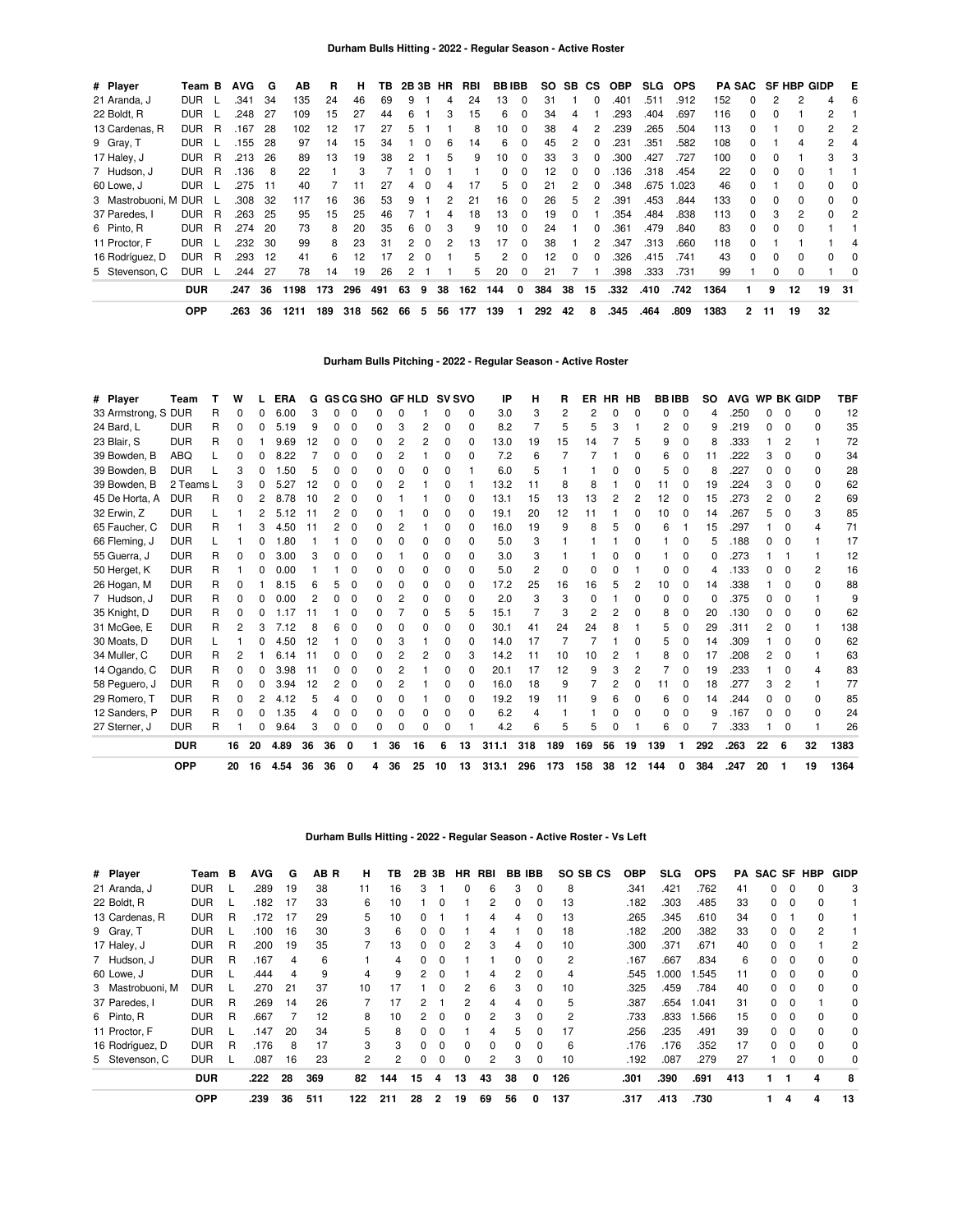## **Durham Bulls Opposing Hitting - 2022 - Regular Season - Active Roster - Vs Left**

| # Player        | Team       |   | <b>AVG</b> | AB R | н   | ΤВ  | 2Β | 3Β | HR | <b>RBI</b> |    | <b>BB IBB</b> |     | SO SB CS | <b>OBP</b> | <b>SLG</b> | <b>OPS</b> | PA  | SAC SF |   | <b>HBP</b>   | <b>GIDP</b>  |
|-----------------|------------|---|------------|------|-----|-----|----|----|----|------------|----|---------------|-----|----------|------------|------------|------------|-----|--------|---|--------------|--------------|
| 33 Armstrong, S | <b>DUR</b> | R | .286       |      | 2   | 3   |    | ŋ  |    |            | n  | $\Omega$      | 2   |          | .286       | .429       | .715       |     | n      |   |              | O            |
| 24 Bard, L      | <b>DUR</b> | R | .111       | 18   | 2   | 5   |    | 0  |    | 3          | 0  | <sup>0</sup>  | 6   |          | .111       | .278       | .389       | 18  | 0      |   | <sup>n</sup> | <sup>0</sup> |
| 23 Blair, S     | <b>DUR</b> | R | .273       | 22   | 6   | 13  |    | 0  | 2  |            | 4  | <sup>0</sup>  | 3   |          | .429       | .591       | 1.020      | 28  | O.     |   |              |              |
| 39 Bowden, B    | <b>ABQ</b> |   | .300       | 10   | 3   | 4   |    | 0  | n  |            | 2  | <sup>0</sup>  |     |          | .417       | .400       | .817       | 12  | O.     |   |              | <sup>0</sup> |
| 39 Bowden, B    | <b>DUR</b> |   | .167       | 12   | 2   | 3   |    | ŋ  |    |            |    |               |     |          | .214       | .250       | .464       | 14  | n      |   |              |              |
| 39 Bowden, B    | 2 Teams    |   | .227       | 22   | 5   | 7   |    | 0  |    | 2          | 3  | <sup>0</sup>  | 8   |          | .308       | .318       | .626       | 26  | 0      |   |              |              |
| 45 De Horta, A  | <b>DUR</b> | R | .316       | 19   | 6   | 12  |    |    |    |            |    |               |     |          | .458       | .632       | 1.090      | 24  | O.     |   |              |              |
| 32 Erwin, Z     | <b>DUR</b> |   | .138       | 29   | 4   |     |    | ŋ  |    | 6          | 4  | <sup>0</sup>  | 10  |          | .242       | .241       | .483       | 33  | 0      |   |              |              |
| 65 Faucher, C   | <b>DUR</b> | R | .286       | 28   | 8   | 17  |    |    | 2  | 3          | 2  |               | 9   |          | .333       | .607       | .940       | 30  | n      |   |              |              |
| 66 Fleming, J   | <b>DUR</b> |   | .333       | 3    |     |     |    | 0  | 0  | 0          |    |               |     |          | .500       | .333       | .833       |     | n      |   |              | O            |
| 55 Guerra, J    | <b>DUR</b> | R | .000       | 5    |     | 0   |    |    |    | 0          |    |               | 0   |          | .167       | .000       | .167       | 6   |        |   |              |              |
| 50 Herget, K    | <b>DUR</b> | R | .000       |      | ŋ   | 0   |    | 0  |    | 0          | n  |               |     |          | .000       | .000       | .000       |     | 0      |   |              |              |
| 26 Hogan, M     | <b>DUR</b> | R | .400       | 30   | 12  | 17  |    |    |    | 5          |    | <sup>0</sup>  | 3   |          | .500       | .567       | 1.067      | 39  |        |   |              |              |
| 7 Hudson, J     | <b>DUR</b> | R | .400       | 5    | 2   | 5   |    | ŋ  |    | 2          | 0  | <sup>0</sup>  | 0   |          | .400       | .000       | 1.400      | 5   | n      |   |              | n            |
| 35 Knight, D    | <b>DUR</b> | R | .115       | 26   | 3   | 5   |    |    |    | 0          | 4  | ი             | 11  |          | .233       | .192       | .425       | 30  | O.     |   |              |              |
| 31 McGee, E     | <b>DUR</b> | R | .292       | 65   | 19  | 36  |    |    |    | 12         |    | n             | 14  |          | .303       | .554       | .857       | 66  | 0      |   |              |              |
| 30 Moats, D     | <b>DUR</b> |   | .318       | 22   |     | 11  |    |    |    |            | 2  |               | 6   |          | .360       | .500       | .860       | 25  | n      |   |              |              |
| 34 Muller, C    | <b>DUR</b> | R | .222       | 18   | 4   |     |    |    |    | 3          | 5  | <sup>0</sup>  | 5   |          | .391       | .389       | .780       | 23  | O.     |   |              |              |
| 14 Ogando, C    | <b>DUR</b> | R | .194       | 31   | 6   | 8   |    |    |    |            | 3  |               | 10  |          | .265       | .258       | .523       | 34  |        |   |              |              |
| 58 Peguero, J   | <b>DUR</b> | R | .231       | 26   | 6   | 9   |    |    |    | 3          | 6  |               | 8   |          | .375       | .346       | .721       | 32  | n      |   |              |              |
| 29 Romero, T    | <b>DUR</b> | R | .324       | 34   | 11  | 19  |    |    |    | 3          | 2  |               | 8   |          | .361       | .559       | .920       | 36  |        |   |              |              |
| 12 Sanders, P   | <b>DUR</b> | R | .111       | 9    |     |     |    |    |    | ŋ          | 0  | <sup>0</sup>  | 3   |          | .111       | .111       | .222       | 9   | n      |   |              |              |
| 27 Sterner, J   | <b>DUR</b> | R | .167       | 6    |     | 2   |    |    |    | 2          | n  | 0             | 3   |          | .286       | .333       | .619       |     | 0      |   |              |              |
|                 | <b>DUR</b> |   | .239       | 511  | 122 | 211 | 28 |    | 19 | 69         | 56 |               | 137 |          | .317       | .413       | .730       | 576 |        | 4 | 4            | 13           |

#### **Durham Bulls Hitting - 2022 - Regular Season - Active Roster - Vs Right**

| # Player         | Team       | в | <b>AVG</b> | G  | AB R | н   | ΤВ  | 2В | 3В       | <b>HR</b>      | <b>RBI</b> | <b>BB IBB</b>     |              | SO SB CS | <b>OBP</b> | SLG  | <b>OPS</b> | PA  | <b>SAC SF</b> |          | HBP          | <b>GIDP</b> |
|------------------|------------|---|------------|----|------|-----|-----|----|----------|----------------|------------|-------------------|--------------|----------|------------|------|------------|-----|---------------|----------|--------------|-------------|
| 21 Aranda, J     | <b>DUR</b> |   | .361       | 33 | 97   | 35  | 53  | 6  | $\Omega$ | 4              | 18         | 10                | $\Omega$     | 23       | .423       | .546 | .969       | 111 | 0             | 2        | 2            |             |
| 22 Boldt, R      | <b>DUR</b> |   | .276       | 27 | 76   | 21  | 34  | 5. |          | 2              | 13         | 6                 | $\Omega$     | 21       | .337       | .447 | .784       | 83  | 0             |          |              |             |
| 13 Cardenas, R   | <b>DUR</b> | R | .164       | 28 | 73   | 12  | 17  | 5. | $\Omega$ | 0              | 4          | 6                 |              | 25       | .228       | .233 | .461       | 79  | 0             | 0        | 0            |             |
| 9 Gray, T        | <b>DUR</b> |   | .179       | 26 | 67   | 12  | 28  |    | $\Omega$ | 5.             | 10         | 5                 | $\Omega$     | 27       | .253       | .418 | .671       | 75  | 0             |          | 2            |             |
| 17 Haley, J      | <b>DUR</b> | R | .222       | 23 | 54   | 12  | 25  | 2  |          | 3              | 6          | 6                 | 0            | 23       | .300       | .463 | .763       | 60  | 0             | 0        | 0            |             |
| 7 Hudson, J      | <b>DUR</b> | R | .125       | 6  | 16   | 2   | 3   |    | $\Omega$ | $\Omega$       | $\Omega$   | 0                 | <sup>0</sup> | 10       | .125       | .188 | .313       | 16  | 0             | $\Omega$ | 0            |             |
| 60 Lowe, J       | <b>DUR</b> |   | .226       | 10 | 31   |     | 18  | 2  | 0        | 3              | 13         | 3                 | 0            | 17       | .286       | .581 | .867       | 35  | 0             |          | 0            | 0           |
| 3 Mastrobuoni. M | <b>DUR</b> |   | .325       | 31 | 80   | 26  | 36  | 8  |          | 0              | 15         | 13                | 0            | 16       | .419       | .450 | .869       | 93  | 0             | $\Omega$ | 0            | $\Omega$    |
| 37 Paredes. I    | <b>DUR</b> | R | .261       | 24 | 69   | 18  | 29  | 5  | $\Omega$ | $\overline{2}$ | 14         | 9                 | 0            | 14       | .341       | .420 | .761       | 82  | 0             | 3        |              | 0           |
| 6 Pinto, R       | <b>DUR</b> | R | .197       | 20 | 61   | 12  | 25  | 4  | $\Omega$ | 3              |            |                   | <sup>0</sup> | 22       | .279       | .410 | .689       | 68  | 0             | $\Omega$ | <sup>0</sup> |             |
| 11 Proctor, F    | <b>DUR</b> |   | 277        | 30 | 65   | 18  | 23  | 2  | $\Omega$ |                | 9          | $12 \overline{ }$ | $\Omega$     | 21       | .392       | .354 | .746       | 79  | 0             |          |              |             |
| 16 Rodríguez, D  | <b>DUR</b> | R | .375       | 11 | 24   | 9   | 14  | 2  | - 0      |                | 5          | 2                 | 0            | 6        | .423       | .583 | .006       | 26  | 0             | $\Omega$ | 0            | $\Omega$    |
| 5 Stevenson, C   | <b>DUR</b> |   | .309       | 26 | 55   | 17  | 24  | 2  |          |                | 3          | 17                | 0            | 11       | .472       | .436 | .908       | 72  | 0             | 0        | 0            |             |
|                  | <b>DUR</b> |   | .258       | 36 | 829  | 214 | 347 | 48 | 5        | 25             | 119        | 106               | 0            | 258      | .345       | .419 | .764       | 951 | 0             | 8        | 8            | 11          |
|                  | <b>OPP</b> |   | .280       | 36 | 700  | 196 | 351 | 38 | 3        | 37             | 108        | 83                |              | 155      | .365       | .501 | .866       |     |               |          | 15           | 19          |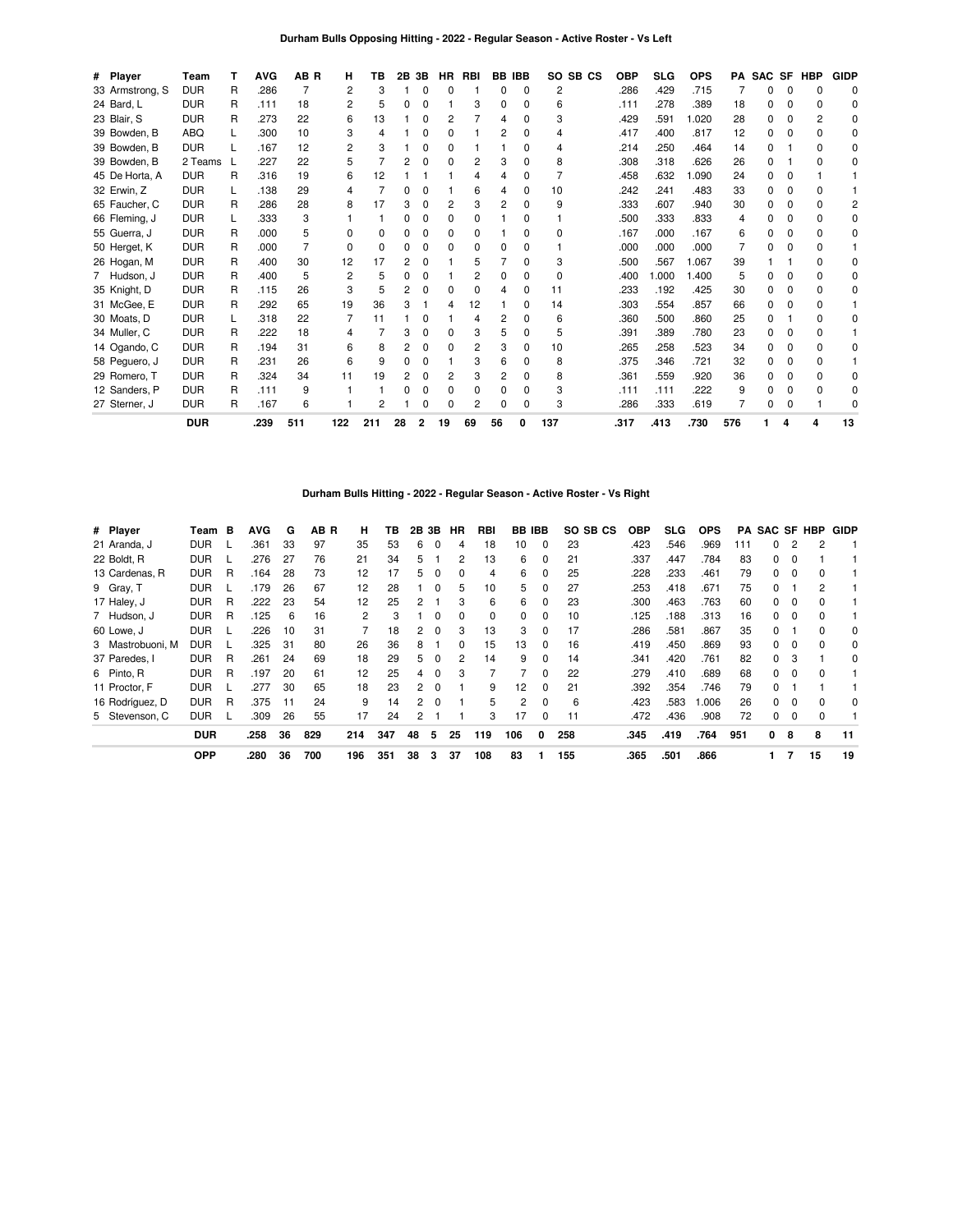## **Durham Bulls Opposing Hitting - 2022 - Regular Season - Active Roster - Vs Right**

| # Player        | Team       |   | AVG  | AB R | н   | ΤВ  | 2Β | 3В       | HR             | RBI          | BB | <b>IBB</b>   | SO           | SB CS | <b>OBP</b> | <b>SLG</b> | <b>OPS</b> | PA  | <b>SAC</b> | <b>SF</b> | <b>HBP</b>   | <b>GIDP</b> |
|-----------------|------------|---|------|------|-----|-----|----|----------|----------------|--------------|----|--------------|--------------|-------|------------|------------|------------|-----|------------|-----------|--------------|-------------|
| 33 Armstrong, S | <b>DUR</b> | R | .200 | 5    |     | 2   |    |          | $\Omega$       |              | o  | 0            | 2            |       | .200       | .400       | .600       | 5   | n          |           |              |             |
| 24 Bard, L      | <b>DUR</b> | R | .357 | 14   | 5   | 11  | 0  | $\Omega$ | $\overline{c}$ | 2            | 2  | $\Omega$     | 3            |       | .471       | .786       | 1.257      | 17  | 0          |           |              | O           |
| 23 Blair, S     | <b>DUR</b> | R | .371 | 35   | 13  | 29  |    |          | 5              |              | 5  | 0            | 5            |       | .477       | .829       | 1.306      | 44  | n          |           |              |             |
| 39 Bowden, B    | ABQ        |   | .176 | 17   | 3   | 9   |    |          |                | 3            |    | 0            |              |       | .318       | .529       | .847       | 22  | 0          |           |              |             |
| 39 Bowden, B    | <b>DUR</b> |   | .300 | 10   |     | 3   |    |          | $\Omega$       | 2            |    | 0            |              |       | .500       | .300       | .800       | 14  | O.         |           |              |             |
| 39 Bowden, B    | 2 Teams    |   | 222  | 27   | 6   | 12  |    |          |                | 5            | 8  | 0            | 11           |       | .389       | .444       | .833       | 36  | 0          |           |              |             |
| 45 De Horta, A  | <b>DUR</b> | R | .250 | 36   | 9   | 14  |    |          |                |              | 8  | 0            | 8            |       | .400       | .389       | .789       | 45  | 0          |           |              |             |
| 32 Erwin, Z     | <b>DUR</b> |   | .348 | 46   | 16  | 23  |    | $\Omega$ | O              | 8            | 6  | <sup>0</sup> |              |       | .423       | .500       | .923       | 52  | 0          |           |              |             |
| 65 Faucher, C   | <b>DUR</b> | R | .306 | 36   | 11  | 22  |    |          |                |              |    |              | 6            |       | .375       | .611       | .986       | 41  | n          |           |              |             |
| 66 Fleming, J   | <b>DUR</b> |   | .154 | 13   | 2   | 5   |    | $\Omega$ |                |              | n  | O            |              |       | .154       | .385       | .539       | 13  | O.         |           |              |             |
| 55 Guerra, J    | <b>DUR</b> | R | .500 | 6    |     | Δ   |    |          | 0              | o            |    | 0            | o            |       | .500       | .667       | 1.167      | 6   |            |           |              |             |
| 50 Herget, K    | <b>DUR</b> | R | .250 | 8    |     | 2   |    | n        | n              | <sup>0</sup> | O  | 0            | 3            |       | .333       | .250       | .583       | 9   |            |           |              |             |
| 26 Hogan, M     | <b>DUR</b> | R | .295 | 44   | 13  | 27  |    | O        |                | 11           | З  | 0            | 11           |       | .367       | .614       | .981       | 49  |            |           |              |             |
| 7 Hudson, J     | <b>DUR</b> | R | .333 | 3    |     | 2   |    | O        | n              |              | ŋ  | <sup>0</sup> | <sup>0</sup> |       | .250       | .667       | .917       | 4   | n          |           | 0            |             |
| 35 Knight, D    | <b>DUR</b> | R | .143 | 28   | 4   | 11  |    |          |                |              |    | <sup>0</sup> | 9            |       | .250       | .393       | .643       | 32  | 0          |           |              |             |
| 31 McGee, E     | <b>DUR</b> | R | .328 | 67   | 22  | 37  |    | n        |                | 9            |    | <sup>0</sup> | 15           |       | .375       | .552       | .927       | 72  | O.         |           |              | n           |
| 30 Moats, D     | <b>DUR</b> |   | .303 | 33   | 10  | 12  |    | $\Omega$ | O              | 4            | 3  | 0            | 8            |       | .351       | .364       | .715       | 37  | n.         |           |              |             |
| 34 Muller, C    | <b>DUR</b> | R | .200 | 35   |     | 15  |    |          | 2              | 9            | 3  | U            | 12           |       | .275       | .429       | .704       | 40  | n          |           |              | O           |
| 14 Ogando, C    | <b>DUR</b> | R | .262 | 42   | 11  | 21  |    | n        | 3              | 9            |    | 0            | 9            |       | .347       | .500       | .847       | 49  | 0          |           |              |             |
| 58 Peguero, J   | <b>DUR</b> | R | .308 | 39   | 12  | 17  |    |          |                | հ            | 5  | 0            | 10           |       | .378       | .436       | .814       | 45  | n          |           | n            | O           |
| 29 Romero. T    | <b>DUR</b> | R | .182 | 44   | 8   | 20  |    | O        |                |              |    | <sup>0</sup> | 6            |       | .250       | .455       | .705       | 49  |            |           |              | O           |
| 12 Sanders, P   | <b>DUR</b> | R | .200 | 15   | 3   |     |    |          | O              |              |    | 0            | հ            |       | .200       | .267       | .467       | 15  | O.         |           |              |             |
| 27 Sterner, J   | <b>DUR</b> | R | .417 | 12   | 5   |     | 2  | O        | O              |              | հ  | 0            | 4            |       | .579       | .583       | 1.162      | 19  | O.         |           | <sup>0</sup> |             |
|                 | <b>DUR</b> |   | .280 | 700  | 196 | 351 | 38 |          | 37             | 108          | 83 |              | 155          |       | .365       | .501       | .866       | 807 |            |           | 15           | 19          |

#### **Durham Bulls Hitting - 2022 - Regular Season - Active Roster - Vs. Jacksonville**

| # Player         | Team       | в | AVG. | G   | AВ  | R            | н  | ΤВ  | 2Β | 3Β           | HR.          | RBI          |              | BB IBB   |    |          | SO SB CS     | <b>OBP</b> | <b>SLG</b> | <b>OPS</b> | РA  |              |                  | SAC SF HBP | <b>GIDP</b>              |
|------------------|------------|---|------|-----|-----|--------------|----|-----|----|--------------|--------------|--------------|--------------|----------|----|----------|--------------|------------|------------|------------|-----|--------------|------------------|------------|--------------------------|
| 21 Aranda, J     | <b>DUR</b> |   | .100 | 5   | 20  |              | 2  | 3   |    |              |              |              |              |          |    | 0        | 0            | .143       | .150       | .293       | 21  | 0            | 0                |            |                          |
| 22 Boldt, R      | <b>DUR</b> |   | .316 | 5   | 19  | 3            | 6  | 8   | 0  |              | <sup>0</sup> | 3            | 2            | $\Omega$ | 6  |          | 0            | .381       | .421       | .802       | 21  | 0            | $\Omega$         |            | $\overline{c}$           |
| 13 Cardenas, R   | <b>DUR</b> | R | .286 | 4   | 14  | з            | 4  | 9   | ŋ  |              |              | з            |              |          |    |          |              | .313       | .643       | .956       | 16  | <sup>0</sup> |                  |            | 2                        |
| 9 Gray, T        | <b>DUR</b> |   | .176 | 5   | 17  | 3            | 3  | 6   | 0  |              |              | 2            |              |          |    |          | 0            | .263       | .353       | .616       | 19  | 0            | $\Omega$         |            | 0                        |
| 17 Haley, J      | <b>DUR</b> | R | .118 | 5   | 17  | 2            | 2  | 2   | 0  | <sup>0</sup> | <sup>0</sup> | 0            |              |          | 8  |          | 0            | .211       | .118       | .329       | 19  | 0            | $\Omega$         |            | $\overline{c}$           |
| 7 Hudson, J      | <b>DUR</b> | R | .000 |     | 4   |              | 0  | 0   |    |              |              | <sup>0</sup> | 0            |          | 3  |          |              | .000       | .000       | .000       | 4   | 0            |                  |            |                          |
| 3 Mastrobuoni, M | <b>DUR</b> |   | .250 | 5   | 20  |              | 5  |     | 2  |              | <sup>0</sup> | 3            | $\Omega$     | $\Omega$ | 4  | 0        | 0            | .250       | .350       | .600       | 20  | 0            | $\Omega$         |            | 0                        |
| 37 Paredes. I    | <b>DUR</b> | R | .304 | 6   | 23  | 3            |    | 15  | 2  | $\Omega$     |              |              |              |          | 6  | $\Omega$ | <sup>0</sup> | .320       | .652       | .972       | 25  | <sup>0</sup> |                  |            | 0                        |
| 6 Pinto, R       | DUR        | R | .353 | 5   | 17  |              | 6  |     |    |              |              |              | 3            |          | 6  |          |              | .450       | .412       | .862       | 20  | 0            |                  |            | 0                        |
| 11 Proctor, F    | <b>DUR</b> |   | .200 | 6   | 15  |              | 3  | 3   | 0  | $\Omega$     | <sup>0</sup> |              | 2            | $\Omega$ | 6  |          | $\Omega$     | .294       | .200       | .494       | 17  | 0            | 0                | 0          | 0                        |
| 16 Rodríguez, D  | <b>DUR</b> | R | .250 |     | 4   | <sup>n</sup> |    | 2   |    |              | U            | 2            | <sup>0</sup> | $\Omega$ |    |          |              | .250       | .500       | .750       | 4   | <sup>0</sup> | $\Omega$         |            | 0                        |
| 5 Stevenson, C   | <b>DUR</b> |   | .444 | 4   | 9   |              | 4  |     |    |              |              |              | 5            |          |    |          |              | .643       | .778       | .421       | 14  | 0            | 0                |            | 0                        |
|                  | <b>DUR</b> |   | .237 | 6   | 190 | 26           | 45 | 74  | 8  | 3            | 5            | 25           | 23           | 0        | 59 | 5        |              | .316       | .389       | .705       | 215 | 0            | $\overline{2}$   | 0          | 8                        |
|                  | <b>OPP</b> |   | .318 | - 6 | 223 | 47           | 71 | 121 | 17 | 0            | 11           | 44           | 27           | 0        | 46 | 8        |              | .395       | .543       | .938       | 258 | 0            | $\boldsymbol{4}$ | 4          | $\overline{\phantom{a}}$ |

# **Durham Bulls Pitching - 2022 - Regular Season - Active Roster - Vs. Jacksonville**

| # Player       | Team       |   | W            |          | <b>ERA</b> |                |          |              | G GS CG SHO GF HLD |          |          | <b>SV</b> | svo          | IP   | н  | R              | ER | <b>HR</b>    | HB           |              | BB IBB   | SO.      | <b>AVG</b> | <b>WP</b>      | BK           | <b>GIDP</b>    | TBF |
|----------------|------------|---|--------------|----------|------------|----------------|----------|--------------|--------------------|----------|----------|-----------|--------------|------|----|----------------|----|--------------|--------------|--------------|----------|----------|------------|----------------|--------------|----------------|-----|
| 24 Bard, L     | <b>DUR</b> | R |              |          | 0.00       |                |          | 0            |                    |          |          |           | 0            | 1.0  | 2  |                |    |              |              | 0            | 0        | 2        | .400       | <sup>0</sup>   | $\Omega$     |                | 5   |
| 23 Blair, S    | <b>DUR</b> | R |              | 0        | 4.50       | 2              |          | 0            |                    |          |          | $\Omega$  | 0            | 4.0  | 4  | 2              |    |              |              |              | 0        |          | .286       |                |              |                | 17  |
| 45 De Horta, A | <b>DUR</b> | R | 0            | 2        | 14.73      | 2              |          | 0            | 0                  | - 0      | 0        | 0         | 0            | 3.2  | 5. | 6              | 6  |              |              | 4            | 0        | 3        | .313       | 2              | 0            |                | 21  |
| 32 Erwin, Z    | <b>DUR</b> |   | <sup>0</sup> |          | 10.80      | 2              |          | 0            | 0                  | $\Omega$ | 0        | $\Omega$  | 0            | 5.0  | 9  | 6              | 6  | <sup>0</sup> | $\Omega$     | $\mathbf{2}$ | $\Omega$ | 3        | .391       | $\mathbf{2}$   | $\Omega$     | 2              | 25  |
| 65 Faucher, C  | <b>DUR</b> | R |              | 0        | 2.08       | 2              | $\Omega$ | 0            | <sup>o</sup>       | $\Omega$ | 0        | $\Omega$  |              | 4.1  | 5  | $\overline{2}$ |    |              |              |              | $\Omega$ | з        | .278       | <sup>0</sup>   | $\Omega$     | <sup>0</sup>   | 19  |
| 26 Hogan, M    | <b>DUR</b> | R | 0            | 0        | 4.50       |                |          | ŋ            | <sup>o</sup>       | - 0      | O.       | $\Omega$  | 0            | 4.0  | 4  | 2              | 2  |              |              | O.           | 0        |          | .267       |                |              | <sup>0</sup>   | 15  |
| 7 Hudson, J    | <b>DUR</b> | R | 0            | $\Omega$ | 0.00       |                |          | 0            | <sup>o</sup>       |          | 0        | 0         | 0            | 1.0  | 2  | 3              |    |              | 0            | 0            | 0        | $\Omega$ | .400       | 0              | $\Omega$     | 0              | 6   |
| 31 McGee, E    | <b>DUR</b> | R | <sup>0</sup> | $\Omega$ | 9.00       |                |          | 0            | 0                  | $\Omega$ | 0        | $\Omega$  | $\Omega$     | 4.0  | 8  | 4              | 4  | 2            | <sup>0</sup> | O.           | 0        |          | .421       | <sup>0</sup>   | $\Omega$     | $\Omega$       | 19  |
| 30 Moats, D    | <b>DUR</b> |   |              |          | 7.36       | 2              |          | 0            | <sup>o</sup>       |          | O.       | $\Omega$  | <sup>0</sup> | 3.2  | 5  | 3              | 3  |              |              |              | 0        | 2        | .333       | <sup>0</sup>   | $\Omega$     | <sup>0</sup>   | 17  |
| 34 Muller, C   | <b>DUR</b> | R | 0            |          | 24.00      | $\overline{2}$ | $\Omega$ | <sup>0</sup> | 0                  | $\Omega$ |          | $\Omega$  |              | 3.0  | 8  | 8              | 8  | 2            |              | 2            | $\Omega$ | 4        | .500       | 0              |              |                | 18  |
| 14 Ogando, C   | <b>DUR</b> | R | 0            | $\Omega$ | 6.75       |                | 0        | 0            | <sup>o</sup>       | - 0      | 0        | 0         | 0            | 2.2  | 3  | 2              |    |              | $\Omega$     | 3            | 0        | 2        | .300       | 0              | $\Omega$     |                | 13  |
| 58 Peguero, J  | <b>DUR</b> | R | $\Omega$     | $\Omega$ | 3.00       | $\mathcal{P}$  | $\Omega$ | $\Omega$     | 0                  |          | $\Omega$ | $\Omega$  | $\Omega$     | 3.0  | 4  |                |    | <sup>0</sup> | $\Omega$     |              | $\Omega$ | 3        | .308       | $\Omega$       | $\Omega$     | $\Omega$       | 14  |
| 27 Sterner, J  | <b>DUR</b> | R |              | 0        | 7.36       | 2              | 0        | 0            | 0                  | 0        | 0        | 0         |              | 3.2  | 4  | 3              | 3  | 0            | 0            | 5            | 0        |          | .308       |                | $\Omega$     |                | 19  |
|                | <b>DUR</b> |   | $\mathbf{2}$ | 4        | 7.17       | 6              | 6        | 0            | 0                  | 6        | 2        |           | 3            | 54.0 | 71 | 47             | 43 | 11           | 4            | 27           | 0        | 46       | .318       | 6              | 3            | $\overline{7}$ | 258 |
|                | <b>OPP</b> |   | 4            | 2        | 4.33       | 6              |          |              |                    | 6        |          | 0         |              | 52.0 | 45 | 26             | 25 | 5            | 0            | 23           | 0        | 59       | .237       | $\overline{2}$ | $\mathbf{0}$ | 8              | 215 |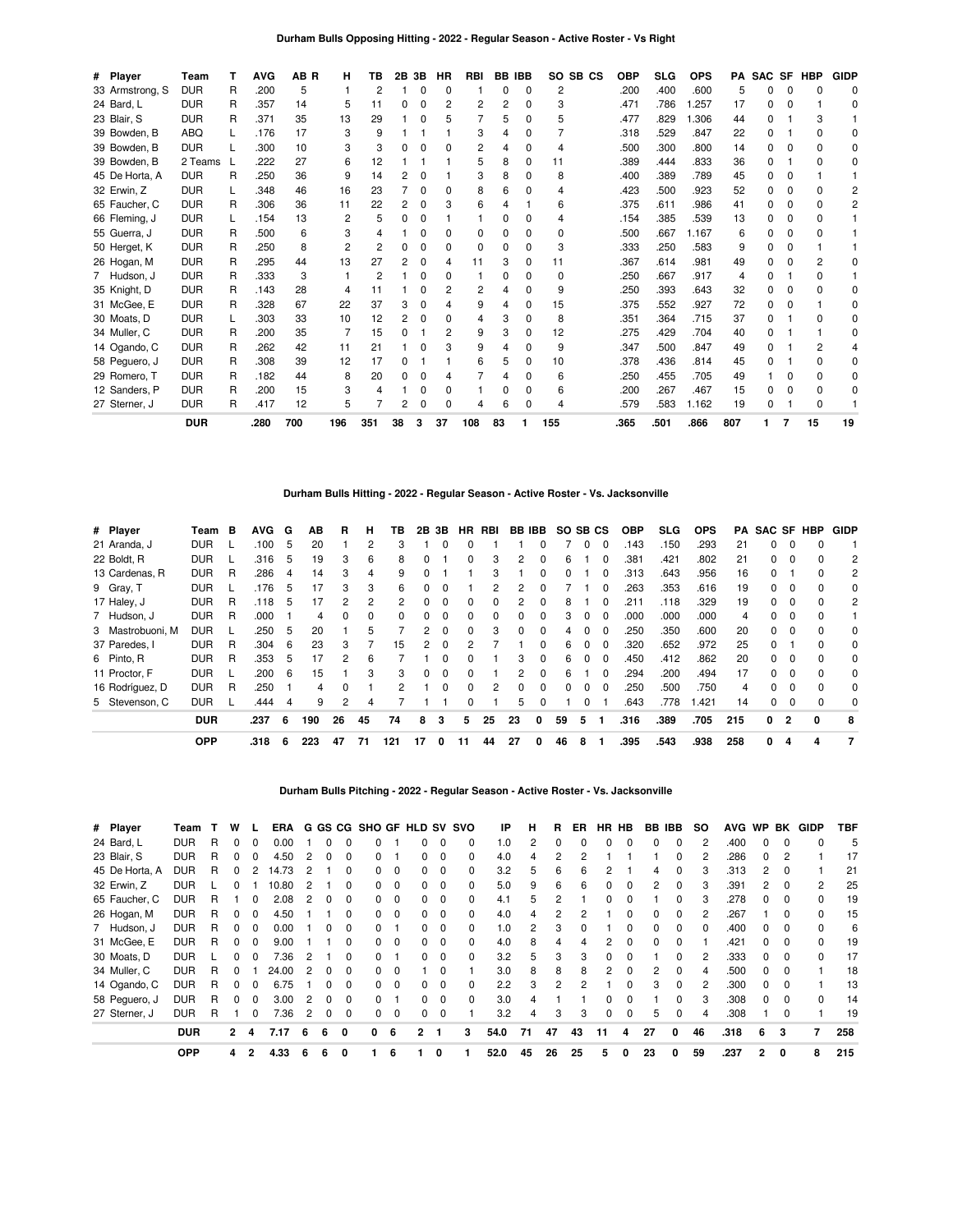| # Player         | Team       | B | <b>AVG</b> | G  | AВ  | R   | н   | ΤВ  | 2В | 3В       | НR       | RBI | BB. | IBB | SO. | <b>SBCS</b>    |          | <b>OBP</b> | <b>SLG</b> | <b>OPS</b> | PA  |              |              | <b>SAC SF HBP</b> | GIDP |
|------------------|------------|---|------------|----|-----|-----|-----|-----|----|----------|----------|-----|-----|-----|-----|----------------|----------|------------|------------|------------|-----|--------------|--------------|-------------------|------|
| 21 Aranda, J     | <b>DUR</b> |   | .295       | 16 | 61  | 11  | 18  | 24  | 3  |          |          |     |     | 0   | 18  | $\Omega$       | 0        | .377       | .393       | .770       | 69  |              |              |                   | 2    |
| 22 Boldt, R      | <b>DUR</b> |   | .295       | 15 | 61  | 9   | 18  | 31  |    |          | 3        | 9   | 3   | 0   | 20  | $\overline{2}$ | 0        | .338       | .508       | .846       | 65  |              | 0            |                   | 2    |
| 13 Cardenas, R   | <b>DUR</b> | R | .128       | 13 | 47  | 4   | 6   | 11  |    |          |          | 4   | 5   | 0   | 19  | 3              |          | .208       | .234       | .442       | 53  |              |              |                   | 2    |
| 9 Gray, T        | <b>DUR</b> |   | .143       | 15 | 49  |     |     | 16  |    | $\Omega$ | 3        | 5   | 4   | 0   | 23  | $\overline{2}$ | $\Omega$ | .222       | .327       | .549       | 54  | 0            | 0            |                   |      |
| 17 Haley, J      | <b>DUR</b> | R | .186       | 13 | 43  | 5   | 8   | 15  |    |          | 2        | 4   | 4   | 0   | 17  | $\overline{2}$ | $\Omega$ | .271       | .349       | .620       | 48  | <sup>0</sup> | 0            |                   | 2    |
| 7 Hudson, J      | <b>DUR</b> | R | .167       | 3  | 12  |     | 2   | 6   |    |          |          |     |     | 0   | 6   | 0              | 0        | 167        | .500       | .667       | 12  |              | 0            |                   |      |
| 60 Lowe, J       | <b>DUR</b> |   | .474       | 5  | 19  | 3   | 9   | 19  |    |          |          | 12  |     | 0   | 6   | 2              | 0        | .500       | .000       | .500       | 22  |              |              |                   | 0    |
| 3 Mastrobuoni, M | <b>DUR</b> |   | .339       | 16 | 59  | 9   | 20  | 31  | 6  |          |          | 10  | 9   | 0   | 14  | 3              | $\Omega$ | .426       | .525       | .951       | 68  |              | 0            |                   | 0    |
| 37 Paredes, I    | <b>DUR</b> | R | .237       | 16 | 59  |     | 14  | 26  | 3  | 0        | 3        | 10  | 5   | 0   | 12  | $\Omega$       |          | .309       | .441       | .750       | 68  | 0            | 2            | 2                 | 0    |
| 6 Pinto, R       | <b>DUR</b> | R | .289       | 10 | 38  | 3   | 11  | 18  | 4  |          |          | 4   | 4   | 0   | 16  | $\Omega$       | $\Omega$ | .357       | .474       | .831       | 42  | 0            | 0            |                   |      |
| 11 Proctor, F    | <b>DUR</b> |   | .189       | 16 | 53  | 6   | 10  | 13  | U  |          |          | 3   | 6   | 0   | 24  |                | $\Omega$ | .271       | .245       | .516       | 59  | $\Omega$     | $\Omega$     |                   |      |
| 16 Rodríguez, D  | <b>DUR</b> | R | .250       |    | 24  |     | 6   |     |    |          | $\Omega$ | 2   |     | 0   | 8   | 0              | 0        | .280       | .292       | .572       | 25  |              | <sup>0</sup> |                   | 0    |
| 5 Stevenson, C   | <b>DUR</b> |   | .350       | 13 | 40  | 6   | 14  | 18  |    |          | $\Omega$ | 3   | 8   | 0   | 10  | 2              |          | .458       | .450       | .908       | 48  | 0            | 0            |                   |      |
|                  | <b>DUR</b> |   | .257       | 18 | 595 | 81  | 153 | 251 | 28 | 5        | 20       | 77  | 65  | 0   | 201 | 18             | 6        | .334       | .422       | .756       | 670 | 0            | 4            | 6                 | 13   |
|                  | <b>OPP</b> |   | .293       | 18 | 652 | 114 | 191 | 351 | 43 | 0        | 39       | 107 | 70  | 0   | 158 | 18             | 6        | .367       | .538       | .905       |     | 0            |              | 10                | 18   |

**Durham Bulls Pitching - 2022 - Regular Season - Active Roster - Home Games**

| # Player        | Team       |    | W            | <b>ERA</b> | G  |   | <b>GS CG SHO</b> |   | <b>GF HLD SV SVO</b> |   |              |   | IP    | н   | R   | ER  | HR | HВ | <b>BBIBB</b> |              | <b>SO</b> | <b>AVG</b> | <b>WP</b> |              | <b>BK GIDP</b> | <b>TBF</b> |
|-----------------|------------|----|--------------|------------|----|---|------------------|---|----------------------|---|--------------|---|-------|-----|-----|-----|----|----|--------------|--------------|-----------|------------|-----------|--------------|----------------|------------|
| 33 Armstrong, S | <b>DUR</b> | R. | 0            | 6.00       |    |   |                  |   |                      |   |              | ŋ | 3.0   | 3   | 2   |     |    |    |              | <sup>0</sup> |           | .250       |           |              |                | 12         |
| 24 Bard, L      | <b>DUR</b> | R  | 0            | 3.60       | 5  | o |                  | 0 | 2                    | 0 | O            | 0 | 5.0   | 5   | 2   |     | 2  |    |              | o            |           | .250       | 0         | 0            |                | 20         |
| 23 Blair, S     | <b>DUR</b> | R  | <sup>0</sup> | 10.80      |    | n |                  | n |                      |   | n            | o | 6.2   |     |     |     |    |    |              |              |           | .296       |           | 2            |                | 38         |
| 39 Bowden, B    | <b>ABQ</b> |    | n            | 12.27      |    | n |                  | ŋ |                      |   | n            | ŋ | 3.2   | 2   |     |     |    |    |              |              |           | .167       | 2         | <sup>0</sup> |                | 18         |
| 39 Bowden, B    | <b>DUR</b> |    |              | 2.25       |    | ი |                  |   |                      | n | ŋ            | ŋ | 4.0   |     |     |     |    |    |              |              |           | .250       |           |              |                | 19         |
| 39 Bowden, B    | 2 Teams    |    |              | 7.04       |    | n |                  | ŋ |                      |   | O            | ŋ | 7.2   | հ   |     |     |    |    |              |              | 12        | .214       | 2         | 0            |                | 37         |
| 45 De Horta, A  | <b>DUR</b> | R  | 0            | 11.57      |    |   |                  |   |                      |   |              | ŋ | 7.0   | 10  |     |     |    |    |              |              |           | .333       |           |              |                | 40         |
| 32 Erwin, Z     | <b>DUR</b> |    |              | 6.75       |    |   |                  | ŋ | 0                    | 0 | $\Omega$     | ŋ | 8.0   | 9   |     |     |    |    |              |              |           | .281       | 2         |              |                | 35         |
| 65 Faucher, C   | <b>DUR</b> | R  |              | 3.72       |    |   |                  |   |                      |   | O            |   | 9.2   | 13  |     |     |    |    |              |              |           | .325       |           |              |                | 41         |
| 66 Fleming, J   | <b>DUR</b> |    |              | 1.80       |    |   |                  |   | O                    |   | O            | ŋ | 5.0   | 3   |     |     |    |    |              |              |           | .188       |           |              |                | 17         |
| 55 Guerra. J    | <b>DUR</b> | R. | $\Omega$     | 3.00       |    |   |                  |   |                      | 0 | O            | o | 3.0   |     |     |     |    |    |              |              |           | .273       |           |              |                | 12         |
| 50 Herget, K    | <b>DUR</b> | R. |              | 0.00       |    |   |                  |   | O                    | 0 | $\Omega$     | 0 | 5.0   | 2   |     |     |    |    |              |              |           | .133       | n         |              |                | 16         |
| 26 Hogan, M     | <b>DUR</b> | R. | 0            | 9.00       |    |   | 0                |   | O                    | 0 | O            | o | 9.0   | 13  |     |     |    |    |              | o            |           | .342       |           |              |                | 43         |
| 7 Hudson, J     | <b>DUR</b> | R. | O            | 0.00       |    | ი |                  |   |                      | 0 | <sup>0</sup> | ŋ | 2.0   | 3   |     |     |    |    |              |              |           | .375       | n         |              |                |            |
| 35 Knight, D    | <b>DUR</b> | R  | 0            | 0.00       |    |   |                  |   |                      | 0 |              |   | 5.1   |     |     |     |    |    |              | 0            |           | .190       |           |              |                | 23         |
| 31 McGee, E     | <b>DUR</b> | R  | 0            | 8.79       |    |   |                  |   | O                    | 0 | O            | o | 14.1  | 27  | 14  | 14  |    |    |              |              | 12        | .403       |           |              |                | 71         |
| 30 Moats, D     | <b>DUR</b> |    |              | 5.63       |    |   |                  |   |                      |   | 0            | o | 8.0   | 9   |     |     |    |    |              | O            | q         | .290       |           |              |                | 37         |
| 34 Muller, C    | <b>DUR</b> | R  |              | 9.82       |    |   |                  | n |                      |   | O            |   | 7.1   |     |     |     |    |    |              | 0            | 10        | .276       |           |              |                | 33         |
| 14 Ogando, C    | <b>DUR</b> | R. | 0            | 5.23       |    | ი | 0                | ი |                      |   | O            | 0 | 10.1  |     |     | 6   |    |    |              | 0            | 13        | .231       |           |              |                | 43         |
| 58 Peguero, J   | <b>DUR</b> | R. | 0            | 4.50       |    |   |                  | n |                      |   | O            | 0 | 8.0   | 11  |     |     |    |    |              | 0            | 8         | .324       |           |              |                | 37         |
| 29 Romero, T    | <b>DUR</b> | R. | O            | 6.75       |    |   |                  |   | O                    |   | O            | ŋ | 8.0   | 11  |     |     |    |    |              |              |           | .314       |           |              |                | 38         |
| 12 Sanders, P   | <b>DUR</b> | R. | O            | 0.00       |    |   |                  |   | O                    |   | O            |   | 3.0   |     |     |     |    |    |              |              |           | .182       |           |              |                | 11         |
| 27 Sterner, J   | <b>DUR</b> | R. |              | 9.64       |    |   |                  | n | 0                    | 0 | $\Omega$     |   | 4.2   |     |     | 5   |    |    |              | 0            |           | .333       |           |              |                | 26         |
|                 | <b>DUR</b> |    |              | 5.83       | 18 |   |                  |   | 18                   |   |              |   | 162.0 | 191 | 114 | 105 | 39 |    |              |              | 158       | .293       |           |              | 18             | 739        |

# **Durham Bulls Hitting - 2022 - Regular Season - Active Roster - Away Games**

| # Player         | Team       | в | AVG  | G  | AВ  | R        | н   | ΤВ  | 2B 3B |          | HR | RBI | <b>BB IBB</b> |              | so  | SB CS |                | <b>OBP</b> | SLG. | <b>OPS</b> | PA  | <b>SAC SF HBP</b> |              |   | GIDP |
|------------------|------------|---|------|----|-----|----------|-----|-----|-------|----------|----|-----|---------------|--------------|-----|-------|----------------|------------|------|------------|-----|-------------------|--------------|---|------|
| 21 Aranda, J     | <b>DUR</b> |   | .378 | 18 | 74  | 13       | 28  | 45  | 6     |          | 3  | 17  | 6             | 0            | 13  |       | $\Omega$       | .422       | .608 | 1.030      | 83  | 0                 |              |   | 2    |
| 22 Boldt, R      | <b>DUR</b> |   | .188 | 12 | 48  | 6        | 9   | 13  | 4     | $\Omega$ |    | 6   | 3             | 0            | 14  | 2     |                | 235        | .271 | .506       | 51  | 0                 |              |   | 0    |
| 13 Cardenas, R   | <b>DUR</b> | R | .200 | 15 | 55  | 8        | 11  | 16  |       |          |    | 4   | 5             | 0            | 19  |       |                | 267        | .291 | .558       | 60  |                   | 0            |   | 0    |
| 9 Gray, T        | <b>DUR</b> |   | .167 | 13 | 48  |          | 8   | 18  |       | 0        | 3  | 9   | 2             | 0            | 22  | 0     | $\Omega$       | .241       | .375 | .616       | 54  | 0                 |              | 3 |      |
| 17 Haley, J      | <b>DUR</b> | R | .239 | 13 | 46  | 8        | 11  | 23  |       |          | 3  | 5   | 6             | $\Omega$     | 16  |       | $\Omega$       | .327       | .500 | .827       | 52  | 0                 | $\Omega$     |   |      |
| 7 Hudson, J      | <b>DUR</b> | R | .100 | з  | 10  | $\Omega$ |     |     | O.    | 0        |    | 0   | 0             | 0            | 6   | 0     |                | .100       | .100 | .200       | 10  | 0                 | $\Omega$     | 0 | 0    |
| 60 Lowe, J       | <b>DUR</b> |   | .095 | 6  | 21  | 4        | 2   | 8   |       | 0        | 2  | 5   | 3             | 0            | 15  | 0     | $\Omega$       | .208       | .381 | .589       | 24  |                   | <sup>0</sup> |   | 0    |
| 3 Mastrobuoni. M | <b>DUR</b> |   | .276 | 16 | 58  |          | 16  | 22  |       | $\Omega$ |    |     |               | 0            | 12  | 2     | $\overline{2}$ | .354       | .379 | .733       | 65  | 0                 | $\Omega$     |   | 0    |
| 37 Paredes, I    | <b>DUR</b> | R | .306 | 9  | 36  | 8        | 11  | 20  |       |          |    | 8   | 8             | 0            |     | 0     | $\Omega$       | .422       | .556 | .978       | 45  | 0                 |              | 0 | 0    |
| 6 Pinto, R       | <b>DUR</b> | R | 257  | 10 | 35  | 5        | 9   | 17  |       | $\Omega$ |    | 5   | 6             | 0            | 8   |       | $\Omega$       | .366       | .486 | .852       | 41  | 0                 | $\Omega$     | 0 | 0    |
| 11 Proctor, F    | <b>DUR</b> |   | .283 | 14 | 46  | 2        | 13  | 18  |       | $\Omega$ |    | 10  | 11            | <sup>0</sup> | 14  | O.    |                | .424       | .391 | .815       | 59  |                   |              |   | 0    |
| 16 Rodríguez, D  | <b>DUR</b> | R | .353 | 5  | 17  | 5        | 6   | 10  |       | $\Omega$ |    | 3   |               | 0            | 4   | 0     | $\Omega$       | .389       | .588 | .977       | 18  | 0                 | $\Omega$     |   | 0    |
| 5 Stevenson, C   | <b>DUR</b> |   | 132  | 14 | 38  | 8        | 5   | 8   | 0     | 0        |    | 2   | 12            | 0            | 11  | 5.    | $\Omega$       | .340       | .211 | .551       | 51  |                   | $\Omega$     | 0 | 0    |
|                  | <b>DUR</b> |   | .237 | 18 | 603 | 92       | 143 | 240 | 35    | 4        | 18 | 85  | 79            | 0            | 183 | 20    | 9              | .329       | .398 | .727       | 694 | 1.                | 5            | 6 | 6    |
|                  | <b>OPP</b> |   | .227 | 18 | 559 | 75       | 127 | 211 | 23    | 5        | 17 | 70  | 69            |              | 134 | 24    | $\mathbf{2}$   | .320       | .377 | .697       |     | 2                 | 4            | 9 | 14   |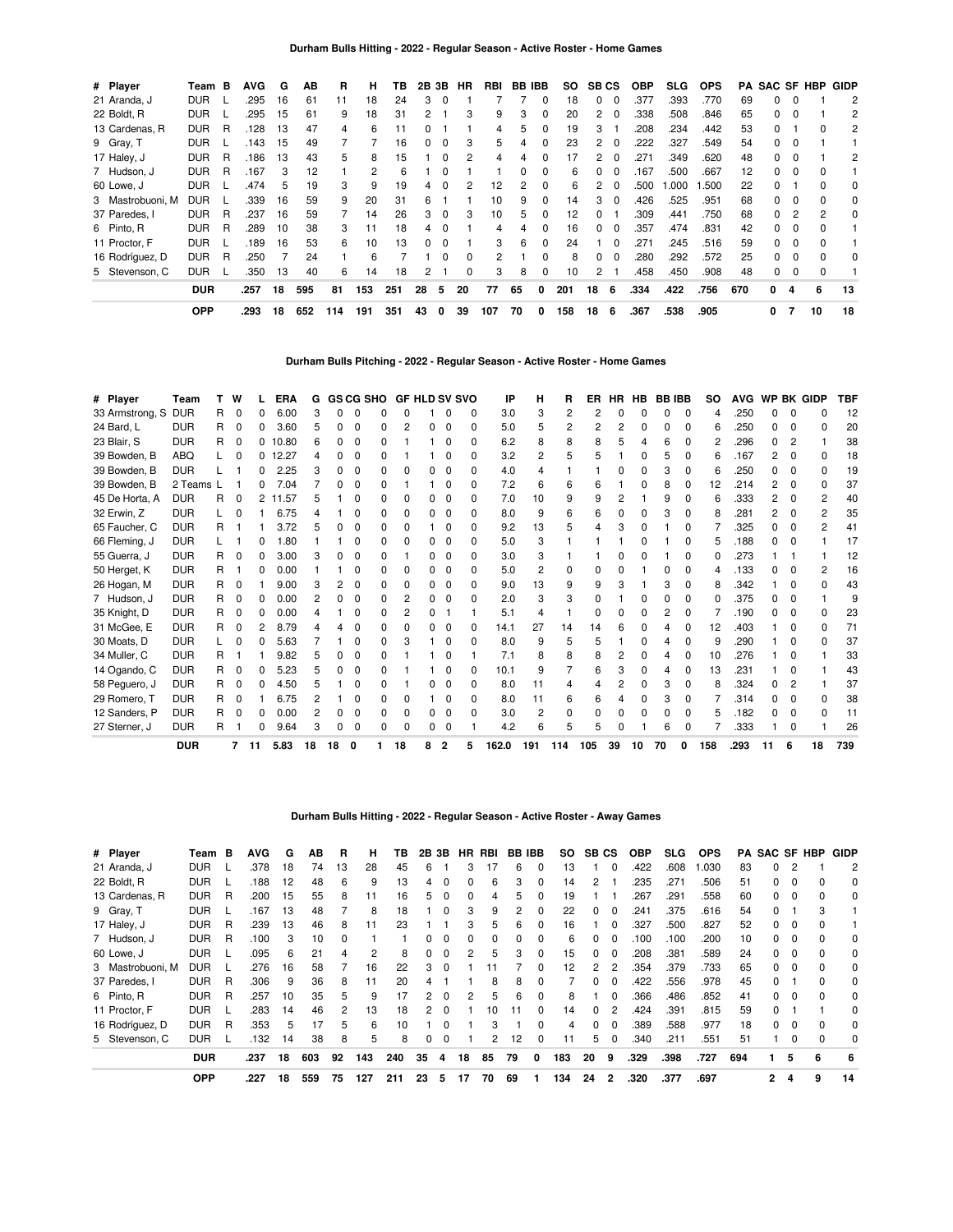| # Player       | Team       | т  | W            |              | <b>ERA</b> | G  |              |              | GS CG SHO    | <b>GF HLD SV SVO</b> |                |          |              | ΙP    | н   | R  | ER. | HR HB |              | <b>BB IBB</b> |              | so  | <b>AVG</b> | <b>WP</b> | BK           | <b>GIDP</b>  | TBF |
|----------------|------------|----|--------------|--------------|------------|----|--------------|--------------|--------------|----------------------|----------------|----------|--------------|-------|-----|----|-----|-------|--------------|---------------|--------------|-----|------------|-----------|--------------|--------------|-----|
| 24 Bard, L     | <b>DUR</b> | R  | $\Omega$     | $\Omega$     | 7.36       | 4  | 0            | 0            | 0            |                      | $\overline{c}$ | $\Omega$ | 0            | 3.2   | 2   | 3  |     |       |              | 2             | $\Omega$     | 3   | .167       | 0         | $\Omega$     | o            | -15 |
| 23 Blair, S    | <b>DUR</b> | R  | 0            |              | 8.53       | 6  | 0            | 0            | <sup>0</sup> |                      |                |          | 0            | 6.1   | 11  |    | 6   | 2     |              |               | $\Omega$     | 6   | .367       |           | O            | <sup>0</sup> | 34  |
| 39 Bowden, B   | ABQ        |    | 0            | 0            | 4.50       | 3  | 0            | 0            | 0            |                      | 0              | $\Omega$ | 0            | 4.0   | 4   |    |     | 0     | 0            |               | 0            | 5   | .267       |           | 0            | 0            | 16  |
| 39 Bowden, B   | <b>DUR</b> |    | 2            | 0            | 0.00       | 2  | 0            | 0            | 0            | 0                    | 0              | $\Omega$ |              | 2.0   |     | 0  |     | 0     | 0            |               | 0            | 2   | 167        | 0         | 0            | <sup>0</sup> | 9   |
| 39 Bowden, B   | 2 Teams L  |    | 2            | 0            | 3.00       | 5  |              | 0            | 0            |                      | 0              | $\Omega$ |              | 6.0   | 5   |    |     | 0     | 0            |               |              |     | .238       |           |              |              | 25  |
| 45 De Horta, A | <b>DUR</b> | R  | 0            | 0            | 5.68       | 5  |              | 0            | 0            |                      |                |          |              | 6.1   | 5   |    |     |       |              |               | 0            | 9   | .200       | 0         |              | 0            | 29  |
| 32 Erwin, Z    | <b>DUR</b> |    |              |              | 3.97       |    |              | O            |              |                      | 0              | $\Omega$ |              | 11.1  | 11  | 6  |     |       |              |               | <sup>0</sup> | 6   | .256       | З         | O            |              | 50  |
| 65 Faucher, C  | <b>DUR</b> | R  | 0            |              | 5.68       | հ  |              | o            | <sup>0</sup> |                      | 0              | $\Omega$ |              | 6.1   | 6   |    |     |       | <sup>0</sup> |               |              | 8   | .250       |           |              |              | 30  |
| 26 Hogan, M    | <b>DUR</b> | R. |              |              | 7.27       |    |              | o            | 0            | 0                    | 0              | $\Omega$ |              | 8.2   | 12  |    |     |       |              |               | <sup>0</sup> | 6   | .333       | 0         | <sup>0</sup> |              | 45  |
| 35 Knight, D   | <b>DUR</b> | R. |              |              | .80        |    |              | O            | 0            | 5                    |                | 4        | 4            | 10.0  | 3   |    |     |       |              | ี             |              | 13  | .091       |           |              |              | 39  |
| 31 McGee, E    | <b>DUR</b> | R  |              |              | 5.63       |    | 2            | <sup>0</sup> | <sup>0</sup> | 0                    | 0              | $\Omega$ | <sup>0</sup> | 16.0  | 14  | 10 | 10  |       |              |               | n            | 17  | .215       |           |              |              | 67  |
| 30 Moats, D    | <b>DUR</b> |    |              |              | 3.00       | 5  | <sup>0</sup> | <sup>0</sup> | 0            | 0                    | 0              | $\Omega$ |              | 6.0   | 8   |    |     | O     | <sup>0</sup> |               | $\Omega$     | 5   | .333       | 0         | O            | <sup>0</sup> | 25  |
| 34 Muller, C   | <b>DUR</b> | R  |              |              | 2.45       | 6  | <sup>0</sup> | <sup>0</sup> | <sup>0</sup> |                      |                | $\Omega$ | 2            | 7.1   | 3   | 2  |     | ŋ     |              | 4             | <sup>0</sup> |     | .125       |           | O            | <sup>0</sup> | 30  |
| 14 Ogando, C   | <b>DUR</b> | R  | 0            | <sup>0</sup> | 2.70       | 6  | 0            | <sup>0</sup> | <sup>0</sup> |                      | <sup>0</sup>   | $\Omega$ | <sup>0</sup> | 10.0  | 8   | 5  |     | 0     | 2            | з             | n            | 6   | .235       | 0         | O            | 3            | 40  |
| 58 Peguero, J  | <b>DUR</b> | R  | 0            | $\Omega$     | 3.38       |    |              | <sup>0</sup> | <sup>0</sup> |                      |                | $\Omega$ | 0            | 8.0   | 7   | 5  |     | 0     | <sup>0</sup> | 8             | $\Omega$     | 10  | .226       | 3         | <sup>0</sup> | <sup>0</sup> | 40  |
| 29 Romero, T   | <b>DUR</b> | R  | <sup>0</sup> |              | 2.31       | 3  | 3            | 0            | 0            | 0                    | 0              | $\Omega$ | 0            | 11.2  | 8   | 5  |     | 2     | 0            | з             | 0            |     | 186        | 0         | $\Omega$     | <sup>0</sup> | 47  |
| 12 Sanders, P  | <b>DUR</b> | R  | 0            | 0            | 2.45       |    |              | 0            | 0            | 0                    | 0              | $\Omega$ | 0            | 3.2   | 2   |    |     | 0     | 0            |               | 0            | 4   | 154        | 0         | $\Omega$     | 0            | 13  |
|                | <b>DUR</b> |    | 9            | 9            | 3.86       | 18 | 18           | 0            |              | 18                   | 8              | 4        | 8            | 149.1 | 127 | 75 | 64  | 17    | 9            | 69            |              | 134 | .227       | 11        | 0            | 14           | 644 |

**Durham Bulls Hitting - Last 5 Games - Regular Season - All Players**

| # Player         | Team       | в | AVG G |    |     | ABRH                 | TB. | 2B | 3B | HR           | RBI | BB | IBB | <b>SO</b> | SB CS |              | <b>OBP</b> | SLG  | OPS PA |    | <b>SAC</b> | SF           | <b>HBP</b> | GIDP E |              |
|------------------|------------|---|-------|----|-----|----------------------|-----|----|----|--------------|-----|----|-----|-----------|-------|--------------|------------|------|--------|----|------------|--------------|------------|--------|--------------|
| 21 Aranda, J     | <b>DUR</b> |   | .350  | 5  | 20  | 4                    |     |    |    |              | 2   | 5  | 0   | 6         |       | 0            | .500       | .350 | .850   | 26 | 0          |              |            |        | $0\quad 0$   |
| 22 Boldt, R      | <b>DUR</b> |   | .136  | 5  | 22  | 2<br>3               |     |    |    |              | 0   | 0  | 0   | 10        |       | ŋ            | .174       | .182 | .356   | 23 | O.         |              |            |        | $0\quad 0$   |
| Bruján, V        | <b>DUR</b> | S | .250  | 5  | 20  | - 5<br>4             |     |    |    |              | 0   |    | 0   | 3         |       |              | .318       | .450 | .768   | 22 |            |              |            |        | $0\quad 0$   |
| 13 Cardenas, R   | <b>DUR</b> | R | .056  | 5  | 18  | $\Omega$             |     |    |    |              | 0   |    | 0   | 9         |       | ŋ            | 150        | .056 | .206   | 20 | O.         |              | 0          |        | $0\quad 0$   |
| 9 Gray, T        | <b>DUR</b> |   | .250  | 5  | 16  | 4<br>4               | 10  |    |    |              | 3   |    | 0   |           |       |              | .368       | .625 | .993   | 19 | O.         |              |            |        | $0\quad 0$   |
| 17 Haley, J      | <b>DUR</b> | R | .263  | 5  | 19  | 3<br>5               |     |    |    |              | 3   |    |     | 5         |       | ŋ            | .300       | .579 | .879   | 20 | O.         |              | 0          |        | $0\quad 0$   |
| 65 Hiott, G      | <b>DUR</b> |   | .000  |    |     | $\Omega$             |     |    |    |              |     |    |     |           |       |              | .250       | .000 | .250   | 4  |            |              | 0          |        | $0\quad 0$   |
| 7 Hudson, J      | <b>DUR</b> | R | 111   | 5  | 18  |                      |     |    |    |              |     |    | 0   | 9         |       |              | .111       | .333 | .444   | 18 | 0          |              | 0          |        | $^{\circ}$ 0 |
| 66 Hulsizer, N   | <b>DUR</b> | R | .176  | -5 |     | $\Omega$             |     |    |    |              |     |    |     |           |       |              | .222       | .235 | .457   | 18 | n.         |              |            |        | 10           |
| Lopez, J         | <b>DUR</b> | R | .000  | 3  | 4 0 |                      |     |    |    |              |     |    |     |           |       |              | .200       | .000 | .200   | 5  | O.         |              |            |        | $0\quad 0$   |
| 60 Lowe, J       | <b>DUR</b> |   | .474  | 5  | 19  | 3<br>9               | 19  |    |    |              | 12  |    |     | հ         |       |              | .500       | .000 | .500   | 22 | 0          |              | 0          |        | $0\quad 0$   |
| 3 Mastrobuoni, M | <b>DUR</b> |   | .500  | 5  | 16  | 8                    | 15  |    |    |              |     |    | 0   |           |       |              | .652       | .938 | .590   | 23 | O.         |              | 0          |        | $0\quad 0$   |
| 37 Paredes, I    | <b>DUR</b> | R | .294  | 5  | 17  | 3<br>5               | 9   |    |    |              | 3   | 3  | 0   | 2         |       | o            | .409       | .529 | .938   | 22 | 0          |              |            |        | $0\quad 0$   |
| 6 Pinto, R       | <b>DUR</b> | R | .238  | 5  | 21  | 5                    |     |    |    |              | 3   |    | 0   | 10        |       | ŋ            | .273       | .524 | .797   | 22 | O.         |              | 0          |        | 10           |
| 11 Proctor, F    | <b>DUR</b> |   | .235  | 5  | 17  | 4<br>Δ               |     |    |    |              |     | 4  | 0   | 10        |       | ŋ            | .381       | .412 | .793   | 21 | O.         |              | 0          |        | $0\quad 0$   |
| 60 Raley, L      | <b>DUR</b> |   | .000  | 2  | 6   | $\Omega$<br>$\Omega$ |     |    |    |              | 0   | 0  | 0   | 2         |       | 0            | .000       | .000 | .000   | 6  | O.         |              | 0          |        | 00           |
| 16 Rodríguez, D  | <b>DUR</b> | R | .133  | 5  | 15  | 2                    |     |    |    | <sup>0</sup> | 0   |    | 0   | 6         |       | <sup>0</sup> | 188        | .133 | .321   | 16 | 0          | <sup>0</sup> | $\Omega$   |        | 00           |
| 5 Stevenson, C   | <b>DUR</b> |   | .200  | 5  | 20  | 3<br>4               |     |    |    |              |     | 2  | 0   | 8         |       | 0            | .273       | .350 | .623   | 22 | 0          | $\Omega$     | 0          |        | $0\quad 0$   |
|                  |            |   |       |    |     |                      |     |    |    |              |     |    |     |           |       |              |            |      |        |    |            |              |            |        |              |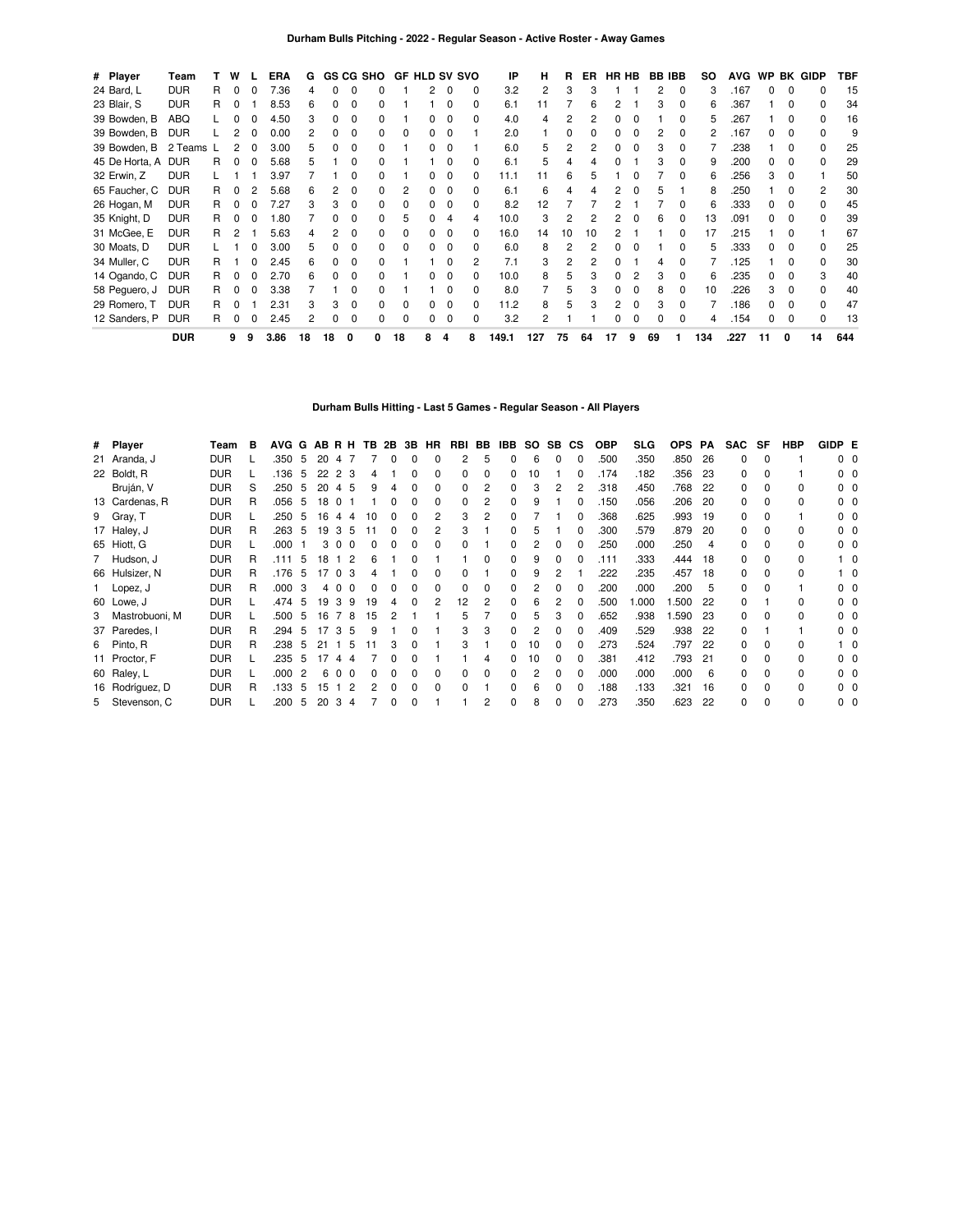## **Durham Bulls Pitching - Last 5 Games - Regular Season - All Players**

| # Player        | Team       | т | W L                              | <b>ERA</b>        | G              | GS | <b>CG</b>    | SHO GF       |                | <b>HLD</b>   | <b>SV</b>    | <b>SVO</b> | ΙP   | н  | R              | ER.            | <b>HR</b> | HB           | BB       | <b>IBB</b> | <b>SO</b> | <b>AVG</b> | WP           | BK             | <b>GIDP</b>    | <b>TBF</b> |
|-----------------|------------|---|----------------------------------|-------------------|----------------|----|--------------|--------------|----------------|--------------|--------------|------------|------|----|----------------|----------------|-----------|--------------|----------|------------|-----------|------------|--------------|----------------|----------------|------------|
| 33 Armstrong, S | <b>DUR</b> | R | 0 <sub>0</sub>                   | 6.00              | 3              | 0  | $\Omega$     | 0            | $\Omega$       | 1            | $\Omega$     | 0          | 3.0  | 3  | $\overline{c}$ | $\overline{c}$ | 0         | $\Omega$     | $\Omega$ | 0          | 4         | .250       | $\Omega$     | $\Omega$       | $\Omega$       | 12         |
| 24 Bard, L      | <b>DUR</b> | R | 0 <sub>0</sub>                   | 3.60              | - 5            | 0  | $\Omega$     | 0            |                |              | $\Omega$     | 0          | 5.0  | 4  | 2              | 2              | 2         | $\Omega$     | 0        | $\Omega$   | 5         | .222       | $\Omega$     | 0              | 0              | 18         |
| 23 Blair, S     | <b>DUR</b> | R | 0 <sub>0</sub>                   | 12.27 5           |                | 0  | $\Omega$     | 0            | $\Omega$       | 2            | $\Omega$     | 0          | 3.2  | 4  | 5              | 5              | 3         |              | 4        | 0          |           | .250       | $\Omega$     | $\Omega$       | 0              | 21         |
| 39 Bowden, B    | <b>DUR</b> |   | 30                               | 1.50, 5           |                | 0  | 0            | 0            | $\Omega$       | $\Omega$     | $\Omega$     |            | 6.0  | 5  |                |                | $\Omega$  | 0            | 5        | $\Omega$   | 8         | .227       | $\Omega$     | 0              | 0              | 28         |
| 37 Brigden, T   | <b>DUR</b> | R | 0 <sub>0</sub>                   | 0.00              |                | 0  | $\Omega$     | 0            | $\Omega$       |              | 0            | 0          | 3.0  |    | $\Omega$       | $\Omega$       | $\Omega$  | $\Omega$     | $\Omega$ | $\Omega$   | 2         | .100       | 0            | 0              | $\Omega$       | 10         |
| 45 De Horta, A  | <b>DUR</b> | R | 0 <sub>0</sub>                   | 9.45 5            |                |    | $\Omega$     | 0            | $\Omega$       | $\Omega$     | $\Omega$     | 0          | 6.2  | 9  |                |                | $\Omega$  | 0            | 6        | $\Omega$   | g         | .310       | O            | $\Omega$       |                | 35         |
| 44 Dugger, R    | <b>DUR</b> | R | 0<br>$\overline{2}$              | $3.94$ 5          |                | 5  | $\Omega$     | 0            | $\Omega$       | $\Omega$     | $\Omega$     | 0          | 16.0 | 13 | 9              |                | 2         | 2            | 7        | 0          | 13        | .220       | $\Omega$     |                | 2              | 68         |
| 32 Erwin, Z     | <b>DUR</b> |   | 1 <sub>0</sub>                   | 0.005             |                | 0  | $\Omega$     | 0            |                | $\Omega$     | 0            | 0          | 8.1  | 5  |                | $\Omega$       | $\Omega$  | $\Omega$     | 3        | $\Omega$   | 5         | .179       | $\Omega$     | $\Omega$       | 1              | 31         |
| 65 Faucher, C   | <b>DUR</b> | R | $\Omega$<br>$\overline{2}$       | 5.68              | - 5            | 0  | 0            | 0            |                |              | 0            | 0          | 6.1  | 10 | 4              | Δ              | 3         | $\Omega$     | 2        |            | 6         | .370       | 0            | 0              | $\overline{2}$ | 29         |
| 66 Fleming, J   | <b>DUR</b> |   | 1 <sub>0</sub>                   | 1.80              |                |    | $\Omega$     | 0            | $\Omega$       | $\Omega$     | $\Omega$     | 0          | 5.0  | 3  |                |                |           | $\Omega$     |          | $\Omega$   | 5         | .188       | $\Omega$     | 0              | $\mathbf{1}$   | 17         |
| 15 Garza Jr., R | <b>DUR</b> | R | 2 <sub>1</sub>                   | 1.17              | -5             | 2  | $\Omega$     | 0            | 2              | 0            | 0            | 0          | 7.2  | 3  |                |                | 0         | 0            | 0        | 0          | 3         | .120       | 0            | 0              | 2              | 25         |
| 12 Gau, C       | <b>DUR</b> | R | 0 <sub>1</sub>                   | 5.40 5            |                | 0  | 0            | $\Omega$     | $\overline{2}$ | $\Omega$     | O            |            | 6.2  | 9  | Δ              | Δ              | 2         | $\Omega$     | 5        | 0          | Δ         | .346       | <sup>0</sup> | $\Omega$       |                | 32         |
| 55 Guerra, J    | <b>DUR</b> | R | 0 <sub>0</sub>                   | 3.00 <sub>3</sub> |                | 0  | $\Omega$     | $\Omega$     |                | $\Omega$     | $\Omega$     | 0          | 3.0  | 3  |                |                | $\Omega$  | 0            |          | $\Omega$   | O         | .273       |              |                |                | 12         |
| 50 Herget, K    | <b>DUR</b> | R | 1 <sub>0</sub>                   | 0.00              |                |    | 0            | 0            | $\Omega$       | 0            | 0            | 0          | 5.0  | 2  | O              | 0              | $\Omega$  |              | 0        | 0          | Δ         | .133       | 0            | $\Omega$       | 2              | 16         |
| 26 Hogan, M     | <b>DUR</b> | R | 0 <sub>1</sub>                   | 9.22, 5           |                | 4  | <sup>0</sup> | <sup>0</sup> | $\Omega$       | 0            | <sup>0</sup> | 0          | 13.2 | 21 | 14             | 14             | 4         | 2            | 10       | 0          | 12        | .356       | <sup>0</sup> | O              | $\Omega$       | 73         |
| 7 Hudson, J     | <b>DUR</b> | R | 0 <sub>0</sub>                   | 0.00              | $\overline{2}$ | 0  | $\Omega$     | 0            | 2              | 0            | $\Omega$     | 0          | 2.0  | 3  | 3              | $\mathbf 0$    |           | 0            | 0        | 0          | 0         | .375       | $\Omega$     | $\Omega$       |                | 9          |
| 35 Knight, D    | <b>DUR</b> | R | 0 <sub>0</sub>                   | $2.16$ 5          |                |    | $\Omega$     | 0            | 3              | $\Omega$     | 3            | 3          | 8.1  | 6  | 2              | 2              | 2         | $\Omega$     | 4        | $\Omega$   |           | .194       | $\Omega$     | 0              | 0              | 35         |
| 36 Labosky, J   | <b>DUR</b> | R | 1 <sub>0</sub>                   | 6.00              |                | 0  | $\Omega$     | 0            | $\Omega$       | $\Omega$     | $\Omega$     | 0          | 3.0  | 3  | 2              | 2              |           | $\Omega$     | 0        | $\Omega$   | 2         | .273       | $\Omega$     | 0              |                | 11         |
| 31 McGee, E     | <b>DUR</b> | R | $\overline{2}$<br>$\overline{c}$ | 6.20              | -5             | 5  | <sup>0</sup> | <sup>0</sup> | $\Omega$       | 0            | O            | O          | 20.1 | 26 | 14             | 14             | 6         | <sup>0</sup> | 5        | 0          | 19        | .295       |              | O              |                | 93         |
| 30 Moats, D     | <b>DUR</b> |   | 0 <sub>0</sub>                   | 4.15              | -5             | 0  | <sup>0</sup> | <sup>0</sup> | 2              | 1            | <sup>0</sup> | 0          | 4.1  | 4  | 2              | 2              |           | <sup>0</sup> | 3        | 0          |           | .250       |              | O              | 0              | 20         |
| 34 Muller, C    | <b>DUR</b> | R | 1 <sub>0</sub>                   | 2.57              | -5             | 0  | 0            | 0            | 2              | $\Omega$     | 0            | 0          | 7.0  |    | 2              | 2              | 0         | 0            | 6        | 0          | 10        | .045       |              | 0              | 0              | 28         |
| 14 Ogando, C    | <b>DUR</b> | R | 0 <sub>0</sub>                   | 5.87 5            |                | 0  | $\Omega$     | 0            |                | 1            | $\Omega$     | 0          | 7.2  |    | 8              | 5              |           |              |          | 0          | 10        | .241       |              | 0              | 0              | 33         |
| 58 Peguero, J   | <b>DUR</b> | R | 0 <sub>0</sub>                   | 3.00, 5           |                | 2  | $\Omega$     | 0            | $\Omega$       | 0            | $\Omega$     | O          | 9.0  | 10 | 5              | 3              | 2         | $\Omega$     | 3        | 0          | 10        | .286       | 0            | $\overline{2}$ |                | 39         |
| 39 Poche, C     | <b>DUR</b> |   | 0 <sub>0</sub>                   | 0.005             |                | 0  | <sup>0</sup> | $\Omega$     | 3              | <sup>0</sup> |              |            | 5.0  |    | $\Omega$       | $\Omega$       | $\Omega$  | <sup>0</sup> |          | 0          | g         | .063       | <sup>0</sup> | $\Omega$       | <sup>0</sup>   | 17         |
| 29 Romero, T    | <b>DUR</b> | R | $\overline{2}$<br>0              | 4.12 5            |                | 4  | <sup>0</sup> | $\Omega$     | $\Omega$       | 1            | <sup>0</sup> | 0          | 19.2 | 19 | 11             | 9              | 6         | <sup>0</sup> | 6        | 0          | 14        | .244       | $\Omega$     | $\Omega$       | $\Omega$       | 85         |
| 12 Sanders, P   | <b>DUR</b> | R | 0 <sub>0</sub>                   | 1.35              | -4             | 0  | 0            | 0            | $\Omega$       | $\Omega$     | 0            | 0          | 6.2  | 4  |                |                | 0         | <sup>0</sup> | $\Omega$ | $\Omega$   | g         | .167       | $\Omega$     | $\Omega$       | 0              | 24         |
| 27 Sterner, J   | <b>DUR</b> | R | 1 <sub>0</sub>                   | 9.64 3            |                | 0  | $\Omega$     | 0            | $\Omega$       | $\Omega$     | 0            |            | 4.2  | 6  | 5              | 5              | $\Omega$  |              | 6        | 0          |           | .333       |              | 0              |                | 26         |
| 66 Thompson, R  | <b>DUR</b> | R | 0 <sub>0</sub>                   | 0.00              | - 1            | 0  | 0            | 0            | $\Omega$       | 0            | $\Omega$     | 0          | 1.0  |    | 0              | 0              | $\Omega$  | $\Omega$     |          | 0          |           | .333       | 0            | 0              |                | 4          |
| 27 Yarbrough, R | <b>DUR</b> |   | 0 <sub>0</sub>                   | 3.00              | $\overline{2}$ | 2  | $\Omega$     | 0            | $\Omega$       | $\Omega$     | 0            | 0          | 3.0  |    | 4              |                | $\Omega$  | $\Omega$     | 6        | 0          |           | .333       | 0            | 0              | $\Omega$       | 21         |
| 36 Zombro, T    | <b>DUR</b> | R | 0 <sub>0</sub>                   | 13.50             | $\overline{2}$ | O  | U            | ŋ            | U              | $\Omega$     | n            | O          | 2.0  |    | З              | 3              |           | $\Omega$     |          | U          | n         | .500       |              | $\Omega$       | $\Omega$       | 13         |

# **Durham Bulls Hitting - Last 10 Games - Regular Season - All Players**

| # Player         | Team       | в | AVG. | G  | AB R |   | н  | TB. | 2B | 3B | HR | RBI | BB | IBB. | SO. | SB.          | <b>CS</b> | <b>OBP</b> | <b>SLG</b> | <b>OPS</b> | PA  | <b>SAC</b> | SF       | HBP | GIDP E |              |
|------------------|------------|---|------|----|------|---|----|-----|----|----|----|-----|----|------|-----|--------------|-----------|------------|------------|------------|-----|------------|----------|-----|--------|--------------|
| 21 Aranda, J     | <b>DUR</b> |   | .325 | 10 | 40   | 8 | 13 | 20  |    |    |    | 5   | 6  |      | 10  | 0            |           | .438       | .500       | .938       | 48  | 0          | $\Omega$ |     |        | $0\quad 0$   |
| 22 Boldt, R      | <b>DUR</b> |   | .184 | 10 | 38   | 5 |    | 10  |    | 0  | 0  |     |    |      | 13  |              |           | .225       | .263       | .488       | 40  | 0          |          |     |        | $0\quad 0$   |
| Bruján, V        | <b>DUR</b> | S | .263 | 10 | 38   | 6 | 10 |     |    |    |    |     | 5  |      |     | 3            |           | .349       | .447       | .796       | 43  | O.         |          | n.  |        | I 0          |
| 13 Cardenas, R   | <b>DUR</b> | R | .083 | 10 | 36   |   | 3  |     |    |    |    |     | 3  |      | 18  |              |           | .154       | .139       | .293       | -39 | 0          |          |     |        | $0\quad 0$   |
| 9 Gray, T        | <b>DUR</b> |   | 125  | 10 | 32   |   |    | 10  |    |    |    | З   | 2  |      |     |              |           | .200       | .313       | .513       | -35 | O.         |          |     |        | $^{\circ}$ 0 |
| 17 Haley, J      | <b>DUR</b> | R | .242 | 10 | 33   | Δ | 8  |     |    |    |    |     |    |      | 13  |              |           | .286       | .515       | .801       | 35  | O.         |          |     |        | $0\quad 0$   |
| 65 Hiott, G      | <b>DUR</b> |   | .000 |    | 3    |   |    |     |    |    | 0  |     |    |      |     | 0            |           | .250       | .000       | .250       | 4   | 0          |          |     |        | $0\quad 0$   |
| 7 Hudson, J      | <b>DUR</b> | R | .136 | 6  | 22   |   |    |     |    |    |    |     | 0  |      | 12  |              |           | .136       | .318       | .454       | 22  | 0          |          |     |        | 0            |
| 66 Hulsizer, N   | <b>DUR</b> | R | 179  | 9  | 28   | 5 | 5  |     |    |    |    |     | 5  |      | 14  |              |           | .303       | .321       | .624       | 33  | O.         |          |     |        | $1\quad0$    |
| 1 Lopez, J       | <b>DUR</b> | R | .000 | 3  | 4    |   |    |     |    |    |    |     |    |      |     |              |           | .200       | .000       | .200       | 5   | 0          |          |     |        | $0\quad 0$   |
| 60 Lowe, J       | <b>DUR</b> |   | .306 | 10 | 36   |   | 11 | 27  |    |    |    | 17  | 5  |      |     |              |           | .381       | .750       | .131       | 42  | 0          |          |     |        | $0\quad 0$   |
| 3 Mastrobuoni, M | <b>DUR</b> |   | .367 | 10 | 30   |   | 11 | 18  |    |    |    | 8   | 9  | 0    | 8   | 3            |           | .513       | .600       | .113       | 39  | 0          |          |     |        | $0\quad 0$   |
| 37 Paredes, I    | <b>DUR</b> | R | .194 | 10 | 36   | 4 |    |     |    |    |    | З   |    |      | 6   |              |           | .302       | .306       | .608       | 43  | 0          |          | 2   |        | $0\quad 0$   |
| 6 Pinto, R       | <b>DUR</b> | R | .250 | 10 | 40   | 5 | 10 | 23  |    |    | З  | 8   | 3  |      | 13  |              |           | .302       | .575       | .877       | 43  | 0          |          |     |        | $1\quad0$    |
| 11 Proctor, F    | <b>DUR</b> |   | 250  | 10 | 32   | 6 | 8  | 14  |    |    |    | 5   |    |      | 12  | O            |           | .400       | .438       | .838       | 40  | 0          |          |     |        | $0\quad 0$   |
| 60 Raley, L      | <b>DUR</b> |   | .000 |    | 6    |   | 0  |     |    |    |    |     |    |      |     |              |           | .000       | .000       | .000       | 6   | 0          |          |     |        | $0\quad 0$   |
| 16 Rodríguez, D  | <b>DUR</b> | R | .303 | 10 | 33   | 6 | 10 | 14  |    |    |    | 3   | 2  |      |     | <sup>0</sup> |           | .343       | .424       | .767       | 35  | 0          |          | n.  |        | $0\quad 0$   |
| 5 Stevenson, C   | <b>DUR</b> |   | 250  | 10 | 32   | 4 | 8  | 12  |    |    |    |     |    |      | 12  | 3            | $\Omega$  | .333       | .375       | .708       | 36  | 0          |          |     |        | $0\quad 0$   |
|                  |            |   |      |    |      |   |    |     |    |    |    |     |    |      |     |              |           |            |            |            |     |            |          |     |        |              |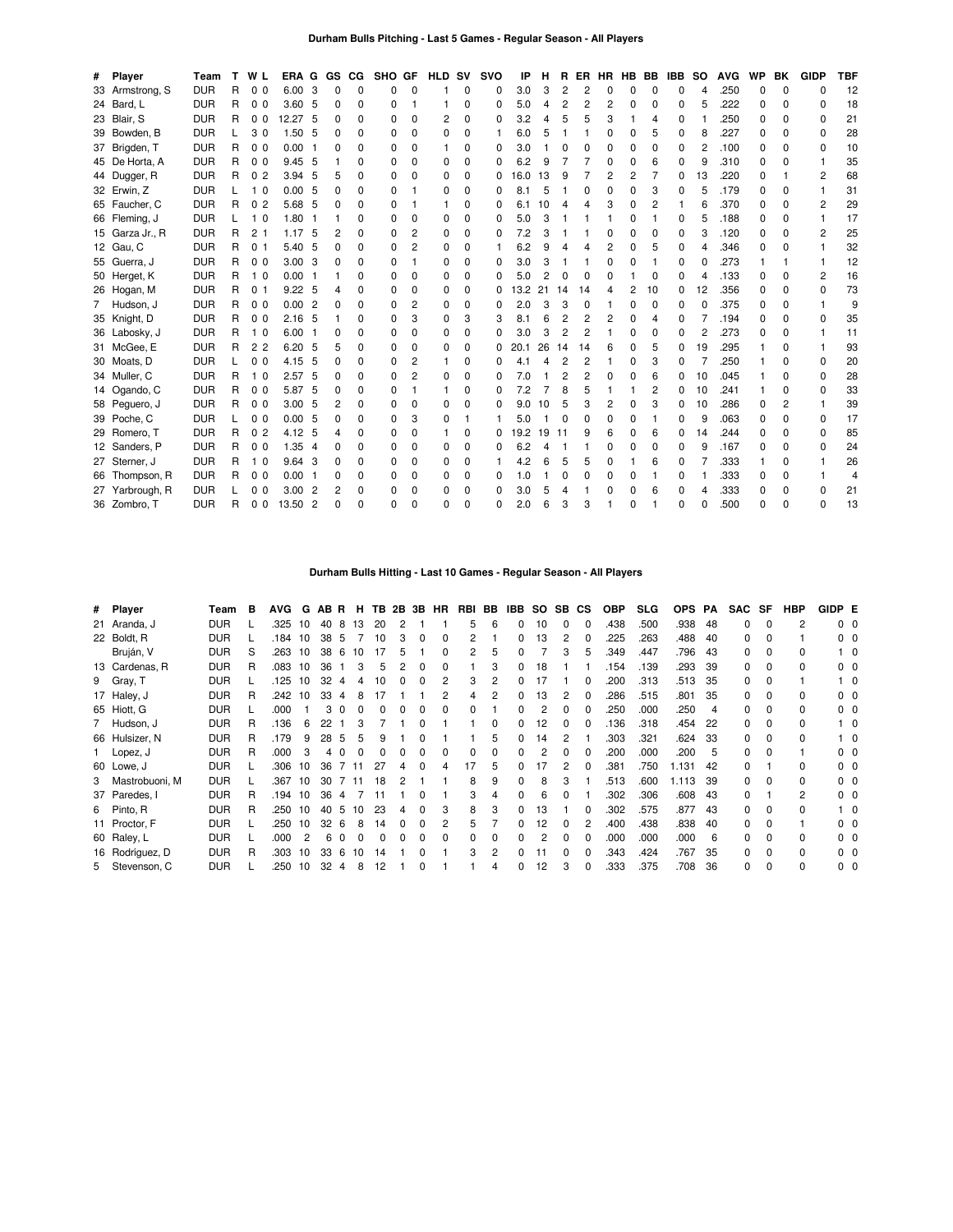| # Player        | Team       |    | W L                 | <b>ERA</b> |                | G GS CG  |          | SHO GF   |              | <b>HLD</b>              | <b>SV</b> | <b>SVO</b> | IP             | н     |                |          | R ER HR HB BB IBB |   |                |   | <b>SO</b> | <b>AVG</b> | WP       | BK             | <b>GIDP</b>    | <b>TBF</b> |
|-----------------|------------|----|---------------------|------------|----------------|----------|----------|----------|--------------|-------------------------|-----------|------------|----------------|-------|----------------|----------|-------------------|---|----------------|---|-----------|------------|----------|----------------|----------------|------------|
| 33 Armstrong, S | <b>DUR</b> | R  | 0 <sub>0</sub>      | 6.00       | 3              | $\Omega$ | $\Omega$ | 0        | $\Omega$     |                         | 0         | 0          | 3.0            | 3     | $\overline{c}$ | 2        | 0                 | 0 | 0              | 0 | 4         | .250       | $\Omega$ | $\Omega$       | $\Omega$       | 12         |
| 24 Bard, L      | <b>DUR</b> | R. | 0 <sub>0</sub>      | 5.19       | 9              | 0        | O        | 0        | 3            | 2                       | 0         | 0          | 8.2            | 7     | 5              | 5        | 3                 | 1 | 2              | 0 | 9         | .219       | 0        | <sup>0</sup>   | O              | 35         |
| 23 Blair, S     | <b>DUR</b> | R  | 0 <sub>0</sub>      | 8.25 10    |                | 0        | 0        | $\Omega$ |              | 2                       | $\Omega$  | 0          | 12.0 13        |       | 11             | 11       |                   | 5 | 6              | 0 | 5         | .271       | 0        | 2              |                | 60         |
| 39 Bowden, B    | 2 Teams    | L  | 30                  | 6.75 10    |                | 0        | O        | 0        |              |                         | $\Omega$  |            | 10.2           | 11    | 8              | 8        |                   | 0 | 10             | 0 | 15        | .275       | 2        | 0              | 0              | 52         |
| 37 Brigden, T   | <b>DUR</b> | R  | 0 <sub>0</sub>      | 0.00       |                | $\Omega$ | O        | $\Omega$ | 0            |                         | $\Omega$  | 0          | 3.0            |       | $\Omega$       | $\Omega$ | $\Omega$          | 0 | $\Omega$       | 0 | 2         | .100       | $\Omega$ | $\Omega$       | $\Omega$       | 10         |
| 45 De Horta, A  | <b>DUR</b> | R  | 0 <sub>2</sub>      | 8.78 10    |                | 2        | 0        | 0        |              |                         | 0         | 0          | 13.1           | 15    | -13            | 13       | 2                 | 2 | 12             | 0 | 15        | .273       | 2        | O              | $\overline{2}$ | 69         |
| 44 Dugger, R    | <b>DUR</b> | R  | $\overline{c}$<br>0 | 3.94       | 5              | 5        | 0        | 0        | 0            | $\Omega$                | $\Omega$  | 0          | 16.0           | 13    | 9              |          | 2                 | 2 | 7              | 0 | 13        | .220       | $\Omega$ |                | 2              | 68         |
| 32 Erwin, Z     | <b>DUR</b> |    | $\overline{c}$      | 5.50 10    |                | 2        | 0        | $\Omega$ |              | $\Omega$                | $\Omega$  |            | $0$ 18.0 20 12 |       |                | 11       |                   | 0 | 10             | 0 | 12        | .282       | 5        | 0              | 3              | 81         |
| 65 Faucher, C   | <b>DUR</b> | R  | 3                   | 4.30 10    |                |          | 0        | $\Omega$ | 2            |                         | $\Omega$  | 0          | 14.2           | 18    | 8              |          | 4                 | 0 | 5              | 1 | 13        | .305       |          | $\Omega$       | 4              | 64         |
| 66 Fleming, J   | <b>DUR</b> |    | 1 <sub>0</sub>      | 1.80       |                |          | O        | $\Omega$ | 0            | 0                       | $\Omega$  | 0          | 5.0            | 3     |                |          |                   | 0 | 1              | 0 | 5         | .188       | 0        | <sup>0</sup>   |                | 17         |
| 15 Garza Jr., R | <b>DUR</b> | R  | 2 <sub>2</sub>      | 2.77       | 8              | 2        | $\Omega$ | 0        | 3            | 0                       | $\Omega$  | 1.         | 13.0           | 10    | -5             | 4        |                   | 0 |                | 0 | 8         | .217       | $\Omega$ | $\Omega$       |                | 47         |
| 12 Gau, C       | <b>DUR</b> | R  | 0 <sub>1</sub>      | 5.06       | 8              | 0        | 0        | 0        | 2            |                         | $\Omega$  |            | 10.2           | 14    | 6              | 6        | 2                 |   | 9              | 0 | 8         | .326       | 0        | 0              |                | 54         |
| 55 Guerra, J    | <b>DUR</b> | R  | 0 <sub>0</sub>      | 3.00       | 3              | 0        | O        | 0        |              | 0                       | 0         | 0          | 3.0            | 3     | -1             |          | 0                 | 0 | 1              | 0 | ŋ         | .273       |          |                | 1              | 12         |
| 50 Herget, K    | <b>DUR</b> | R  | 1 <sub>0</sub>      | 0.00       |                |          | 0        | $\Omega$ | 0            | $\Omega$                | $\Omega$  | 0          | 5.0            | 2     | 0              | $\Omega$ | $\Omega$          |   | 0              | 0 | Δ         | .133       | $\Omega$ | $\Omega$       | $\overline{c}$ | 16         |
| 26 Hogan, M     | <b>DUR</b> | R. | 0 <sub>1</sub>      | 8.15       | 6              | 5        | O        | $\Omega$ | 0            | 0                       | 0         | 0          | 17.2 25        |       | 16             | 16       | 5                 | 2 | 10             | 0 | 14        | .338       |          | <sup>0</sup>   | $\Omega$       | 88         |
| 7 Hudson, J     | <b>DUR</b> | R  | 0 <sub>0</sub>      | 0.00       | 2              | $\Omega$ | O        | $\Omega$ | 2            | $\Omega$                | 0         | 0          | 2.0            | 3     | 3              | $\Omega$ |                   | 0 | 0              | 0 | $\Omega$  | .375       | 0        | 0              |                | 9          |
| 35 Knight, D    | <b>DUR</b> | R. | 0 <sub>0</sub>      | 1.26       | 10             |          | O        | 0        |              | $\Omega$                | 5         | 5          | 14.1           | 7     | 3              | 2        | 2                 | 0 | 7              | 0 | 18        | .137       | 0        | 0              | 0              | 58         |
| 36 Labosky, J   | <b>DUR</b> | R  | 1 <sub>0</sub>      | 6.00       |                | 0        | 0        | $\Omega$ | 0            | $\Omega$                | 0         | 0          | 3.0            | 3     | $\overline{c}$ | 2        |                   | 0 | 0              | 0 | 2         | .273       | $\Omega$ | $\Omega$       |                | 11         |
| 31 McGee, E     | <b>DUR</b> | R  | 23                  | 7.12       | 8              | 6        | 0        | 0        | 0            | $\Omega$                | $\Omega$  | 0          | 30.1           | -41   | 24             | 24       | 8                 |   | 5              | 0 | 29        | .311       | 2        | 0              |                | 138        |
| 30 Moats, D     | <b>DUR</b> |    | 1 <sub>0</sub>      | 5.73 10    |                |          | O        | $\Omega$ | 3            |                         | 0         |            | $0$ 11.0 14    |       |                |          |                   | 0 | 5              | 0 | 13        | .318       |          | $\Omega$       | $\Omega$       | 51         |
| 34 Muller, C    | <b>DUR</b> | R  | 11                  | 6.92 10    |                | 0        | O        | $\Omega$ | 2            | 2                       | $\Omega$  |            | 2 13.0         |       | 10 10          | 10       | 2                 |   | 8              | 0 | 16        | .213       | 2        | 0              |                | 57         |
| 14 Ogando, C    | <b>DUR</b> | R  | 0 <sub>0</sub>      | 3.93 10    |                | 0        | $\Omega$ | 0        |              |                         | 0         | 0          | 18.1           | 14 11 |                | 8        | 3                 | 2 | 7              | 0 | 19        | .215       |          | $\Omega$       | 3              | 75         |
| 58 Peguero, J   | <b>DUR</b> | R  | 0 <sub>0</sub>      | 3.68 10    |                | 2        | 0        | $\Omega$ |              | $\Omega$                | 0         |            | $0$ 14.2 17    |       | -8             | 6        | 2                 | 0 | 8              | 0 | 16        | .283       |          | $\overline{2}$ |                | 69         |
| 39 Poche, C     | <b>DUR</b> |    | 0 <sub>0</sub>      | 0.00       | 6              | 0        | O        | 0        | 3            |                         |           |            | 6.0            | -1    | $\Omega$       | $\Omega$ | 0                 | 0 | $\overline{2}$ | 0 | 11        | .053       |          | $\Omega$       | 0              | 21         |
| 29 Romero, T    | <b>DUR</b> | R  | 0 <sub>2</sub>      | 4.12       | 5              | Δ        | O        | $\Omega$ | 0            | $\overline{\mathbf{1}}$ | 0         | 0          | 19.2 19 11     |       |                | 9        | 6                 | 0 | 6              | 0 | 14        | .244       | $\Omega$ | $\Omega$       | 0              | 85         |
| 12 Sanders, P   | <b>DUR</b> | R  | 0 <sub>0</sub>      | 1.35       | 4              | 0        | O        | $\Omega$ | <sup>0</sup> | 0                       | $\Omega$  | 0          | 6.2            | 4     | -1             |          | 0                 | 0 | 0              | 0 | 9         | .167       | $\Omega$ | <sup>0</sup>   | $\Omega$       | 24         |
| 27 Sterner, J   | <b>DUR</b> | R  | 1 <sub>0</sub>      | 9.64       | 3              | 0        | 0        | 0        | 0            | $\Omega$                | $\Omega$  | 1          | 4.2            | 6     | 5              | 5        | 0                 |   | 6              | 0 |           | .333       |          | 0              |                | 26         |
| 66 Thompson, R  | <b>DUR</b> | R  | 0 <sub>0</sub>      | 0.00       |                | 0        | 0        | 0        | 0            | 0                       | $\Omega$  | 0          | 1.0            |       | 0              | 0        | 0                 | 0 | 1              | 0 |           | .333       | 0        | 0              |                | 4          |
| 27 Yarbrough, R | <b>DUR</b> |    | 0 <sub>0</sub>      | 3.00       | $\overline{2}$ | 2        | $\Omega$ | 0        | $\Omega$     | $\Omega$                | $\Omega$  | 0          | 3.0            | 5     | 4              |          | 0                 | 0 | 6              | 0 | Δ         | .333       | $\Omega$ | $\Omega$       | $\Omega$       | 21         |
| 36 Zombro, T    | <b>DUR</b> | R  | 0 <sub>0</sub>      | 13.50      | $\overline{2}$ | $\Omega$ | $\Omega$ | 0        | O            | 0                       | 0         | 0          | 2.0            | 6     | 3              | 3        |                   | 0 |                | 0 |           | 500        | U        | $\Omega$       | $\Omega$       | 13         |

# **Tommy Romero - Pitching - Game Log - 2022 - Regular Season**

| Date    | GM#Team Opp   |                                                                 |             |                      |  |                   |                |                   |  |  |  | W L ERA G GS CG SHO SV SVO IP H R ER HR HB BB IBB SO WHIP AVG AB WP BK GIDP TBF |               |  |  |              | NP-S      |
|---------|---------------|-----------------------------------------------------------------|-------------|----------------------|--|-------------------|----------------|-------------------|--|--|--|---------------------------------------------------------------------------------|---------------|--|--|--------------|-----------|
| 4/7/22  | <b>DUR</b>    | @NAS                                                            |             | 0 0 0.00 1 1 0       |  | $0\quad 0$        | $\Omega$       | 3.2 1 0 0 0 0 2 0 |  |  |  | 3  0.82  0.83  12  0  0                                                         |               |  |  | $0 \t14$     | $61 - 40$ |
| 4/22/22 | <b>DUR</b>    | @NOR 0 1 4.05 1 1 0 0 0 0 0 3.0 4 5 3 2 0 1 0 3 1.20 192 14 0 0 |             |                      |  |                   |                |                   |  |  |  |                                                                                 |               |  |  | $0 \quad 15$ | $59 - 36$ |
| 4/28/22 | DUR.          | MFM                                                             |             | 0 0 2.53 1 0 0       |  | $0\quad 0\quad 0$ |                |                   |  |  |  | 4.0 3 0 0 0 0 2 0 4 1.22 195 15 0 0                                             |               |  |  | 0 17         | $61 - 42$ |
| April   | <b>DUR</b>    |                                                                 |             |                      |  |                   |                |                   |  |  |  | 0 1 2.53 3 2 0 0 0 0 10.2 8 5 3 2 0 5 0 10 1.22 .195 41 0 0                     |               |  |  | 046          | 181 - 118 |
| Date    | GM # Team Opp |                                                                 |             |                      |  |                   |                |                   |  |  |  | W L ERA G GS CG SHO SV SVO IP H R ER HR HB BB IBB SO WHIP AVG AB WP BK GIDP TBF |               |  |  |              | NP-S      |
|         |               |                                                                 |             |                      |  |                   |                |                   |  |  |  |                                                                                 |               |  |  |              |           |
| 5/5/22  | <b>DUR</b>    | @BUF                                                            |             | 0 0 1.72 1 1 0 0 0 0 |  |                   |                |                   |  |  |  | 5.0 3 0 0 0 0 0 0 1 1.02 .190 17 0 0                                            |               |  |  | 018          | 76 - 57   |
| 5/11/22 | DUR.          | GWN                                                             | $0 \quad 1$ | 4.12 1 1 0           |  | $0\quad 0$        | $\overline{0}$ | 4.0 8 6 6 4 0 1 0 |  |  |  | 3 1.27                                                                          | $.244$ 20 0 0 |  |  | $0\quad 21$  | $71 - 48$ |
| Mav     | <b>DUR</b>    |                                                                 |             |                      |  |                   |                |                   |  |  |  | 0 1 6.00 2 2 0 0 0 0 9.0 11 6 6 4 0 1 0 4 1.33 .297 37 0 0                      |               |  |  | 0 39         | 147 - 105 |

## **Tommy Romero - Pitching - Stat Splits - 2022 - Regular Season**

| <b>Split</b>              | Team       | W L            |                   |                |                |              | ERA G GS CG SHO SV | IP           | н   |          | R ER |          |              |   | HR HB BB IBB SO |    | <b>WHIP</b> | AVG AB |     | <b>WP</b>    | BK       | GIDP         | TBF | NP-S        |
|---------------------------|------------|----------------|-------------------|----------------|----------------|--------------|--------------------|--------------|-----|----------|------|----------|--------------|---|-----------------|----|-------------|--------|-----|--------------|----------|--------------|-----|-------------|
| Home Games                | <b>DUR</b> | 0 <sub>1</sub> | 6.75              | $\overline{2}$ |                | ŋ            | n.                 | 8.0          | -11 | 6        | 6    | 4        |              | 3 | 0               |    | 1.75        | .314   | 35  | 0            | $\Omega$ | 0            | 38  | 132 - 90    |
| <b>Away Games</b>         | <b>DUR</b> | 0 <sub>1</sub> | $2.31 \cdot 3$    |                | 3              | 0            | n.                 | 0.11.2       | 8   | 5        | 3    |          | $\Omega$     | 3 | 0               |    | 0.94        | .186   | 43  | 0            | $\Omega$ | 0            | 47  | 196 - 133   |
| <b>Night Games</b>        | <b>DUR</b> | 0 <sub>2</sub> | 4.12 5            |                | 4              | 0            | 0                  | 19.2 19 11   |     |          | 9    | 6        |              | 6 | 0               | 14 | 1.27        | .244   | 78  | 0            | $\Omega$ | $\Omega$     | 85  | $328 - 223$ |
| On Grass                  | <b>DUR</b> | 0 <sub>2</sub> | 4.12 <sub>5</sub> |                | 4              | 0            | <sup>n</sup>       | 0 19.2 19 11 |     |          | 9    | 6        | <sup>n</sup> | 6 | 0               | 14 | 1.27        | .244   | 78  | $\Omega$     | $\Omega$ | 0            | 85  | $328 - 223$ |
| April                     | <b>DUR</b> | 0 <sub>1</sub> | 2.53 <sup>3</sup> |                | 2              | $\Omega$     | n.                 | 0, 10.2      | 8   | 5        | 3    |          | <sup>0</sup> | 5 | 0               | 10 | 1.22        | .195   | -41 | 0            | $\Omega$ | 0            | 46  | $181 - 118$ |
| May                       | <b>DUR</b> | 0 <sub>1</sub> | 6.00              | $\overline{2}$ | 2              | <sup>0</sup> | n.                 | 9.0          | -11 | 6        | 6    | 4        |              |   | 0               | 4  | 1.33        | .297   | -37 | 0            | $\Omega$ | <sup>0</sup> | 39  | $147 - 105$ |
| On Wednesdays             | <b>DUR</b> | 0 <sub>1</sub> | 13.50 1           |                |                | <sup>0</sup> | n.                 | 4.0          | 8   | 6        | 6    | Δ        |              |   | 0               | 3  | 2.25        | .400   | 20  | $\Omega$     | $\Omega$ | $\Omega$     | 21  | $71 - 48$   |
| On Thursdays              | <b>DUR</b> | 0 <sub>0</sub> | 0.003             |                | $\overline{2}$ | 0            | 0                  | 12.2         |     | $\Omega$ | 0    | $\Omega$ | <sup>n</sup> | 4 | 0               | 8  | 0.87        | .159   | -44 | $\Omega$     | $\Omega$ | 0            | 49  | 198 - 139   |
| On Fridays                | <b>DUR</b> | 0 <sub>1</sub> | 9.00              |                |                | O            | n.                 | 3.0          | 4   | 5        | 3    | 2        |              |   | 0               | 3  | 1.67        | .286   | -14 | 0            | $\Omega$ | $\Omega$     | 15  | $59 - 36$   |
| In games following a win  | <b>DUR</b> | 0 <sub>1</sub> | 4.05              | 2              | $\overline{2}$ | $\Omega$     | n.                 | 6.2          | 5   | 5        | 3    | 2        |              | 3 | 0               | 6  | 1.20        | .192   | 26  | $\Omega$     | $\Omega$ | $\Omega$     | 29  | 120 - 76    |
| In games following a loss | <b>DUR</b> | 0 <sub>1</sub> | $4.15 \text{ } 3$ |                | 2              | $\Omega$     | n.                 | 0, 13.0, 14  |     | -6       | 6    | 4        | <sup>n</sup> | 3 | <sup>0</sup>    | 8  | 1.31        | .269   | 52  | <sup>0</sup> | $\Omega$ | 0            | 56  | $208 - 147$ |
| Starter                   | <b>DUR</b> | 0 <sub>2</sub> | 5.17              | -4             | 4              | 0            | n.                 | 15.2 16 11   |     |          | 9    | 6        |              | 4 |                 | 10 | 1.28        | .254   | -63 | 0            | $\Omega$ | $\Omega$     | 68  | $267 - 181$ |
| Reliever                  | <b>DUR</b> | 0 <sub>0</sub> | 0.00              |                | 0              | 0            | n.                 | 4.0          | 3   |          |      |          |              | 2 |                 | 4  | 1.25        | .200   | 15  | 0            | $\Omega$ | 0            | 17  | $61 - 42$   |